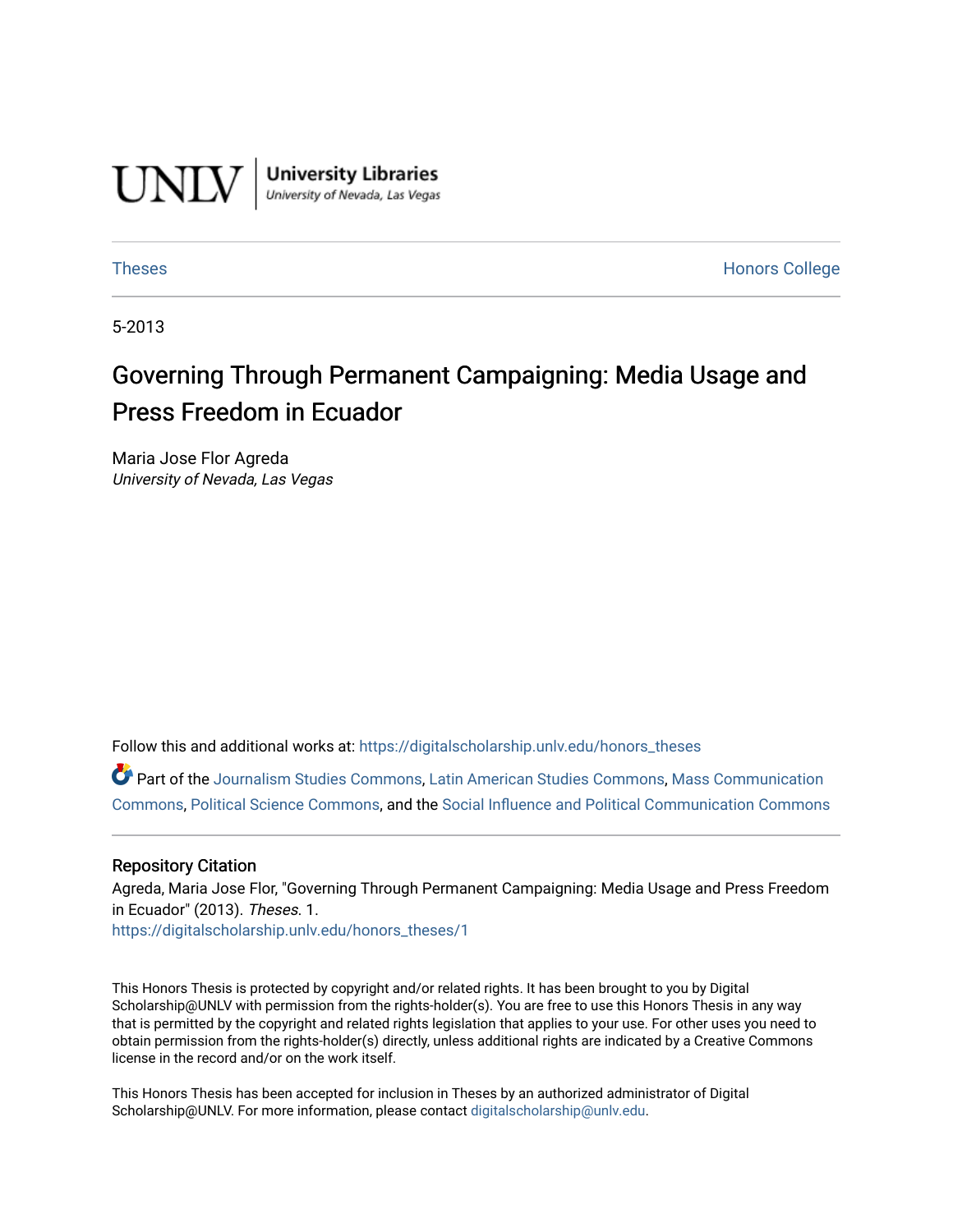## GOVERNING THROUGH PERMANENT CAMPAIGNING:

### MEDIA USAGE AND PRESS FREEDOM IN ECUADOR

By

Maria José Flor Ágreda

Honors Thesis submitted in partial fulfillment

for the designation of Department Honors

Journalism and Media Studies

Political Science

Dr. Paul Traudt

Dr. John Tuman

Dr. Andrew Hanson

Greenspun College of Urban Affairs

College of Liberal Arts

May 2013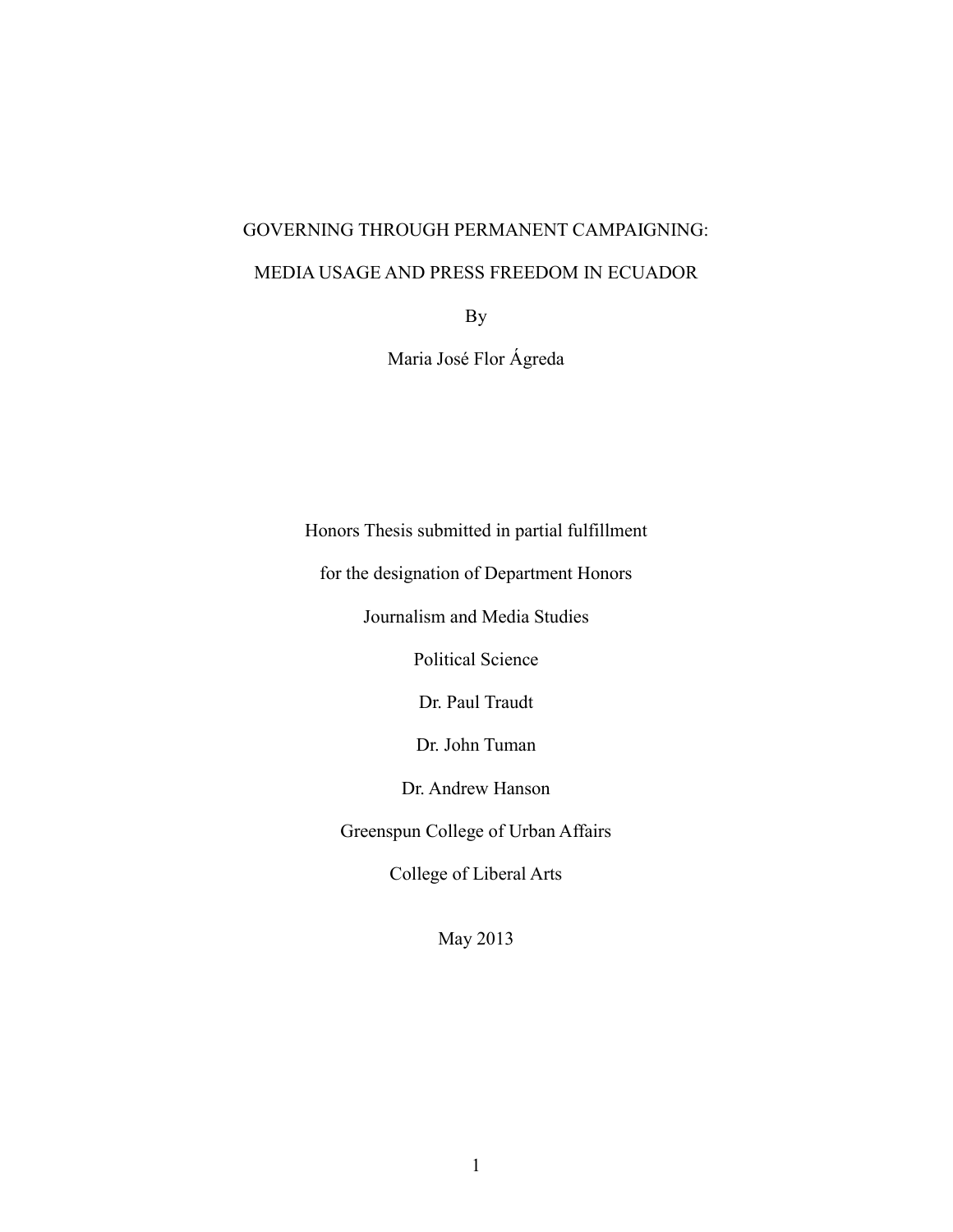| Number of chains reported to have been against media/journalists 59 |  |
|---------------------------------------------------------------------|--|
|                                                                     |  |
|                                                                     |  |
|                                                                     |  |
|                                                                     |  |
|                                                                     |  |

## **TABLE OF CONTENTS**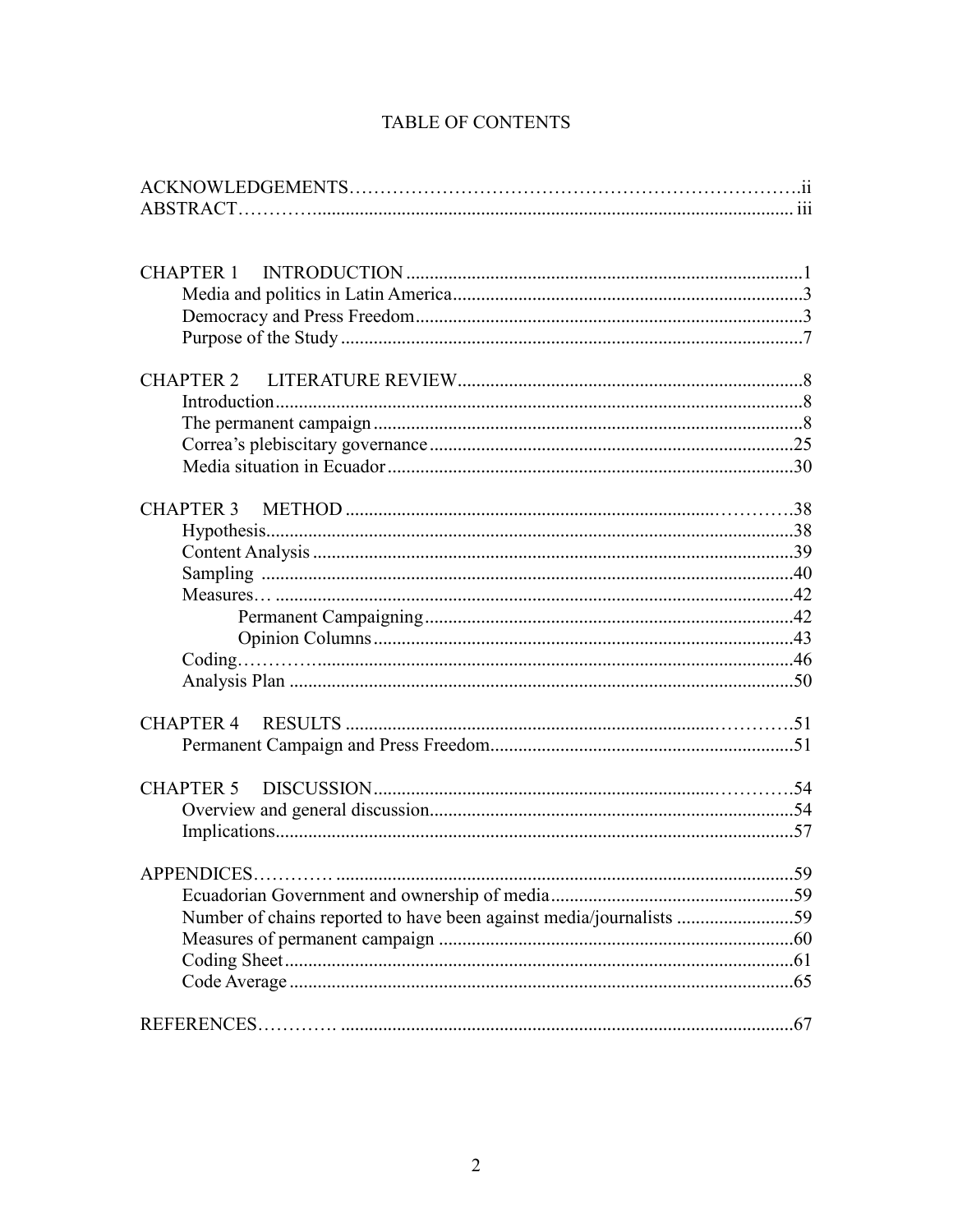#### ACKNOWLEDGEMENTS

I would like to express my most profound gratitude to my thesis chair, Dr. Paul Traudt, who has helped me with the thesis project from the very beginning. Dr. Traudt has always been there for me and motivated me to perform my best throughout the entire research process. He has supported and guided me through the development of my thesis and his lessons and patience have allowed me to progress into an industrious and persistent researcher. I will be eternally grateful for all his help, perseverance and encouragement.

Likewise, I will be forever indebted to Dr. John Tuman, who has aided me ceaselessly in the research process. He has believed in my intellect and capabilities even at times when I did not, and his continual confidence in me assured me of my academic qualities. Dr. Tuman was always open to speak to me and help me with every portion of the thesis. He welcomed all my inquiries and always made time to answer my neverending questions.

I also owe my deepest gratitude to Dr. Marta Meana and Dr. Andrew Hanson. They have supported me throughout my research process and participated avidly in the successful completion of the thesis.

Lastly, I would like to thank my friends and family, who have been there for me throughout my academic career, providing motivation and encouragement. The successful completion of this thesis would not have been possible without them.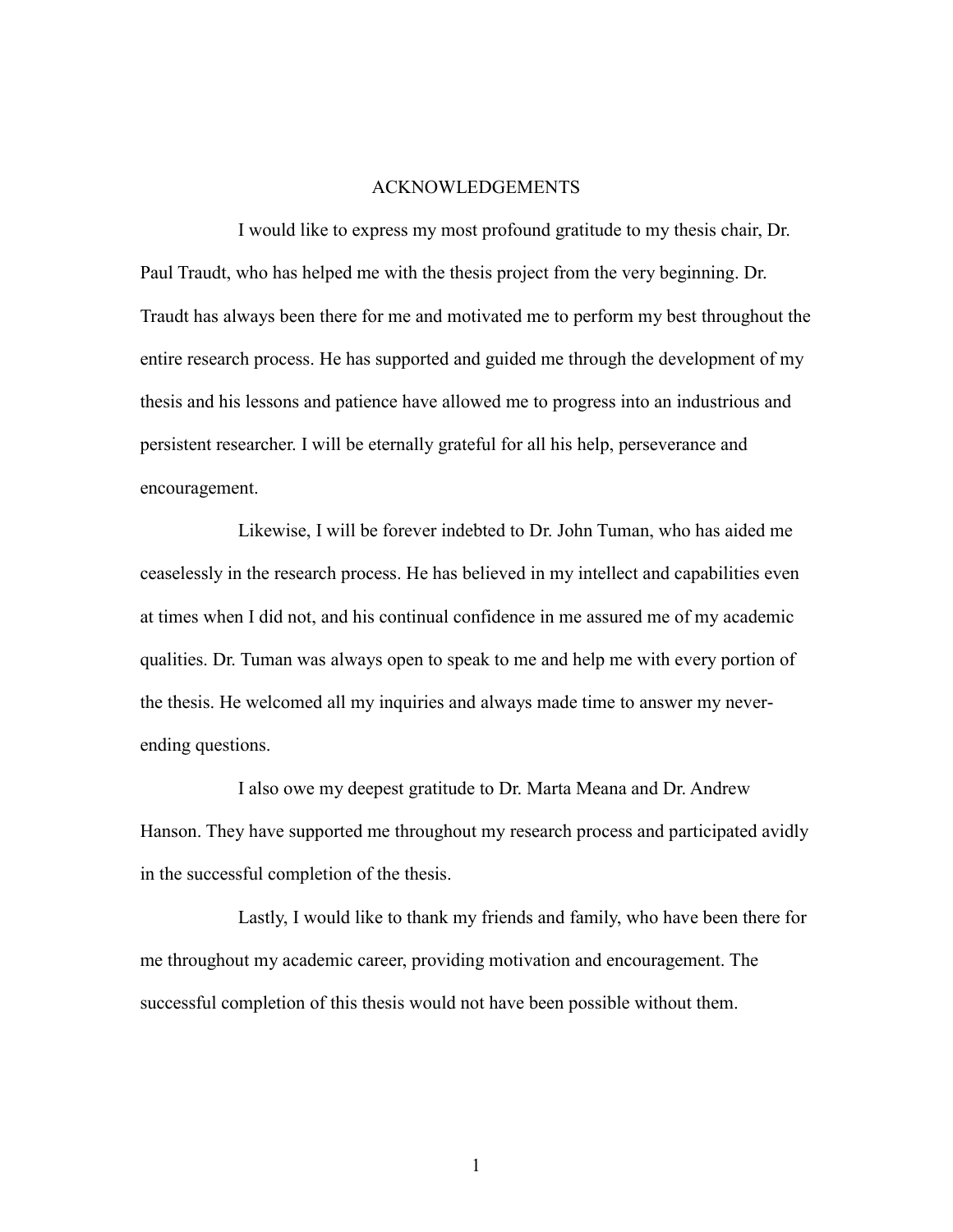#### ABSTRACT

by

#### Maria Jose Flor Ágreda

In Ecuador, media and politics have been historically tied together. Over time, the banking industry has had financial stakes in the media and vice versa. Yet, from the time that President Rafael Correa took office in 2007, the situation has been turned around. Correa has used a permanent campaign to appeal to the public and change the media ownership environment of the country. The President's strategy has included the acquisition of private media such as newspapers, and radio and television station; as well as the establishment of governmental media entities. Additionally, as part of Correa's permanent campaign scheme, the president has used state-mandated time slots in all public and private broadcasting channels — known as cadenas nacionales (national chains) — to carry out his political agenda and to criticize the press and its coverage of the government.

This has created a political rift between the public and private sector, giving way to a media war. Through it, the media criticize the president and his policies, and the president, in turn, verbally attacks the media. Due to that, national and international media organizations have concluded that there is a chilling effect among the Ecuadorian press.

This paper analyzed the content of opinion columns for one of the most important privately owned newspapers in Ecuador, *El Universo*. The research analyzed the negativity levels of the columns for three periods during the time that Correa has been in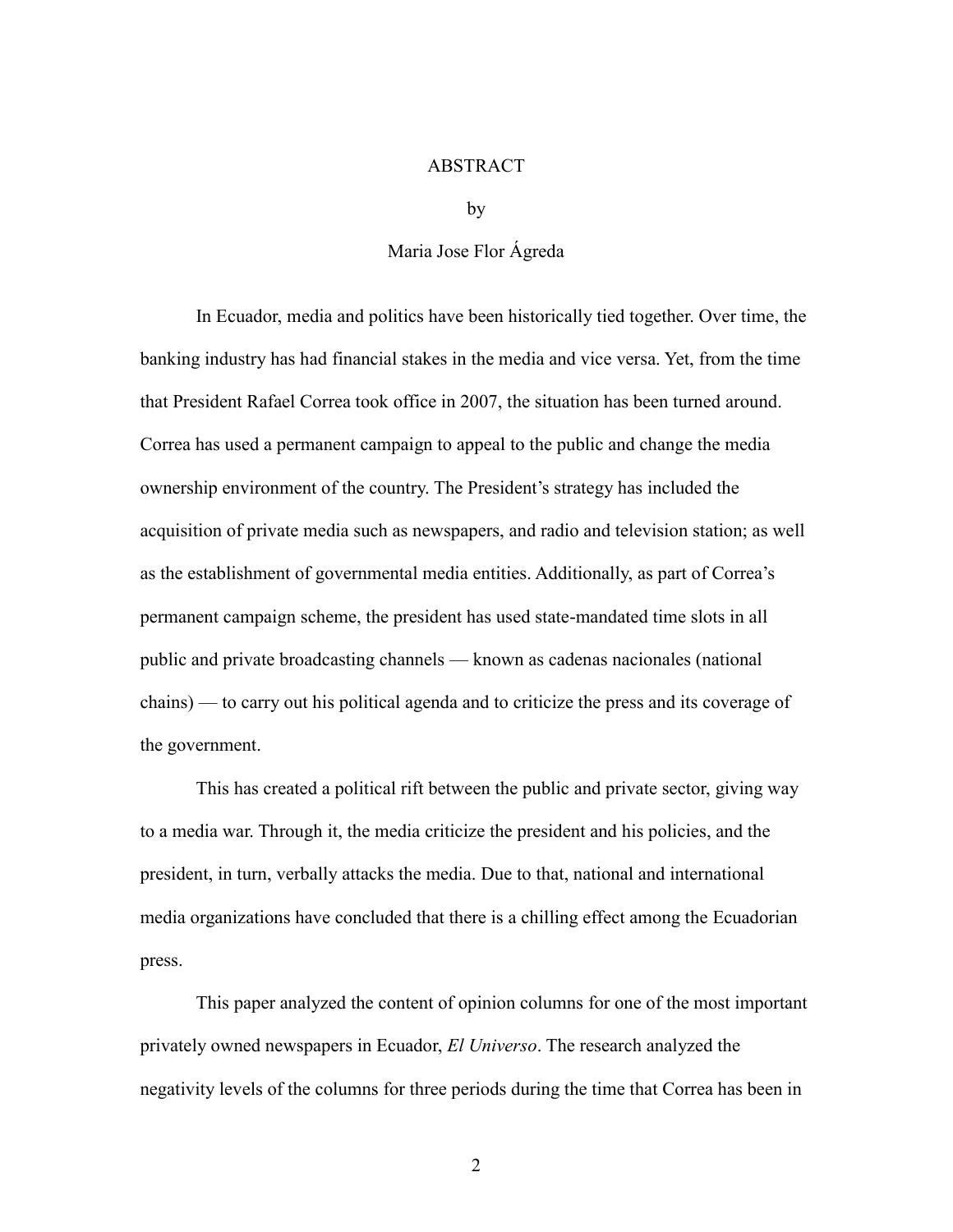office, and showed increasing levels of negativity in them. Thus, the analysis lends support to the argument that Correa's public criticisms on the media have not created a chilling effect.

## KEYWORDS:

Ecuador; Rafael Correa; Permanent Campaigning; Press Freedom; Chilling Effect; Media.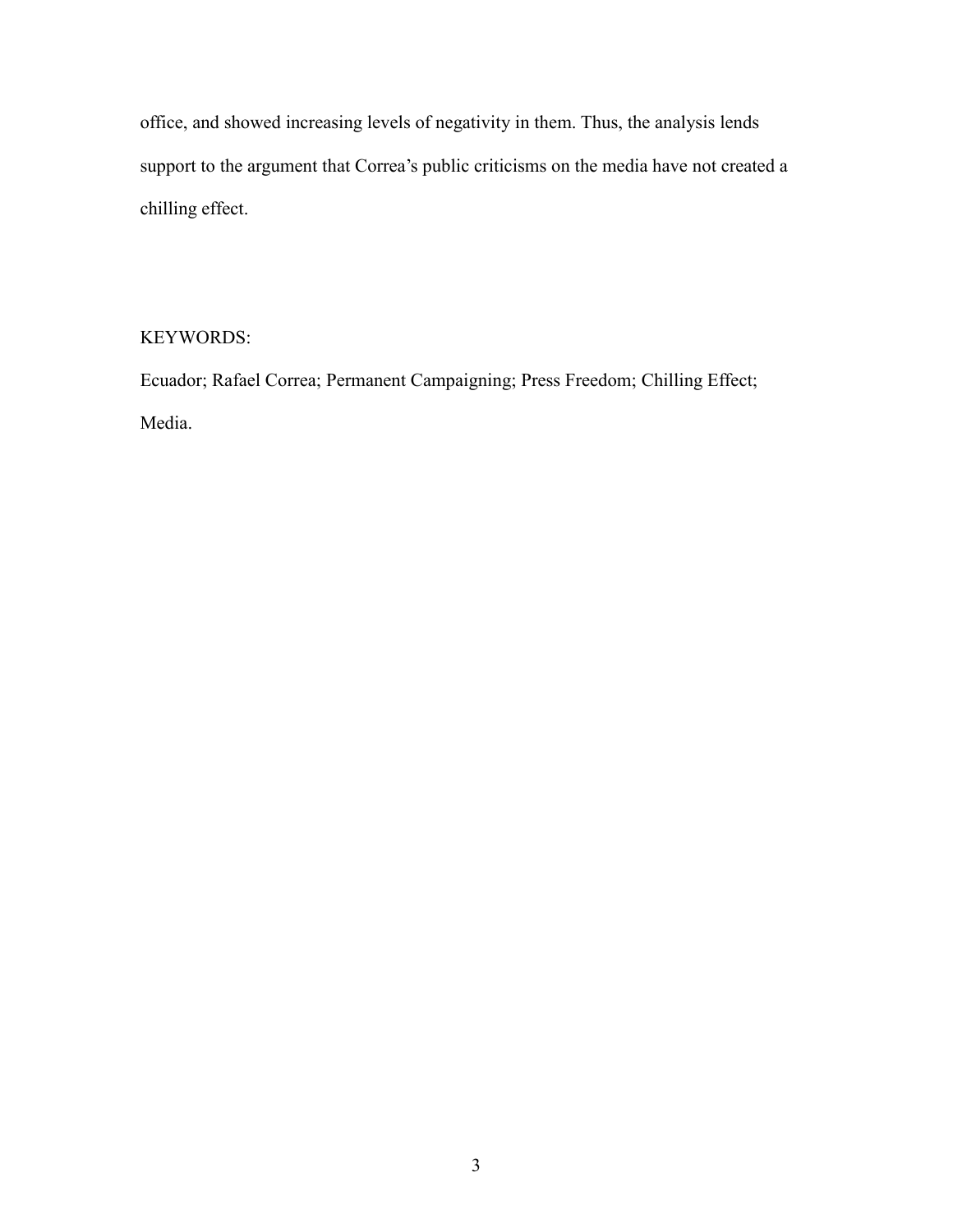#### CHAPTER ONE

#### INTRODUCTION

#### Media and Politics in Latin America

Given that mass media have significant political impact among a country's electorate, in Latin America, the mass media — mostly print and broadcast — (Rettberg and Rincón 20) have been described as the fourth branch of government (Rettberg and Rincón 2). Journalists and media corporations impart information upon the public and through that, promote transparency among the political systems of various Latin American countries. This means that, because of the information imparted to the public, mass media have assumed the role of guardians of government (Rettberg and Rincón 2).

Yet, given that media are a business in need of survival, which are mostly owned by private media corporations, they fall victim to economic competition. It is therefore common for media to depict content that is sensationalized and appeals to the emotions of consumers instead of reporting content that is important and in the public's interest. Hence, the coverage that media competition produces often causes cynicism and alienation among the electorate of a country. This ultimately leads for people to begin to distrust government and its entities (Rettberg and Rincón 2).

The purposes of educating the public through promoting governmental accountability while at the same time having to compete for an audience in order to economically survive are the root of a turbulent relationship that media have had with political systems and governments in most Latin American countries (Rettberg and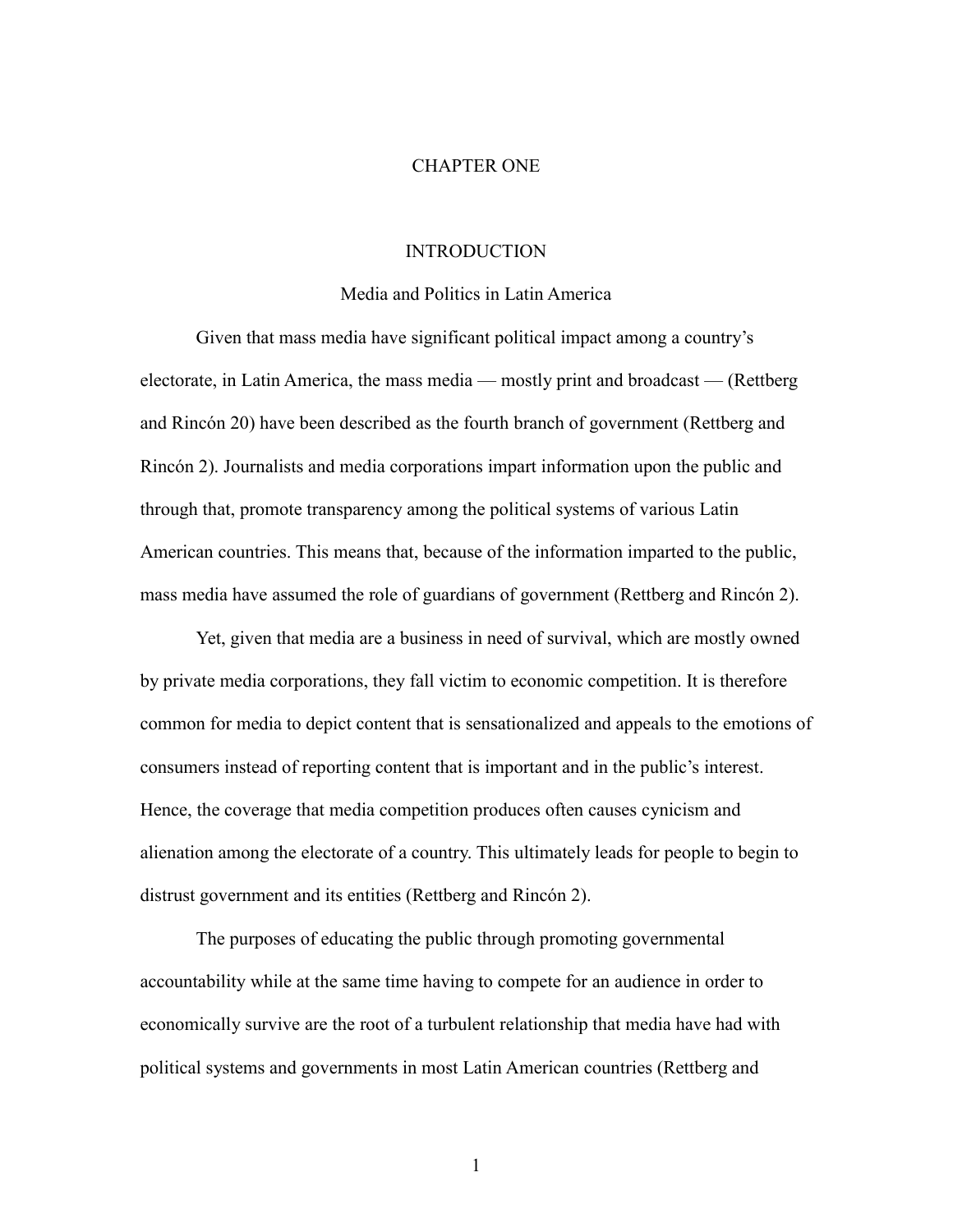Rincón 4). This relationship raises questions regarding whether media are vital for governmental functioning and the promotion of democratic values, an evil to be combatted, or both (Rettberg and Rincón 3).

Do private media ownership and its interests affect a media entity's news coverage? Do mass media get used and abused by politicians, journalists, or owners of media entities? Do media represent a contribution or an obstacle to democracy in a nation (Rettberg and Rincón 1)? These are frequent questions that arise pertaining to the value that media have in the politics of a country and the importance between governance and the press.

It is widely understood that press freedoms are an important aspect of democracy and civil liberties in a country (Rettberg and Rincón 21). Yet, through the use of permanent campaigning — which comprises an aggressive method of "political marketing … and the trend towards personality and image-based politics" (Sparrow and Turner 985) — plebiscitary governments tend to advance an agenda that has the potential to greatly silence an opposition (Rettberg and Rincón 2). Therefore, given that the interests of private media owners tend to be incompatible with those of many country executives, the media in such countries have become an inalienable type of opposition to the governments of such countries (Santander 232).

This, in turn, leads for another conundrum. If privately owned media become the opposition, then they tend to fight a constant battle with certain governments (Santander 231). Such governments, then, can fight back by restricting and censoring such media. Therefore, if the battle between the media and political powers propagate in a country, what happens to the country's press freedom?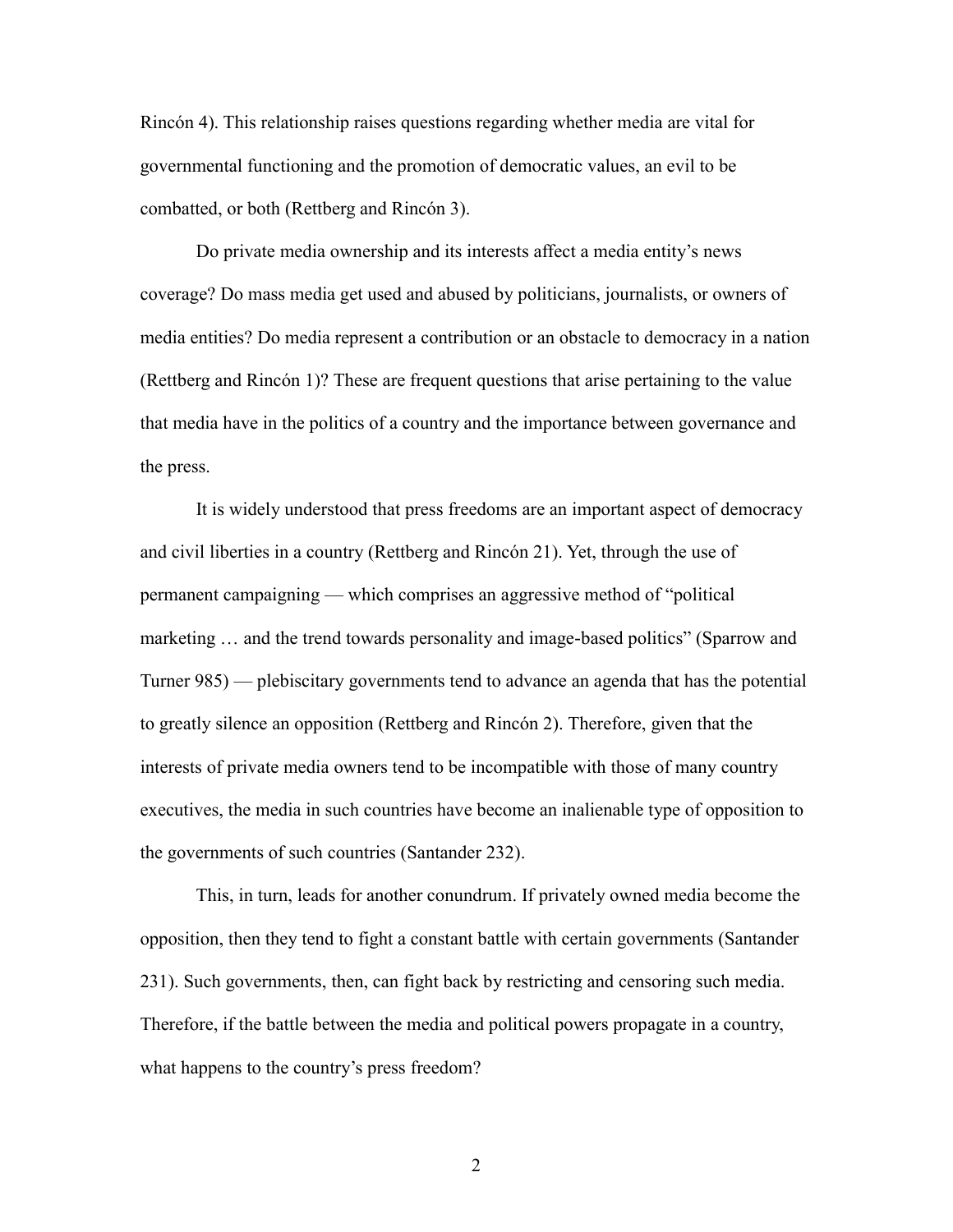#### Democracy and Press Freedom

Adherents to the concept of liberal democracy state that politics in any country should look to establish a great degree of liberty for people, which includes the granting of rights such as freedom of speech and the right of association, as well as providing a governmental system that is supported by competition, participation, and contestation (O'Neil 110). Hence, in a liberal democracy, people have the power to participate in government through voting in elections and/or competing for public office — including political party associations and the right to compete in fair elections (Danziger 75). Scholars use the term "liberal democracy" to indicate a specific form of "political system that promotes participation, competition, and liberty" (O'Neil 110).

Thus, it is typically understood that in a liberal democracy the media are "free to publish whatever they want" (Rettberg and Rincón 21). In a country where liberal democracy exists, the media are expected to freely criticize and even attack the government with the "purpose of improving society" (Rettberg and Rincón 21). For this to occur in a democratic manner, journalists and journalistic entities must be autonomous in their decisions regarding coverage and criticisms of government.

Information about governmental actions, intrinsic to a society that promotes democratic values, results in wider public participation (Rettberg and Rincón 3). However, for the democratic values of such a society to thrive through the press, media outlets need not focus on the political formation of the citizenry and instead focus on providing useful information to the public. This means that for democracy to thrive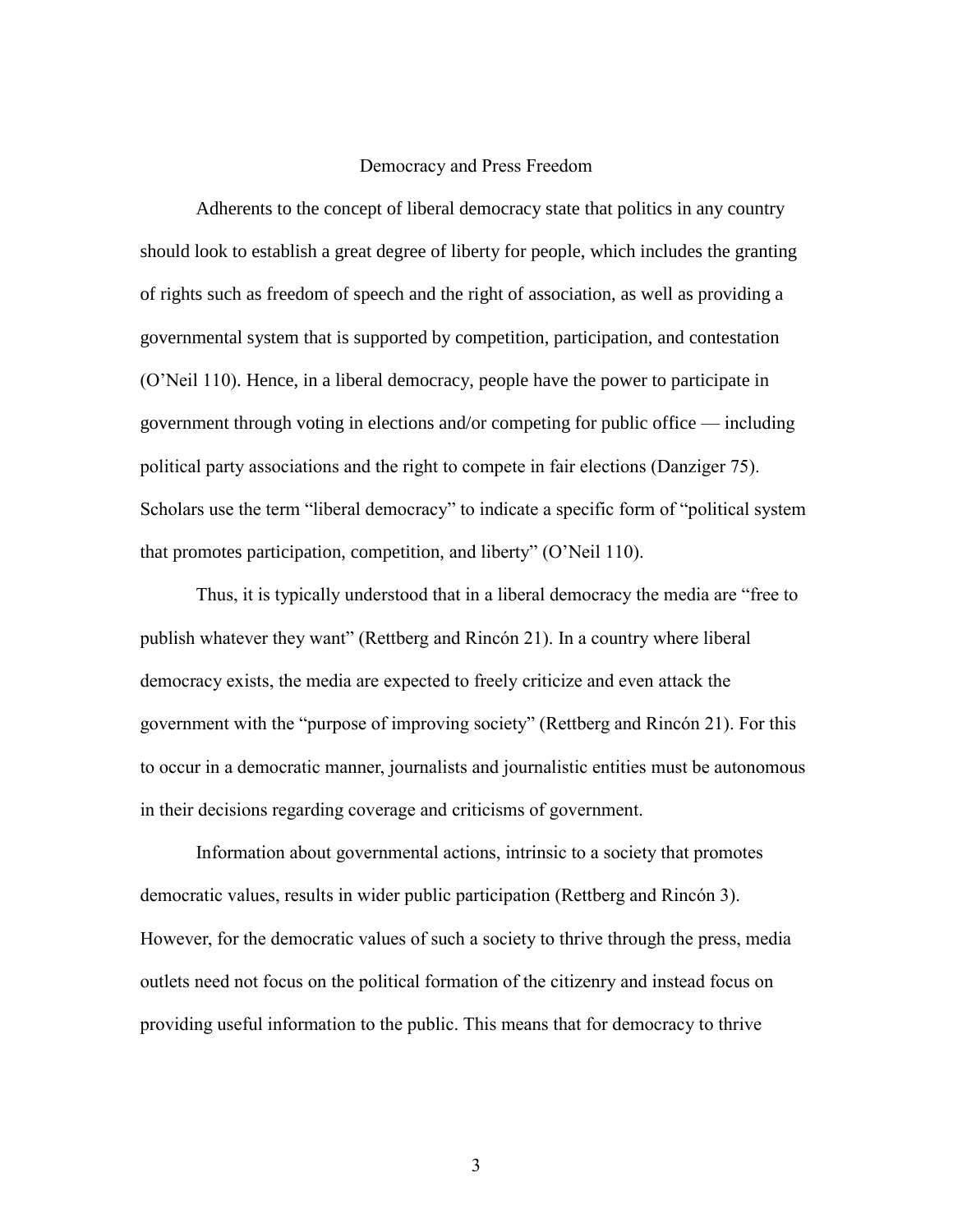through the press, the media must provide well-produced and unbiased information (WANIFRA 6).

Yet, in some cases, the private interests of those who own media, often compromise the democratic values that the press is set to promote (Rettberg and Rincón 3). Consequently, private media entities in Latin America have been known to corrode the information passed along to the public. It is important to note that private media, which have private interests in their coverage due to their dependency on advertising revenue, can censor information much like a government in need of public approval is likely to adapt information for the public's eyes (Checa-Godoy 4).

Given the aforementioned conflicts of interest that privately owned media constantly face, some governments in Latin America have pushed for the establishment of a media system that is "socially responsible." In such governments, media have the "obligation to provide information and balance to society" (Rettberg and Rincón 21). While this may not be considered to be a free system of media by the liberal democracy standard — because media cannot simply publish anything they want — the establishment of social responsibility among the media of a country allow for "the construction of civil society" (Rettberg and Rincón 21).

Through the propagation of the idea of civil responsibility among media, some governments in Latin America look to propagate balanced coverage and equal access to media (Waisbord 97). Such government then create responsibilities for privately owned media — voted or decreed into law — to have balanced and diverse content and inform the public on the important issues of the day (Rettberg and Rincón 24). In fact, "compared with the more spontaneous liberal model, the benefits of the social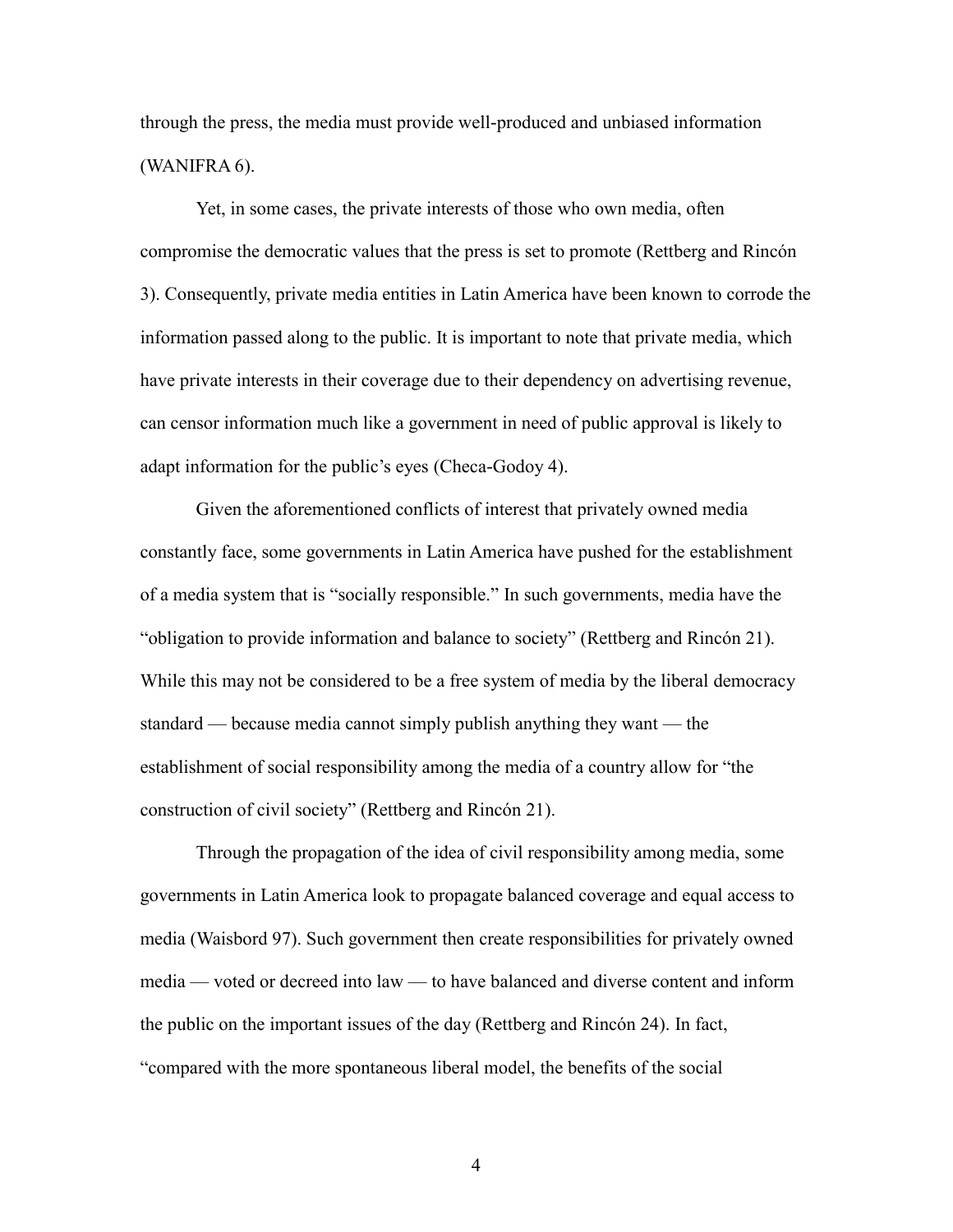responsibility model in the press are clear" (Rettberg and Rincón 24) as they seek to protect society. In a sense, the protection the state looks to guarantee relates to tasteless content as well as information that "could generate panic or violence" (Rettberg and Rincón 24). Hence, governments that want to establish a model of social responsibility for the media, tend to want to institute a sort of national political consensus, brought about by their concept of balanced coverage.

Even though the social responsibility model can be established in order to guarantee fairer news coverage, private economic factors remain a dominant force when it comes to news coverage (Punín Larrea 2). Given that private media have a necessity to survive through advertising revenue, the press in countries with a social responsibility model for media become subject to two types of censorship or control. These include censorship from the state, which seeks to ensure balance in the coverage, and the censorship that comes from the private interests of media owners (Rettberg and Rincón 2).

This leads to further issues, however, as the commercial and political elite, which have ownership of media in most of Latin America, tend to "not act as guarantors of the democratic order" (Checa-Godoy 3). Consequently, instead of being socially responsible with coverage, media owners are likely to use media to protect their private financial interests and those of their friends (Checa-Godoy 3). Hence, when private interests, and not newsworthy coverage — stories that appeal to the public interest — are the driving factors of media reportage, private ownership of media becomes a threat to press freedom and to the spread of democratic values (Rettberg and Rincón 3). Additionally, all of those who are against the interests of such private groups —which often include governments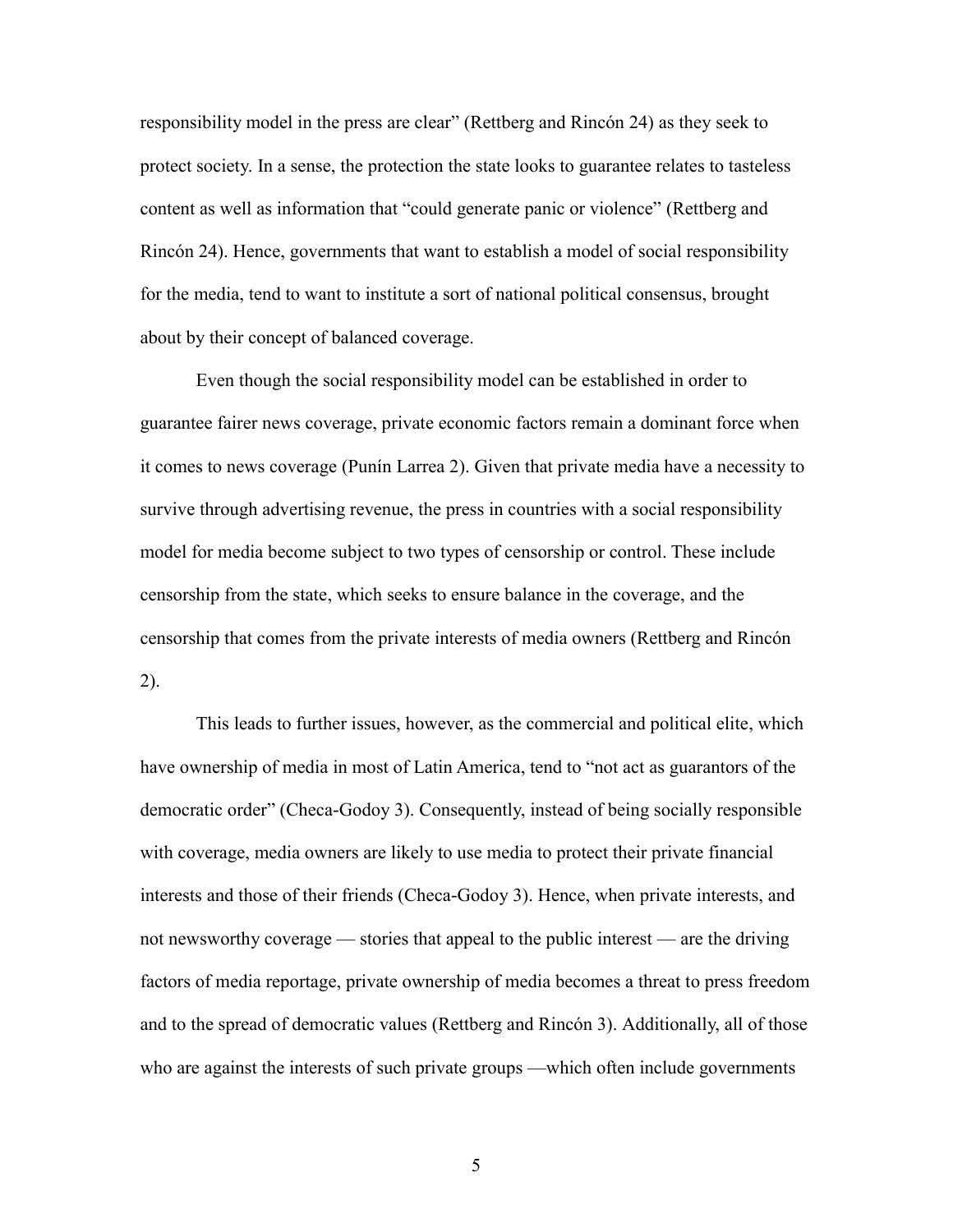or certain governmental figures — become rivals of the media and are consequently attacked by it (Waisbord 100).

In countries such as Argentina, Ecuador, and Venezuela, such attacks to media come from those governments' permanent campaigning methods. A permanent campaign can be described as the method to seamlessly join the "techniques of political campaigning with the act of governing" (Conaghan and de la Torre 267). Thus, a permanent campaign is the constant branding of a government in broadcast and print media. In the aforementioned countries, governments' permanent campaigning strategies have prominently used national chains as a method of reaching out to people and spreading their message to raise public approval for their political agenda. National chains are "public service messages" (Conaghan and de la Torre 267) that are broadcasted over a number of television and radio stations at the same time. Consequently, in such governments, national chains have not only been use as a method of permanent campaigning to raise public approval, but also, as a mechanism to openly criticize media and its coverage in front of a country's entire electorate.

This has led to a rise in conflict between leftist, populist countries in Latin America and the privately owned media in such countries, giving birth to their "oppositional polarization" or "media wars" (Kitzberger 5). These "media wars" between governments and media — are "fought openly in front of the public" (Kitzberger 5), becoming a prominent political feature among populist governments in Latin America. Such fights make such governments seem as though they are constantly fighting to restrain press freedom and democratic values — as understood by standards related to liberal democracy (Kitzberger 6, 8).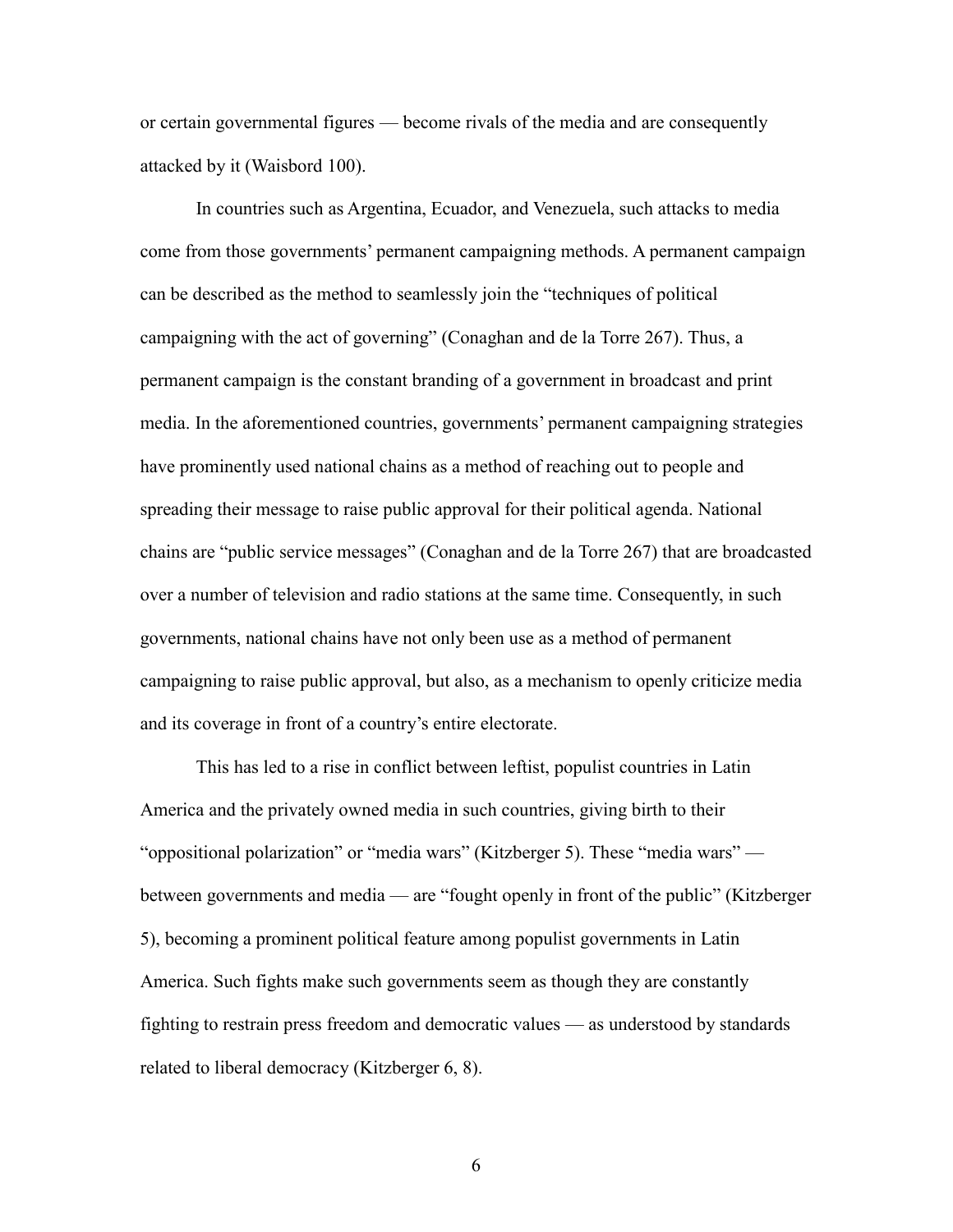#### Purpose of the Study and Summary

This study looked at the permanent campaign style of Ecuadorian President Rafael Correa and his uses of media for the permanent campaign. With the understanding that his permanent campaigning infringes upon normal news broadcasting and is often used to target journalists and media outlets through constant public criticism (Ayala 7), I analyzed the existence of a possible chilling effect. Through this, I attempted to grasp the chilling effect that the permanent campaign in Ecuador, and Correa's plebiscitary rule has on privately owned media. In order to assess this, this study used content analysis to analyze columns from a prominent, Ecuadorian privately owned newspaper, *El Universo*. The columns were measured for levels of negativity to infer if the newspaper had press freedom, represented by it printing increasingly negative columns about the government, or if the newspaper is under a chilling effect, represented by an increase in positivity regarding the government.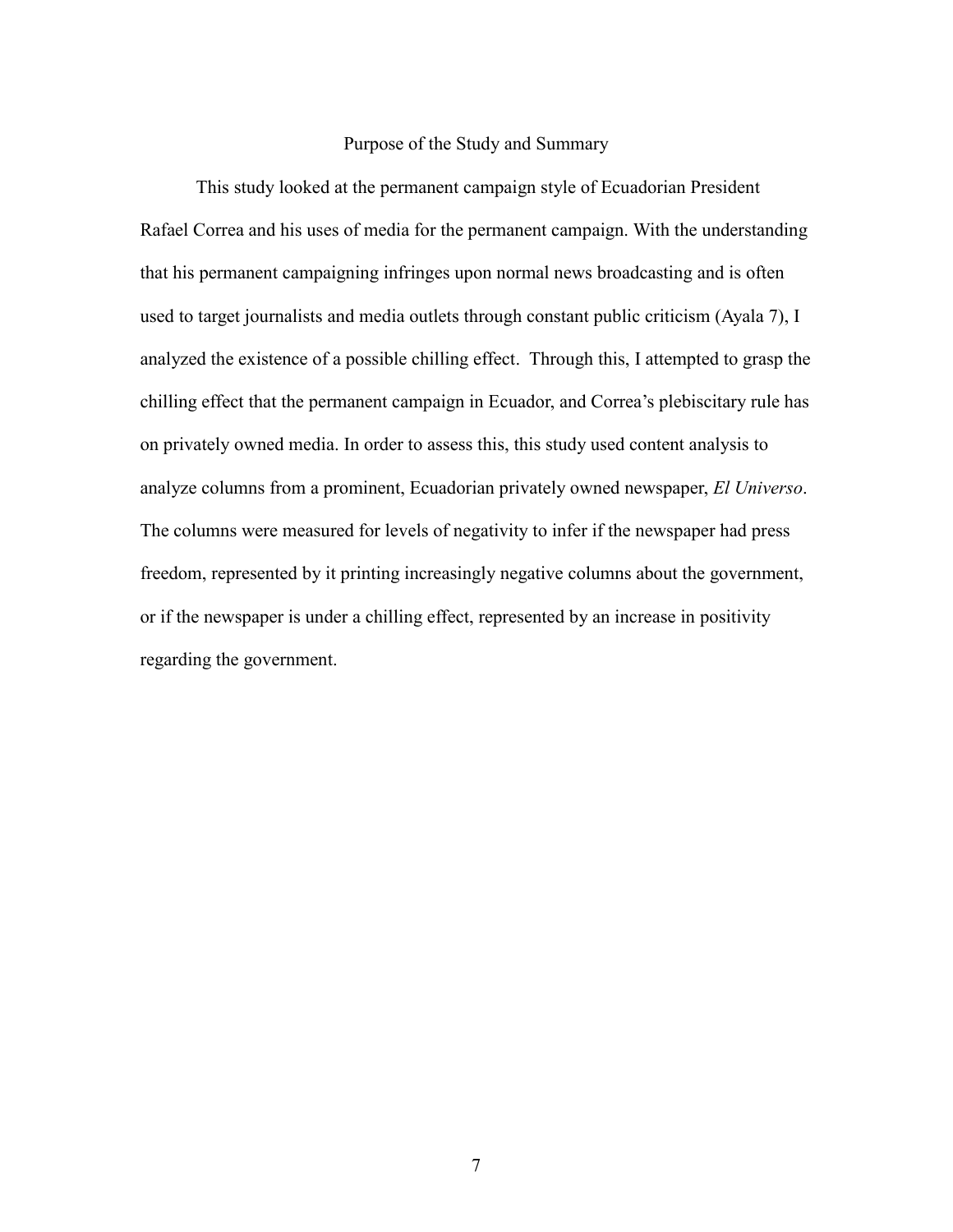#### CHAPTER TWO

#### LITERATURE REVIEW

#### Introduction

This chapter integrates the scholarship pertinent to the areas of research relevant to the proposed analysis. In order to complete this research it was important to explore our current understanding of 1) what is a permanent campaign, how it works, and how it is applicable in the case of Ecuador and its current President Rafael Correa; 2) what is plebiscitary governance, how it affects politics and how it is relevant to current Ecuadorian politics; and 3) the media situation in Ecuador with a recent historical overview and its relationship to politics in the country. The combinations of these three concepts comprise the foundation upon which this study is based — that the rising plebiscitary governance of president Rafael Correa, which includes a permanent campaign suggested to be partly used to attack private media in Ecuador, is likely to lead to a decrease in press freedoms in the country by creating and inducting a chilling effect among journalists and commentators of such media. Such a chilling effect, journalists say, has the potential to cause "a reluctance to publish freely and pursue stories aggressively" (Trager, Russomanno, and Dente Ross 134) out of fear of attack by the government or legal repercussions by such, which can include lawsuits and/or imprisonment.

#### The Permanent Campaign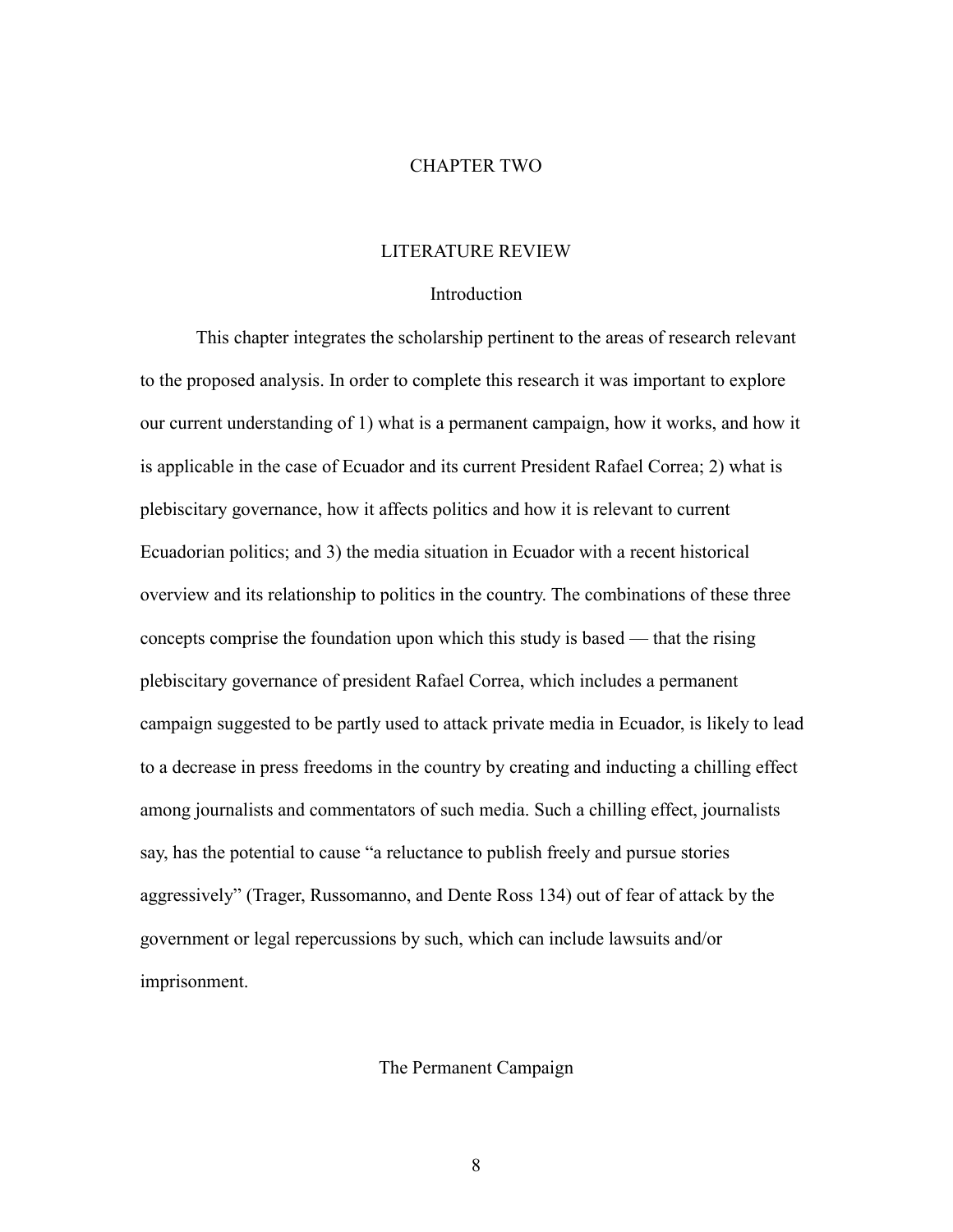In December 1976, Patrick H. Caddell, a young pollster for the Jimmy Carter presidential campaign, submitted a memo to the then-president-elect titled *Initial Working Paper on Political Strategy*. The memo expanded on Caddell's conclusions that governing with public approval requires a continuing political campaign or a permanent campaign. Caddell realized that media could have an enormous impact on public opinion (Klein). This was a significant conclusion, as the American presidency had to constantly appeal to its constituency to increase and maintain high levels of public support (Ornstein and Mann 17).

The concept of the permanent campaign was also embraced by journalist Sidney Blumenthal, who, in his book *The Permanent Campaign*, described the method of governance as a perpetual method of promotion, which turns government into an institution meant to maintain an elected official's popularity (Blumenthal 11). In fact, Blumenthal stated that the permanent campaign became a form of analyzing presidential politics, and how country executives marry their techniques of political campaigning with their act of governing in a seamless junction (Conaghan and de la Torre 267).

Therefore, through the wide-ranging concept that comprises the permanent campaign, Americans, as well as people and politicians from other parts of the world, have come to understand its importance. In fact, the permanent campaign has been persistently used as an essential element in the act of governing (Conaghan and de la Torre 269). This comes from the understanding that permanent campaigning occurs when the "process of campaigning and the process of governing have each lost their distinctiveness," (Ornstein and Mann 219) and allows for a single process of campaigning and governing.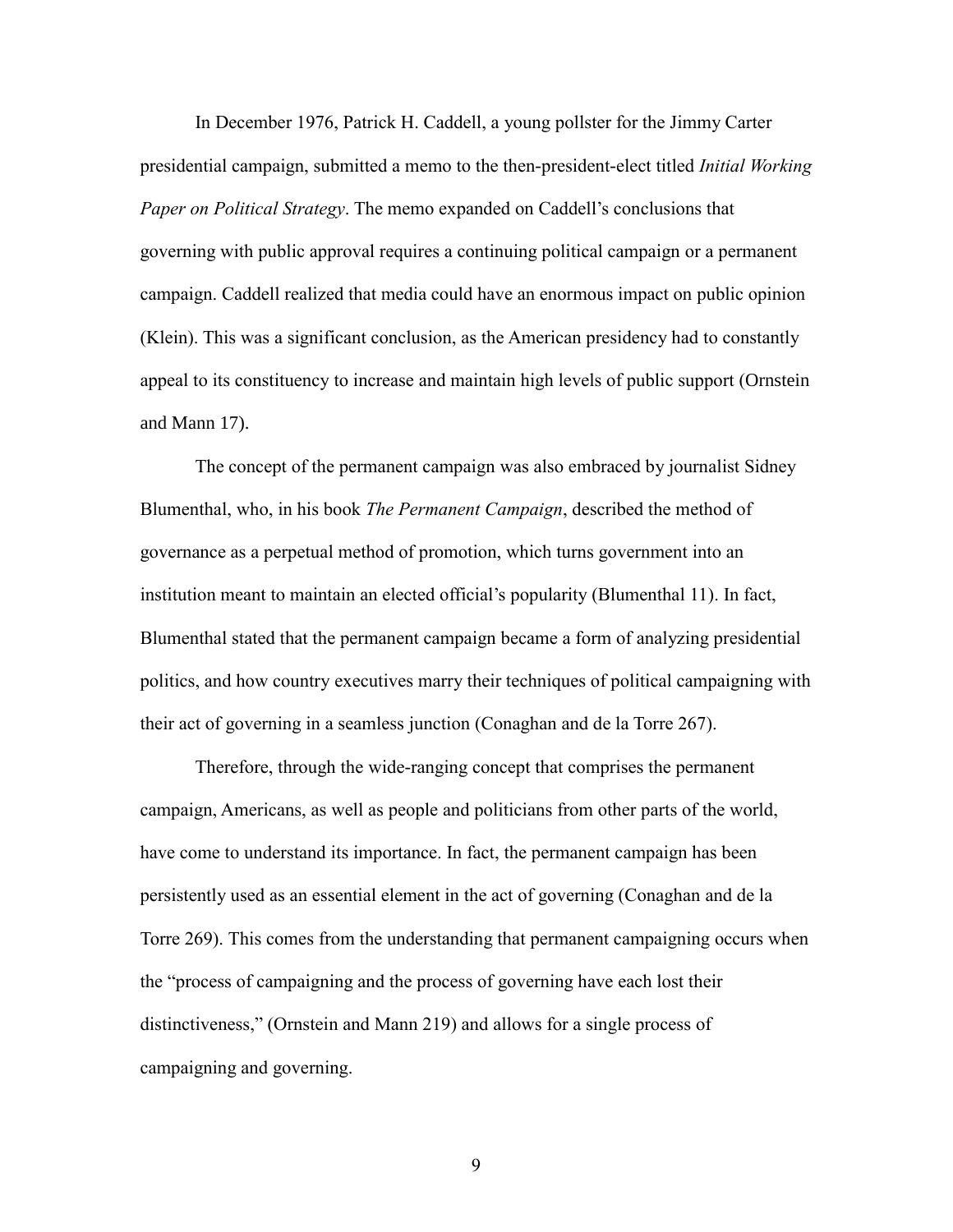Hence, by combining political campaigning techniques with the act of governing, the permanent campaign becomes indispensable in the analysis of the success of presidential politics based on a politician's popularity (Blumenthal 11). This leaves politicians and candidates for public office in a continual campaign mode, always working for public attention (Conaghan 47). Consequently, by joining political marketing techniques with actual governance, politicians and elected officials can use the media for the purpose of augmenting executive power, and increasing their popularity and acceptance among the electorate (Conaghan and de la Torre 268). This makes the permanent campaign an intrinsic aspect of modern politics, as through mass media, political groups and candidates for office can take advantage of "attention grabbing media events to communicate their causes directly to a mass audience" (Ornstein and Mann 22).

Given that the most obvious and relatable description of the permanent campaign is "campaigning and governing merging into one indiscriminate mass" (Ornstein and Mann 1), it is important to note that the study of a permanent campaign is prevalent because it directly affects people. In fact, a permanent campaign "is not the way the electorate does politics, but rather, the way politics is done to the electorate" (Conaghan and de la Torre 268), by politicians and political consultants. Permanent campaigning has therefore become the only stable means of political involvement that most people experience. This is mostly due to the fact that political marketing and its inescapability take place in a perpetual manner, which allows politicians to obtain the vital public support and approval needed for their political success (Ornstein and Mann 1-3).

This has turned the permanent campaign into more than a package of techniques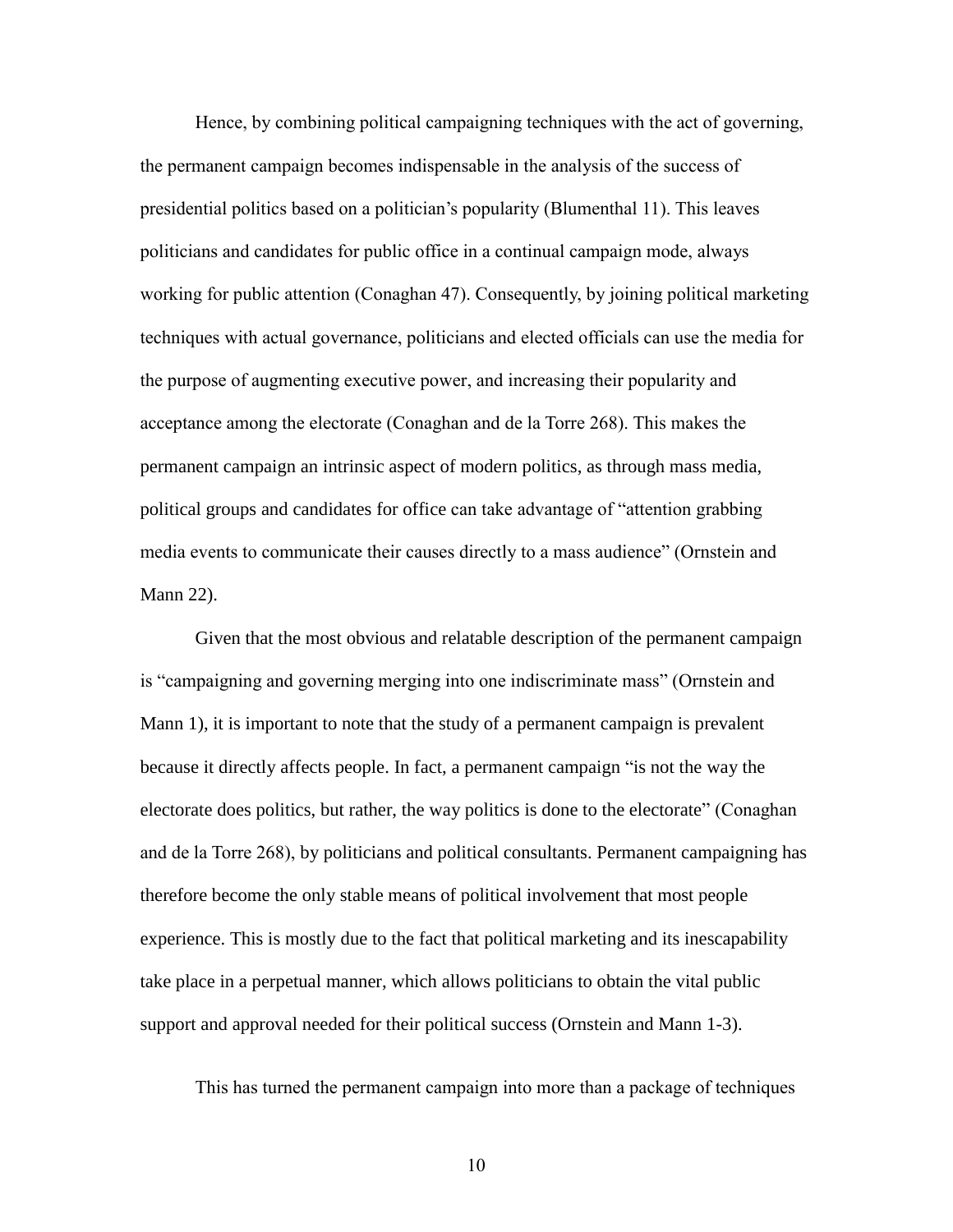used to promote presidential popularity. For instance, in some Latin American countries, the permanent campaign has become an intrinsic practice that presidents and governments use to "stay in power and to pursue political projects aimed at reconfiguring power relations" (Conaghan and de la Torre 281). Nowadays, Latin American presidents — especially those in the political "left" or "pink tide" — have become increasingly concerned with their "public communication strategies … [and have established] media practices intended for direct communication with larger publics" (Kitzberger 9).

Politicians in Latin America, especially populist ones — who form part of Latin America's political left turn — are aware of the importance of poll-driven and mediafocused election campaigns (de la Torre and Conaghan 337). This mindfulness goes beyond the media's usefulness in terms of elections, but also of its usefulness once a politician is elected to office. For instance, given the necessity to connect with "the mass public in unmediated ways and keeping presidential polling numbers high" (Conaghan and de la Torre 269) has led for media-centric country executives to constantly seek to mobilize public opinion even after being elected. Therefore, through a pervasive media presence, such presidents "sought to mobilize public approval" (Conaghan and de la Torre 269) so as to carry through with their political agenda.

The permanent campaigning strategy is then born through constant media presence and is created in such a way that campaign consultants and media experts play a significant role in influencing government and policy (Ornstein and Mann 219). By turning the process of campaigning and the process of governing into an amalgamated endeavor, the permanent campaign transforms governance into a "twenty-four hour campaign cycle of pseudo-events for citizen consumption" (Ornstein and Mann 30). This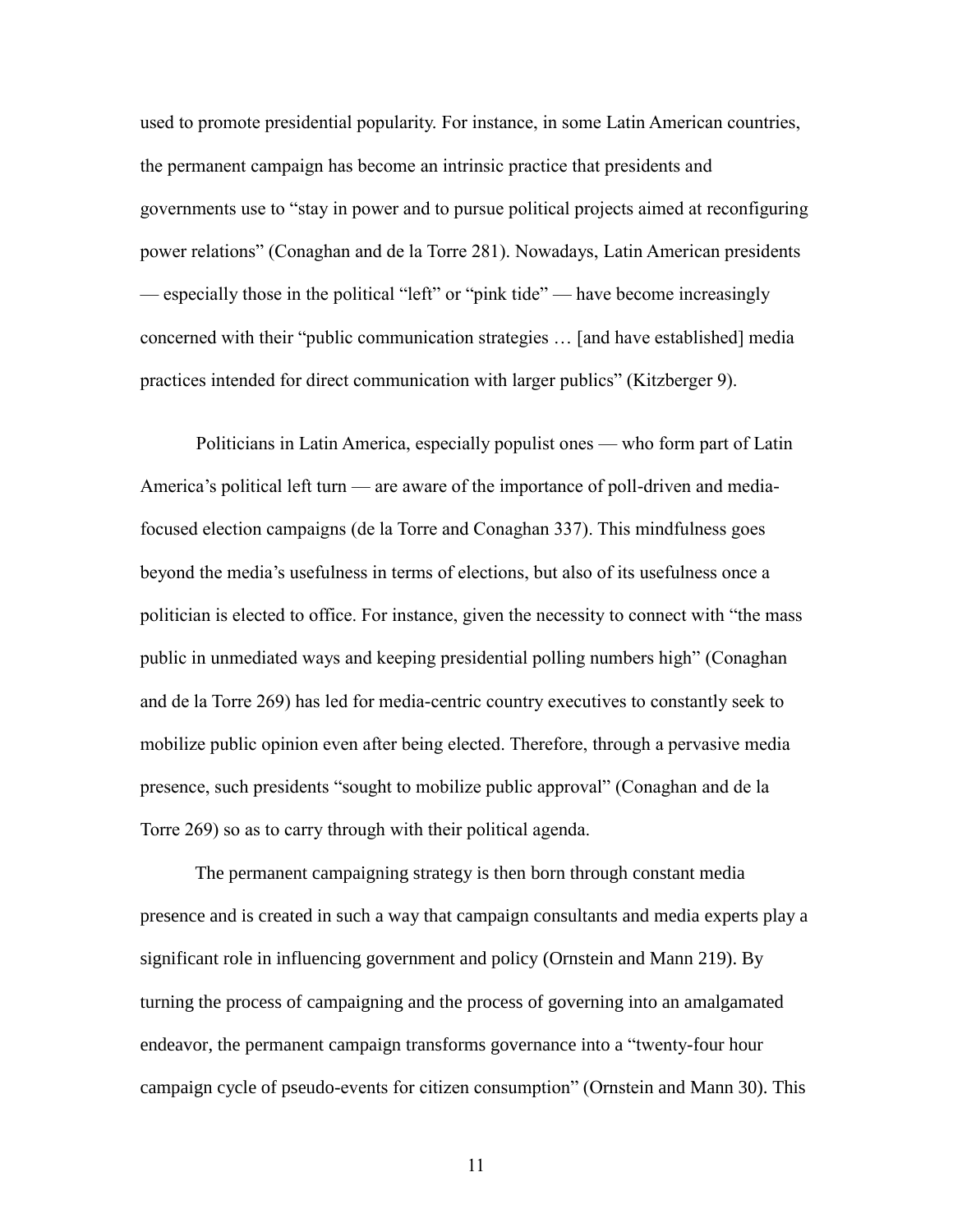way, the permanent campaign becomes the constant push to "connect the president directly to voters, with minimal interfering or 'filtering'" (Conaghan 53).

In the case of newly rising leftist, populist governments in Latin America, presidents' need to directly appeal to the public has risen from the area's "acute crisis of governability" (Conaghan and de la Torre 269). Due to this, newly elected leftist governments have turned to practices that include "regular or sporadic presidential broadcasts, travelling cabinets<sup>1</sup>, and the communicative instrumentalization of public occasions or ceremonies" (Kitzberger 9). They have used such not only to spread their political agenda among their electorate, but also to increase their popularity and approval. Hence, given that presidents are in constant communication with their electorate, they tend to reject practices such as press conferences and interviews with the press (Kitzberger 9) as they provide information to the public through their own means.

Through the constant media presence presidents have in their countries, their electorate is able to learn about national affairs and participate in the government's politics and political agenda. Sometimes, governments tend to use ulterior motives that tell the people what they want to hear in a manner that furthers a politician's cause against his or her opposition (Ornstein and Mann 32). Consequently, elected officials are able to manipulate public approval and even mobilize public opinion in ways that enable them to govern without the necessity of congressional approval to implement new policies (Conaghan and de la Torre 269). This is due to the fact that through an effective permanent campaign, politicians can make their case and convince their electorate to

 $\overline{a}$ 

<sup>&</sup>lt;sup>1</sup> A travelling cabinet refers to when a president travels throughout his or her country and brings members of his or her cabinet along so as to have a greater political presence.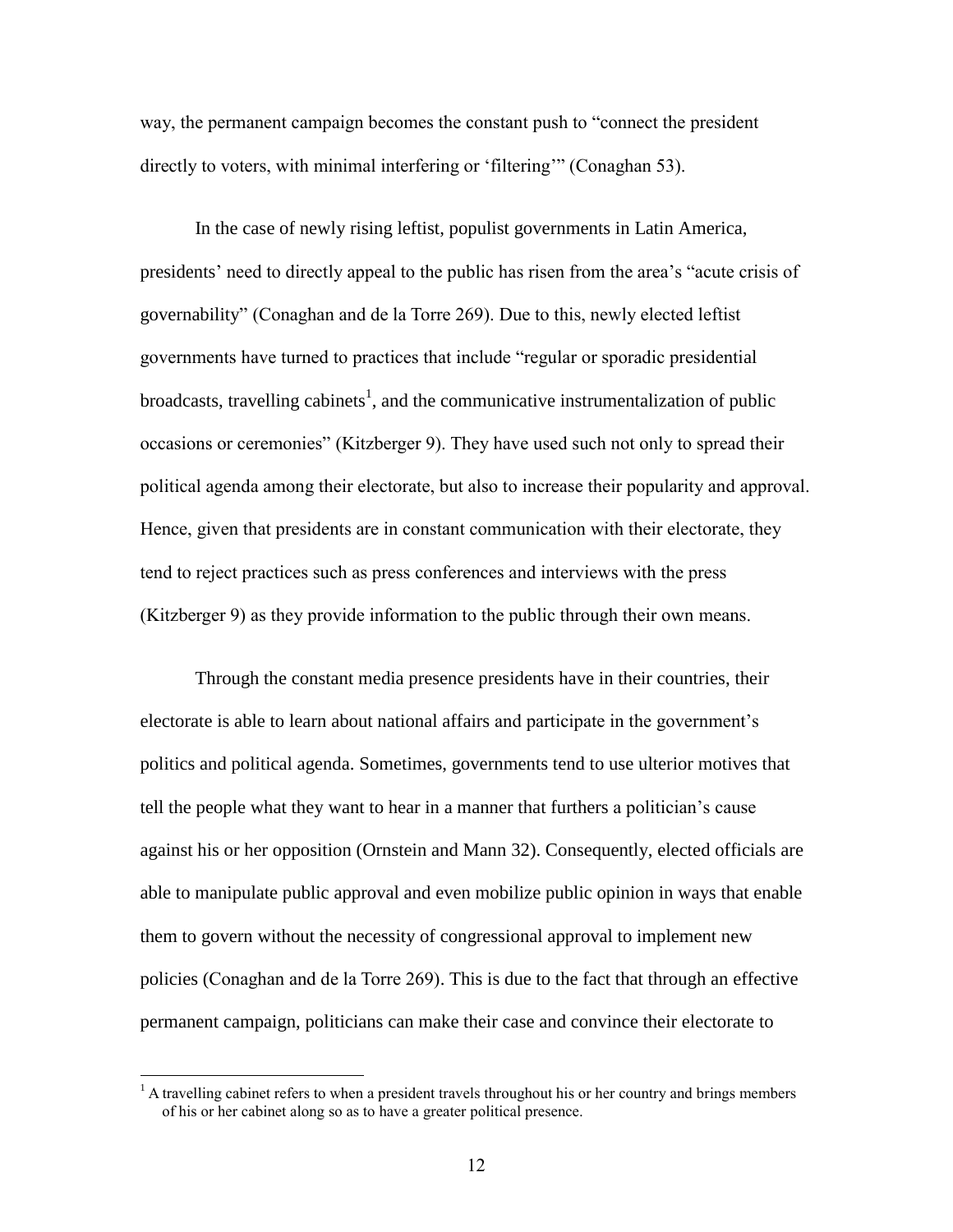support their cause more easily than they would the legislature (Conaghan 47).

Additionally, in order to further their agenda with the public and spread their political agenda to as many people as possible, "pink tide" presidents have resorted to practices that "bypass and contest mainstream media journalism, which is deemed to be dominated by media owners and therefore biased and distorting" (Kitzberger 9). Thus, to further their permanent campaigns, presidents use mostly public media to disseminate their message, or privately owned media that is "politically aligned" with the president's public agenda (Kitzberger 10). When presidents communicate with their electorate, their messages are likely to contain criticism of media and journalistic coverage of governmental issues with intention to "unveil and contest" (Kitzberger 9-10) such coverage.

Arguably, the most important tools that Latin American governments use to communicate directly with their electorate are *cadenas nacionales* or "national chains." Governments use national chains to "spread official messages about the different functions of the State" (FUNDAMEDIOS 1). These messages are called chains because they are "by law, broadcasted on all radio and television channels" (Cronista), causing a chain effect as individuals cannot change the television or radio channels without running into the government's mandated broadcast. Given the laws of some countries, such as Argentina, Ecuador, or Venezuela, laws state that national chains be broadcast on all channels, including those that don't publically support the government (Republic of Argentina, Law 26.522, Article 75). Additionally, in some countries such as Ecuador, laws state that "television stations are obliged to provide the government with free air time for national public service broadcasts" (Conaghan and de la Torre 276).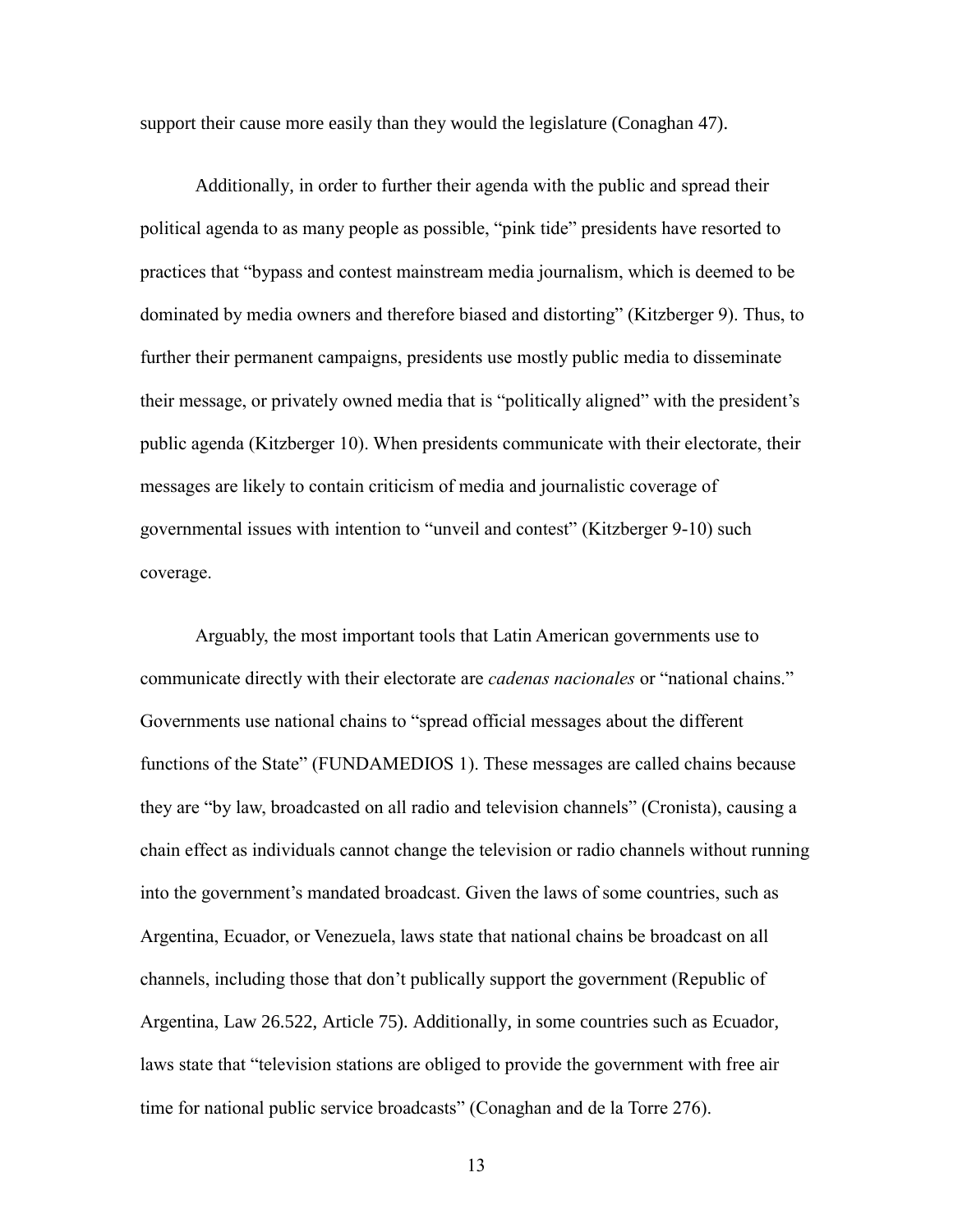Thus, through the permanent campaign, every message that is disseminated to the public becomes a tactic to get votes or approval (Ornstein and Mann 17). Therefore, the study and understanding of the permanent campaign and its possible effects on democracy is important. This is due to the fact that, depending on how it is used, permanent campaigning can increase hostility and recklessness in politics as it disregards the fact that a country's electorate can mistake political persuasions for reality (Ornstein and Mann 4).

Yet, permanent campaigns, which target entire electorates and have the power to reach people in remote areas through mass media, can be considered to be one of the most democratic forms of governance and campaigning (Ornstein and Mann 233). This can be understood as such given that permanent campaigns constantly bombard the populace with propagandist information, making everyone who watches and/or listens to the message, a potential participant in the process (Ornstein and Mann 125). Given that elected officials can use mass media to get their message out to the public, governments can sometimes take advantage of the varied resources such as broadcast and print media. Thus, through such resources, governments can create permanent campaigning environments that result in "uneven playing fields" for a country's political opposition (Conaghan and de la Torre 281).

While a permanent campaign might consist of democratic values in the sense that it looks to appeal to the general public, it has the potential to turn a government into a plebiscite (Lowi 97). A plebiscitary government is one that seeks public approval so that the public constantly participates and, through referenda, passes legislation in favor of the president (Conaghan and de la Torre 281). This renders a country's legislation without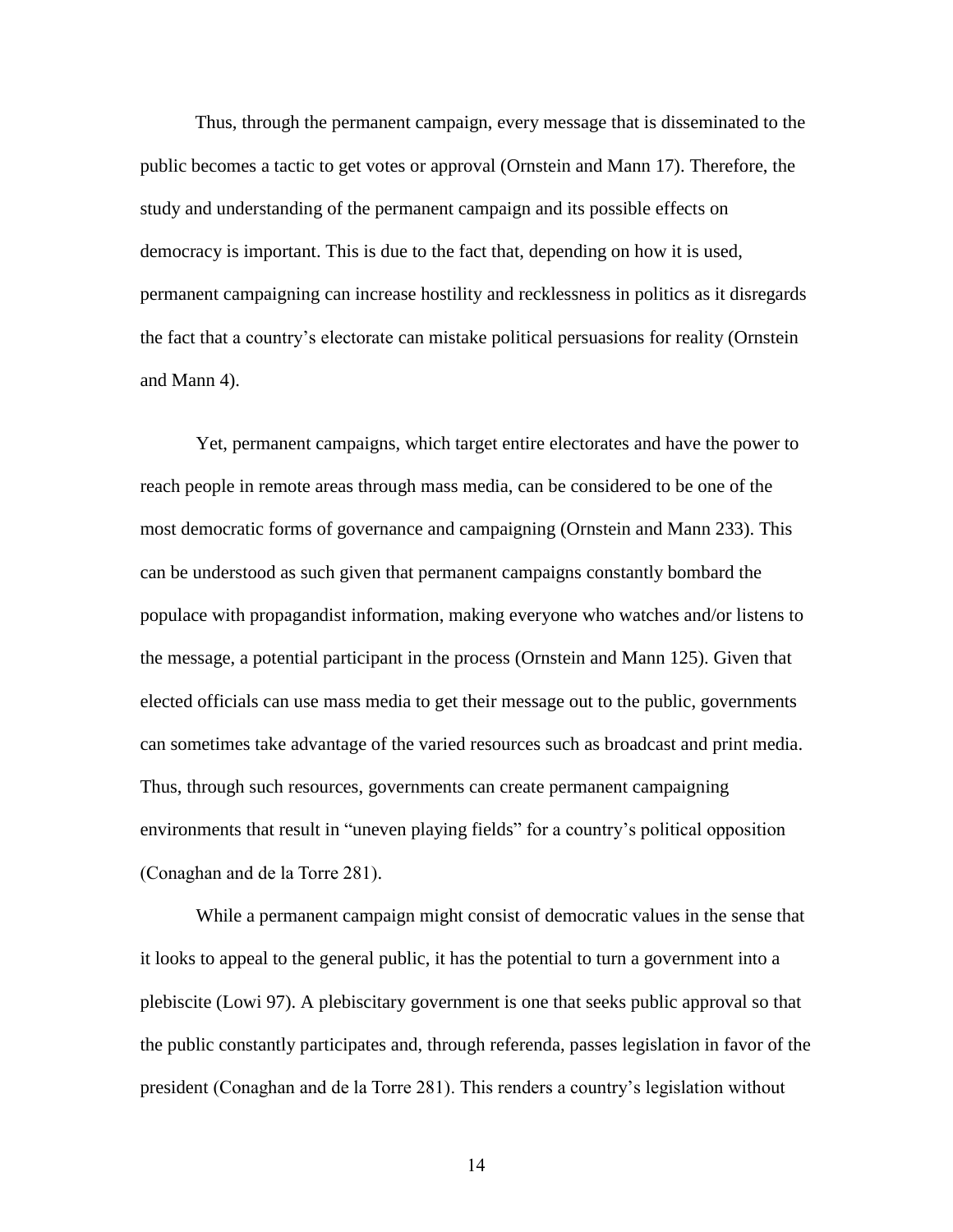actual power to legislate as the president can bypass it by making the people vote legislation that abides by his or her agenda (Conaghan and de la Torre 268).

The permanent campaign has over time developed into a government's new approach of governance in the sense that "presidents seek to mobilize public opinion directly in order to govern 'over the heads of congress and the party leaders'" (Conaghan and de la Torre 282). Hence, with the progressively overwhelming amount of public support that a country's executive is able to obtain through his or her permanent campaigning, opposition parties run the risk of having weaker power in a country's legislation system (Lowi 195). This, in turn, allows for a president to stop his or her role of "bargainer" with the country's legislators, as he or she can easily opt to publically appeal to the electorate and make a case for public support (Conaghan and de la Torre 260). Hence, as previously stated, through permanent campaigning, a country's executive can bypass a noncompliant legislature by simply appealing to the public.

If country executives use governmental resources to saturate their electorate with messages through national chains and/or constant advertisements, media usage by the opposition has the potential to become highly disproportionate to that of the government's (Conaghan and de la Torre 281). Thus, in governments where presidents take advantage of their country's media resources to suppress the political power of their opposition, a permanent campaign can be regarded as a "potential minefield for democratic politics" (Conaghan and de la Torre 282).

Given that democracy promotes equalized governmental participation and competition (Danziger 75), the fact that in some countries, permanent campaigning has the potential to transform politics to enhance the power of the governing president or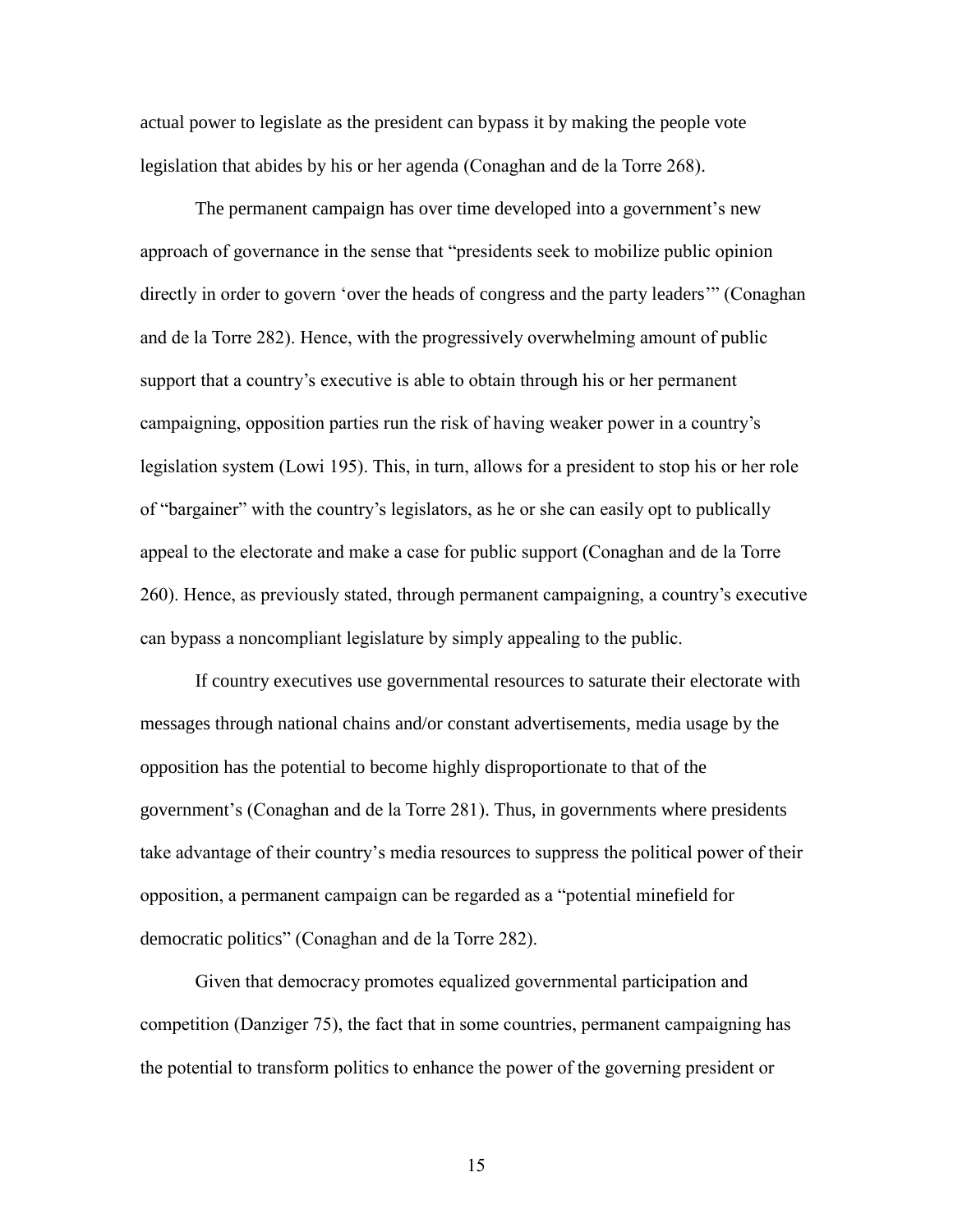political party, can be construed as antidemocratic (Tenpas and McCan 350). As permanent campaigns are enhanced by a government's regulatory policies, presidents can implement restrictive campaign laws that limit or prohibit the use of public resources for political purposes while using them limitlessly to further their political agenda (Conaghan and de la Torre 281). Through this, governments can block the opposition from exposing its views to the electorate through the media.

The uneven playing field turns a permanent campaign into something far more than a technique for maintaining or obtaining public support, but instead, a method of silencing the opposition. Silencing the opposition becomes increasingly vital to presidents and governments in order to remain in power (Conaghan and de la Torre 281). Consequently, in such cases, a permanent campaign is not a promoter of equal participation. Instead, the permanent campaign has polarizing effects in the politics of a country and promotes inconsistency in its governance as the incumbent president has a disproportionate advantage over his or her opposition (Charnock 18).

Although the permanent campaign is a concept coined by American strategists, given the internationalization of American electioneering, in places such as Latin America, the rise of an extreme form of a permanent campaigning has the potential to turn government figures into avid permanent campaigners (Conaghan and de la Torre 269). As previously stated, such governments have developed to constantly focus on appealing to the public, instead of legislators (Conaghan and de la Torre 268).

Much like their American counterparts, Latin American presidents confront factionalized and unpredictable legislations and unmanageable party coalitions (de la Torre and Conaghan 339). Therefore, the use of unmediated ways of connecting with the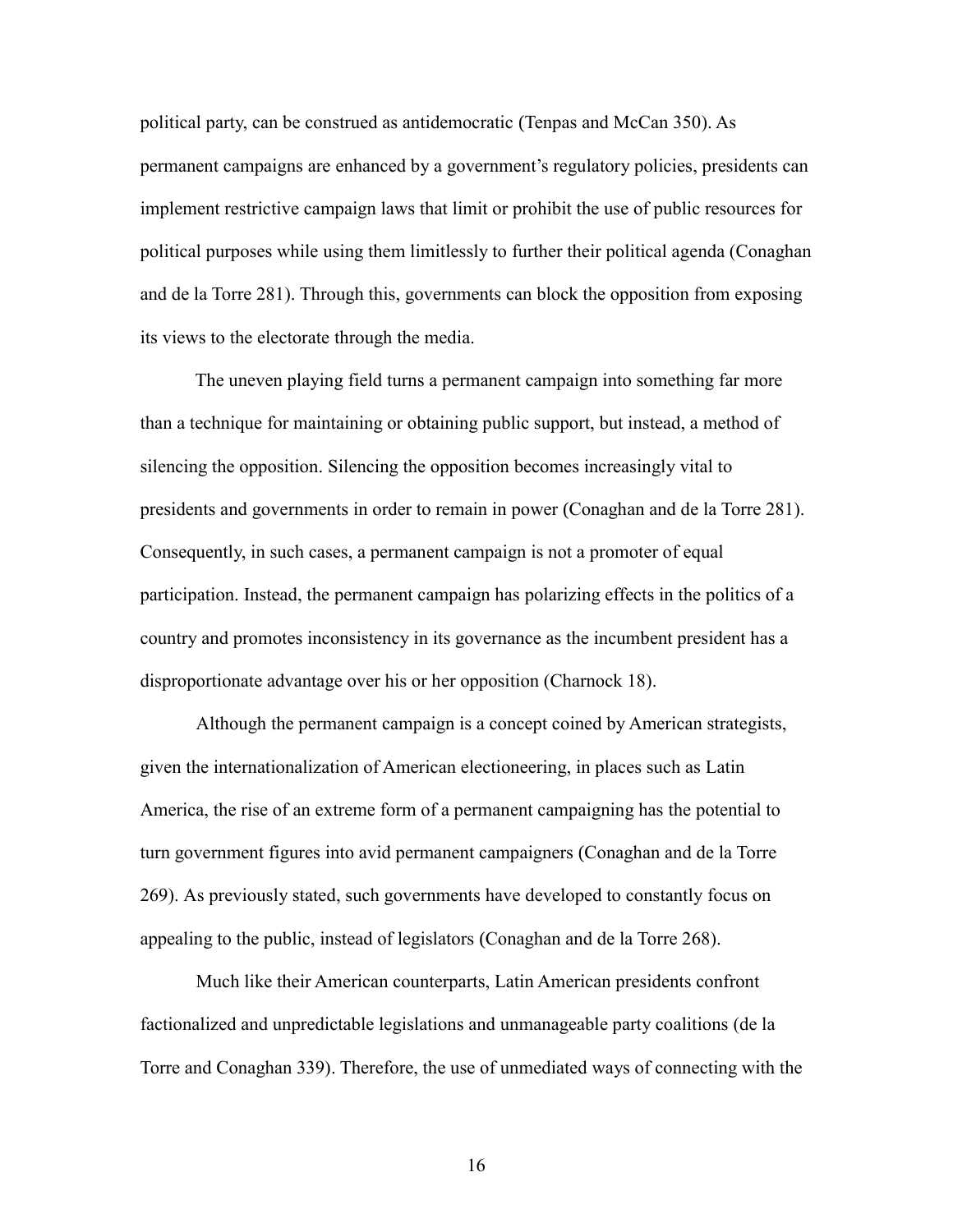electorate become vitally necessary to keep a country's executive's support numbers high and become "normal tools of the trade," (Conaghan and de la Torre 261). In this manner, country presidents become media-centric, realizing that outreach through media is a key "strategy aimed at highlighting their personal attributes" (de la Torre and Conaghan 347) and political agenda.

As much as high acceptance among the electorate and high public approval priority for most Latin American countries, those in the Andean region have stood out as countries with extreme forms of permanent campaigning that have led to extreme plebiscitary governments (Conaghan 47). Over the last decade, in countries such as Venezuela, Bolivia and Ecuador, plebiscitary governments have risen out of acute crises of governability, which have led the institution of the presidency of those countries to become highly plebiscitary (Conaghan and de la Torre 269).

In fact, the plebiscitary governance, a direct result of the permanent campaign, has become a new development for Ecuadorian politics as the country has gone through "multiple dysfunctions associated with the party system and its leadership," (Conaghan, 48). Throughout Ecuador's recent history, especially from the transition out of military rule in 1979, the country has experienced one of the highest indexes in party fragmentation in Latin America as well as electoral volatility (de la Torre and Conaghan 339). In fact, the executive, legislative and court system of the country have been long described as innate and corrupt, where governance and legislation were made as measure of contracts with the purpose of carrying out the private endeavors of those who participated in them. Additionally, the political situation in Ecuador was volatile as the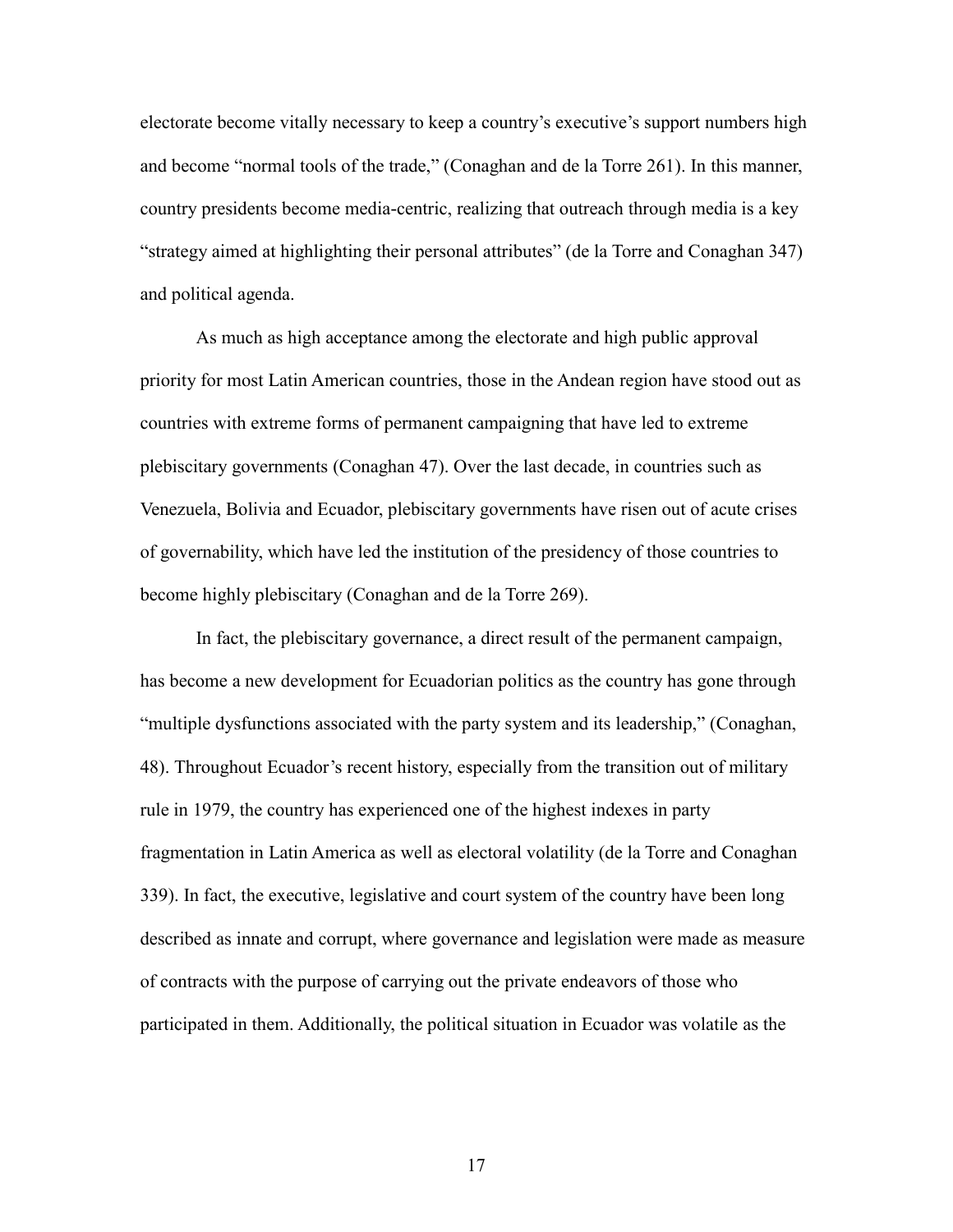ten years prior to 2006; three presidents had been unable to complete their four-year terms (Conaghan 48) and were thrown out of office.

In order to maintain power and support from the electorate, Ecuadorian President Rafael Correa Delgado — who won the 2006 presidential election and took office in 2007 — has followed in the footsteps of Venezuelan President Hugo Chávez and Bolivian President Evo Morales, in launching a campaign that mobilizes public opinion not only to "win battles with congress, but to launch projects aimed at 're-founding' their respective republics," (Conaghan & de la Torre, 269). Though this, Correa took office with an agenda that was heavily dependent on public approval. If he was able to obtain the approval he needed from the electorate, then he and his political party, Alianza PAÍS - Patria Altiva I Soberana, *PAÍS Alliance - Proud and Sovereign Fatherland* (Conaghan 47) could gain majority power*.* Successive winning of important electoral contests, which included referenda, constituent assembly elections, and a succeeding round of presidential elections (Conaghan & de la Torre, 269), became crucial to Correa's success. Hence, he and his government established a permanent campaign to accomplish such goals.

Therefore, as Correa assumed office during a politically unstable time in Ecuador, he came into power with the full knowledge that he had to re-make the political system in the country through a "series of rapid-fire electoral events" (Conaghan & de la Torre, 269). This allowed him to restructure and change the country's constitution, grant the post of the executive more power, and reorganize the country's party system to suit his and his party's political agenda (Conaghan 47).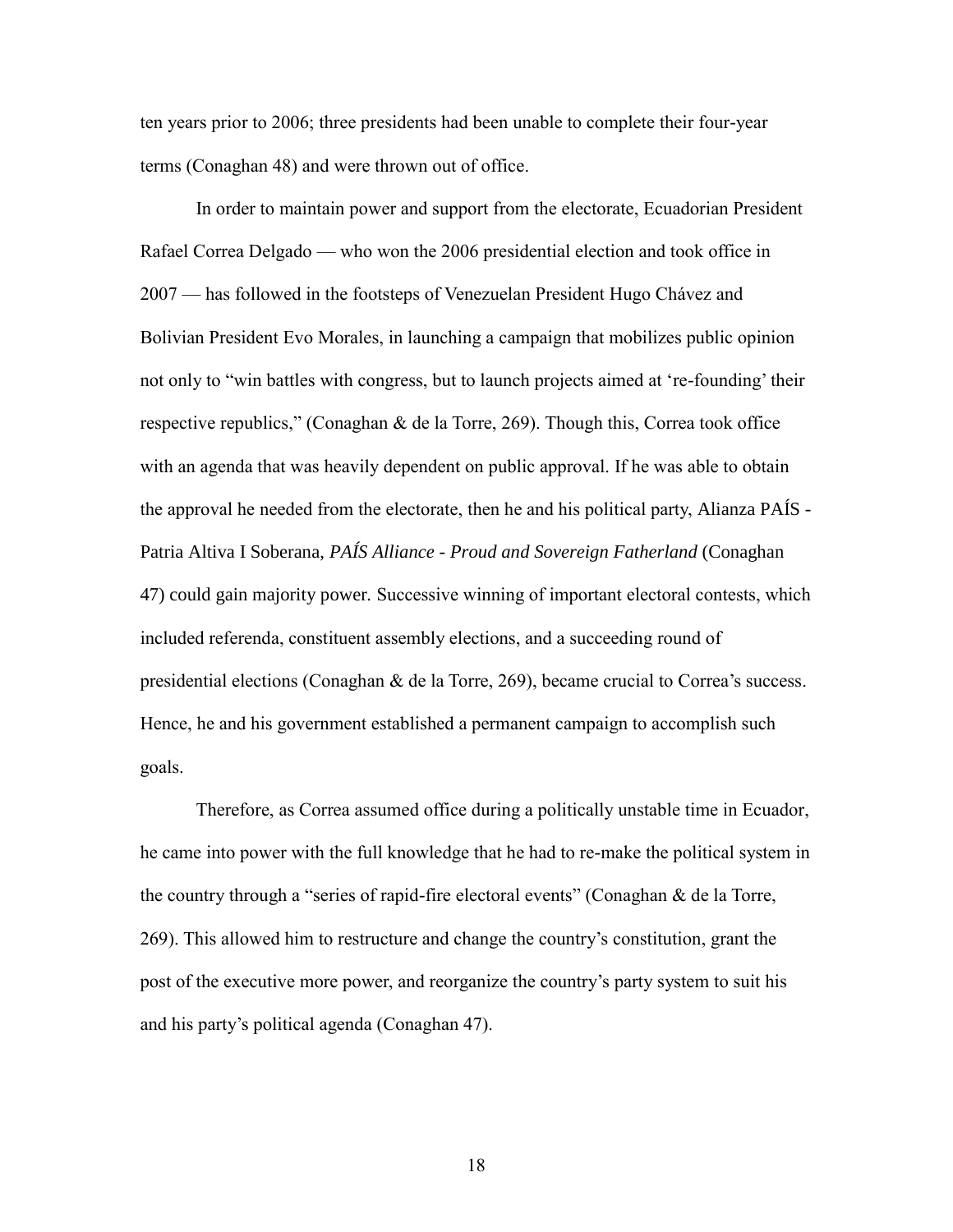As previously stated, in the decade before Correa became president of Ecuador, the country was one of the most insecure democracies in Latin America. From 1997 to 2005, the Ecuadorian public had forced three elected presidents: Abdalá Bucaram, Jamil Mahuad and Lucio Gutiérrez, out of office, before each was able to complete his fouryear term (de la Torre and Conaghan 339). 2 This type of political precariousness, defined as "presidents interrupted" (de la Torre and Conaghan 340) made Correa supremely aware of the instability his office once sworn in as president. This was especially true given that mass public protests against an executive's economic policies or corruptive manners had been responsible for the removal of Ecuador's thee previous presidents from office, mostly "with the tacit approval of the armed forces" (Conaghan and de la Torre 271).

Consequently, it was important for Correa to take into account the unstable political situation in Ecuador when he took over the presidency so that he and his government could create an effective permanent campaign (Conaghan and de la Torre 271). Such an effective campaign would help Correa not only remain in power, but also obtain high public approval levels. This was critical at the time, as power and approval were something that politicians from all parties, including governmental entities, lacked (Conaghan and de la Torre 271).

When Correa began his campaign for the presidency in 2006, he did so as an outsider to the Ecuadorian political arena (Conaghan and de la Torre 271). In fact, before his presidential campaign, he had never run for public office and the only political post he had held was a just-over-100-days position as Minister of Economy to which he was

<sup>&</sup>lt;sup>2</sup> Ecuadorian presidents are elected to four-year terms with the contingency to run for reelection to another four years. They have a limit of two terms.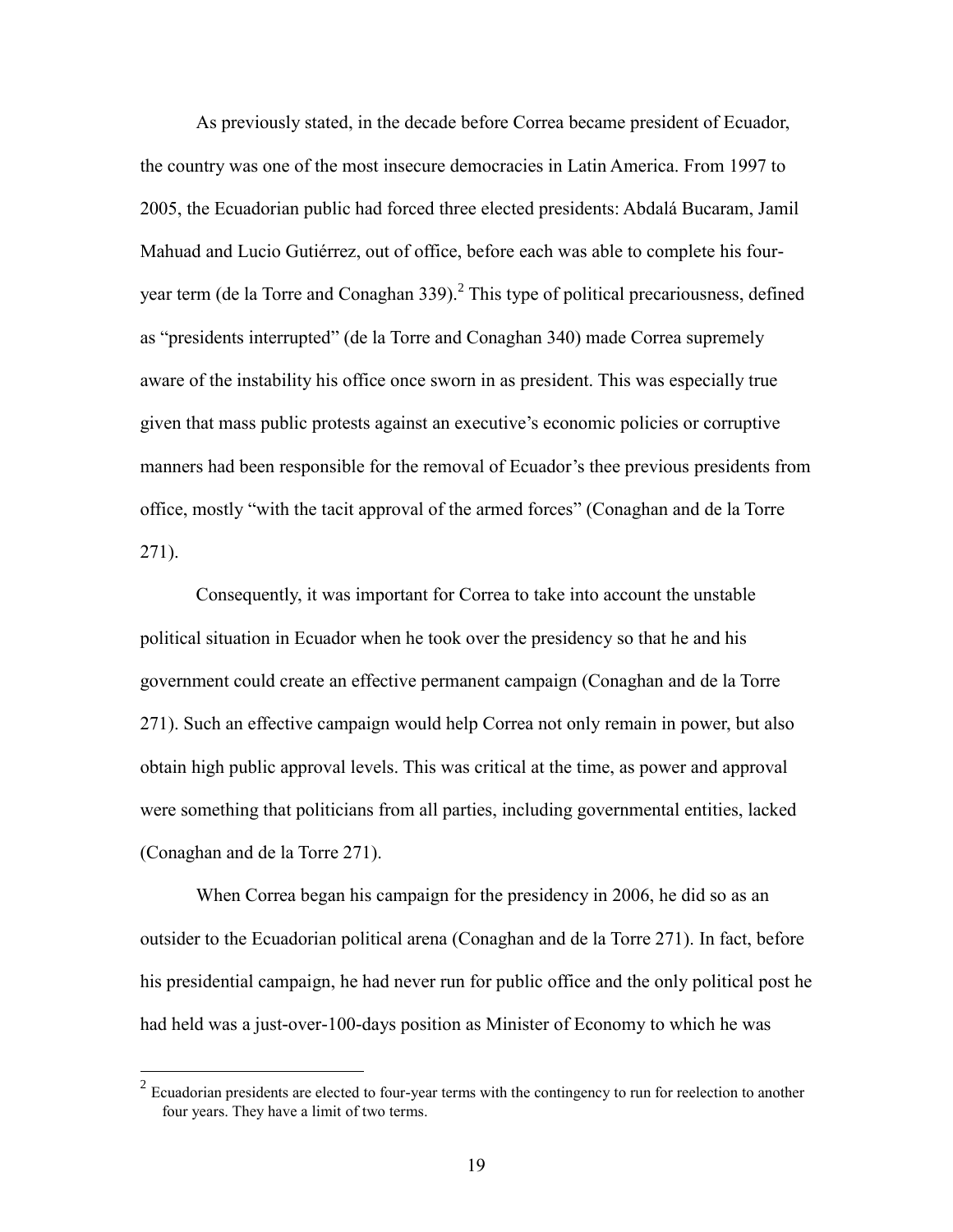appointed to by interim president Alfredo Palacio in 2005 (de la Torre and Conaghan 339) — Correa's training as an economist, holding a doctorate from the University of Illinois helped him get appointed to the position (de la Torre and Conaghan 340). Yet, his swift tenure as minister of economy assured him an "image as a maverick and a virulent critic of neoliberal economic policies<sup>3</sup><sup>33</sup> (Conaghan and de la Torre 271).

Thus, Correa's image allowed him to quickly form a political party and use it as a vehicle to run for the presidency in 2006. Even though Correa's newly formed political party enticed many people who belong to leftist movements — especially those that had been instrumental in the removal of President Lucio Gutierrez from office in 2005 (Conaghan 49) — the fragmented nature of Ecuadorian political parties indicated that Correa, even if elected, would have a hard time getting candidates elected as members of the incoming congress (Conaghan 50). Therefore, with the knowledge that it would be near impossible for him to obtain congressional support for his policies, "Correa decided to run against the system itself" (Conaghan and de la Torre 271) by not having anybody from his political party run for Congress.

During his campaign to the presidency, Correa promised Ecuadorians that he would sign an executive decree that authorizing for the country to carry out a referendum enabling for the creation of a constituent assembly — an ad-hoc legislative group that would serve the purpose of drafting a new constitution (del la Torre and Conaghan 339). The new constituent assembly became the backbone of Correa's discourse as he promised

 $\overline{a}$ 

<sup>&</sup>lt;sup>3</sup> In terms of economic policy, neoliberalism refers to the idea that "cooperation can create great benefits through trade" (Goldstein and Pevehouse 87). Thus, economic neoliberal policies require opening of trade markets, support for private sectors and reduction of the role of government in a country's industry (Smith 14). The basis of neoliberal economic policies assume that countries are unlikely to restrict open markets and trade for fear of retaliation such as the placement of high tariffs on their exporting goods (Goldstein and Pevehouse 87).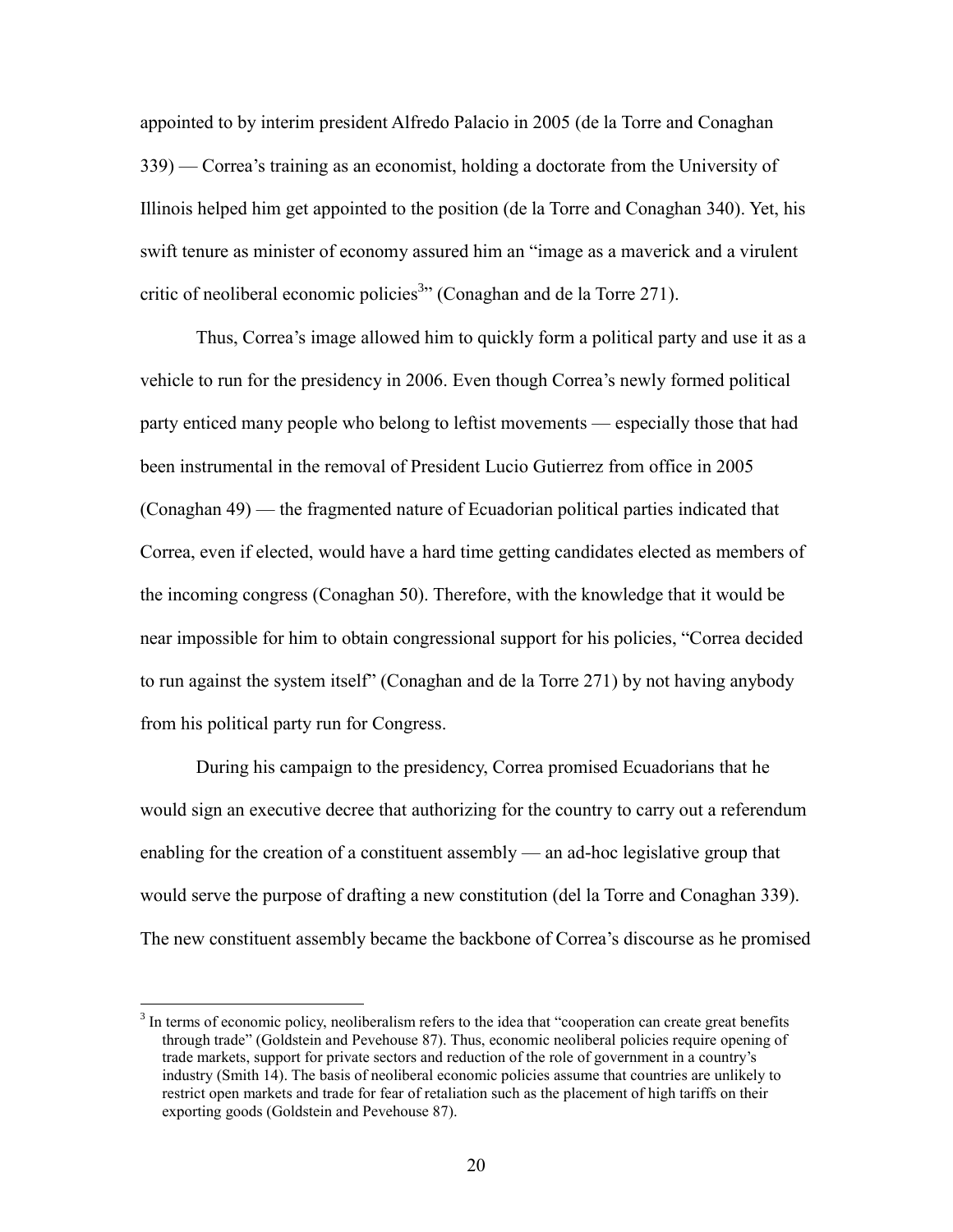that it would help end the country's long history of "a partyarchy" (Conaghan and de la Torre (271) — a form of political party bureaucracy in which the strongest and most influential political parties effectively assume sovereign power in a state.

Given that initially, no individual from his political party ran for congress, when Correa took office he "immediately faced the consequences of having ceded congress to his political rivals" (Conaghan and de la Torre 273). Because of this, he needed immediate public support not only to remake the legislative system by switching it from a bicameral to a unicameral congress. Additionally, he needed public approval to conduct a referendum proposed during his campaign and support to have it passed so that he could "enjoy complete control over the writing of the new constitution" (Conaghan and de la Torre 274).

Through his permanent campaign, which included strong advertising for approval of the constituent assembly, Correa was able to obtain support from "82 percent of the electorate" (Conaghan and de la Torre 273) for the constitutional assembly, ensuring his party control over the writing of the new constitution with 80 of the 130 seats available.

In order to maintain his popularity and his achievements present in the minds of Ecuadorians, Correa and his communications team established a weekly radio show this is due to the fact that radio had proven intrinsic to the presidential campaign in 2006 (Conaghan and de la Torre 275). Correa inaugurated a weekly radio program called *The President Dialogues with his Constituents*. The two-hour program was broadcasted every Saturday on 154 radio stations throughout the country (Conaghan 53). — The program went on to be broadcasted on radio and television under the title of Enlace Ciudadano (*Citizen Liaison)*. — The weekly shows provided (and continue to do so) an outlet for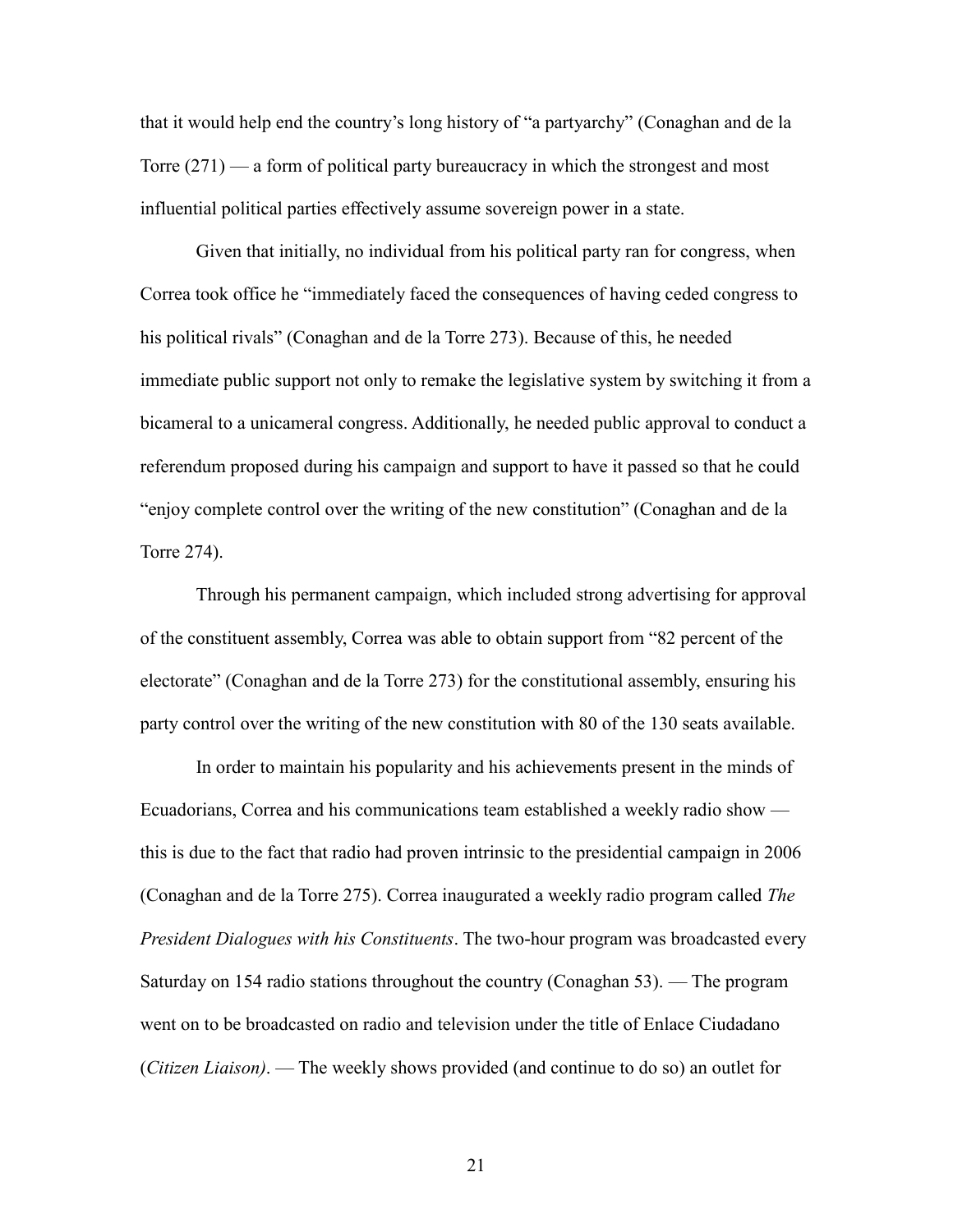Correa to boast about his accomplishments as president and a forum to admonish his opposition (Conaghan & de la Torre 53).

This gave the president a weekly platform to "publicize his government's accomplishments and lambaste his opponents" (Conaghan and de la Torre 275). Additionally, such broadcasts have been continuously held throughout the country, providing the president and members of his cabinet with a chance to meet constituents in diverse locales, allowing the president "fertile ground for politicking" (Conaghan & de la Torre 53). Thus, when the president and his ministers travel to different towns in the country to broadcast his radio show, it creates a "direct political impact on the places that the president visits" (Conaghan and de la Torre 275).

Additionally, given that the country could take advantage of free airtime for broadcasts related to public interests, Correa's government also began to use national chains in television. The Correa administration has described national chains to be a tool that chronicles "the administration's latest accomplishments, with President Correa figuring prominently in each installment" (Conaghan and de la Torre 276).

Yet, the government has shown that is uses national chains excessively and "resorts to using these special announcements, normally reserved for the used in cases of emergency to warn or inform the public" (WANIFRA 5) and to push its political agenda. Such chains have, on average, lasted from three to 15 minutes (FUNDAMEDIOS 4) and used as weekly, primetime "newsreels that chronicled the administration's latest accomplishments" (Conaghan and de la Torre 276). Even though these presidential addresses have only lasted a few minutes each, the president has used them not only to speak about the progress of his government, but also to "respond to criticisms in a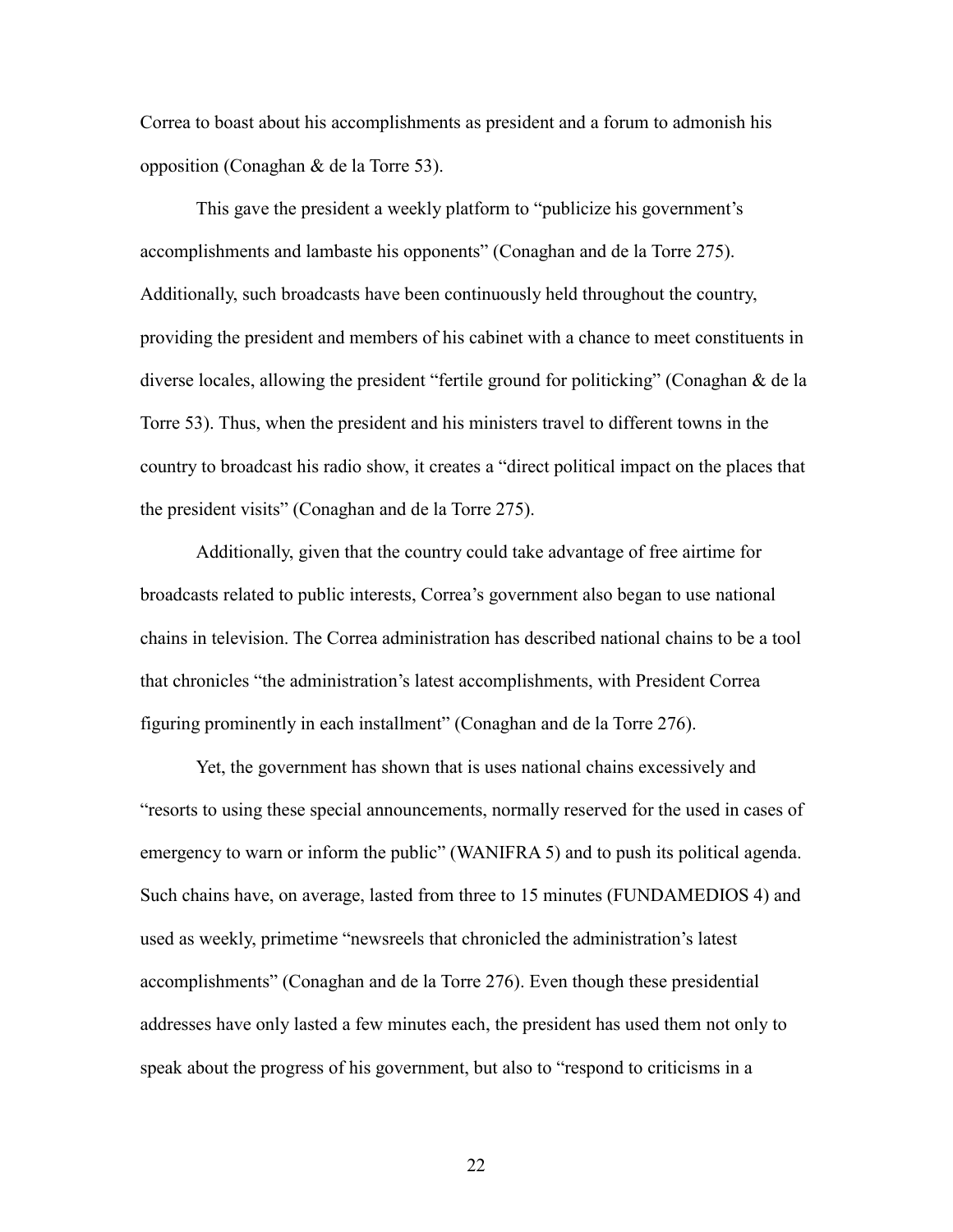particularly aggressive fashion, by discrediting, abusing and insulting his critics" (WANIFRA 4).

In order to maintain his power in office and continue on with electoral victories, Correa and his communications team have maintained a constant, perpetual campaign by using the country's media. National mandated chains have been used in increments from the time Correa first became president, and as a form of permanent campaign have served to boost the president's popularity (Ornstein and Mann 112).

FUNDAMEDIOS — *Fundación Andina para la Observación y Estudio de Medios* (Andean Foundation for the Observation and Study of Media) — a multidisciplinary group formed in 2006 with the means to "protect the rights and freedoms of expression, press, access to information and association" (FUNDAMEDIOS 4) stated that the usage of national chains is the most powerful tool the government of Ecuadorian president Rafael Correa uses to impart the agenda of Correa's Citizen Revolution. The foundation's Special Report on the usage of Governmental Media *Uso de cadenas nacionales: ¿Herramienta para contrarrestar la opinión disidente?* (Usage of national chains: a tool for offsetting dissenting opinions)? published in November 2012, states that from 2010 to 2012, the Ecuadorian government used 138 national chains on more than 200 television and radio stations free of charge. The 138 national chains accounted for 1.464 minutes of broadcasting. Out of these, 137 chains, amounting to a total of 1,029 minutes, included messages of "general interest," which according to FUNDAMEDIOS' report, are used to "polemicize" against the governments opposition. On some occasions, Correa used the slots to address the public directly, letting loose with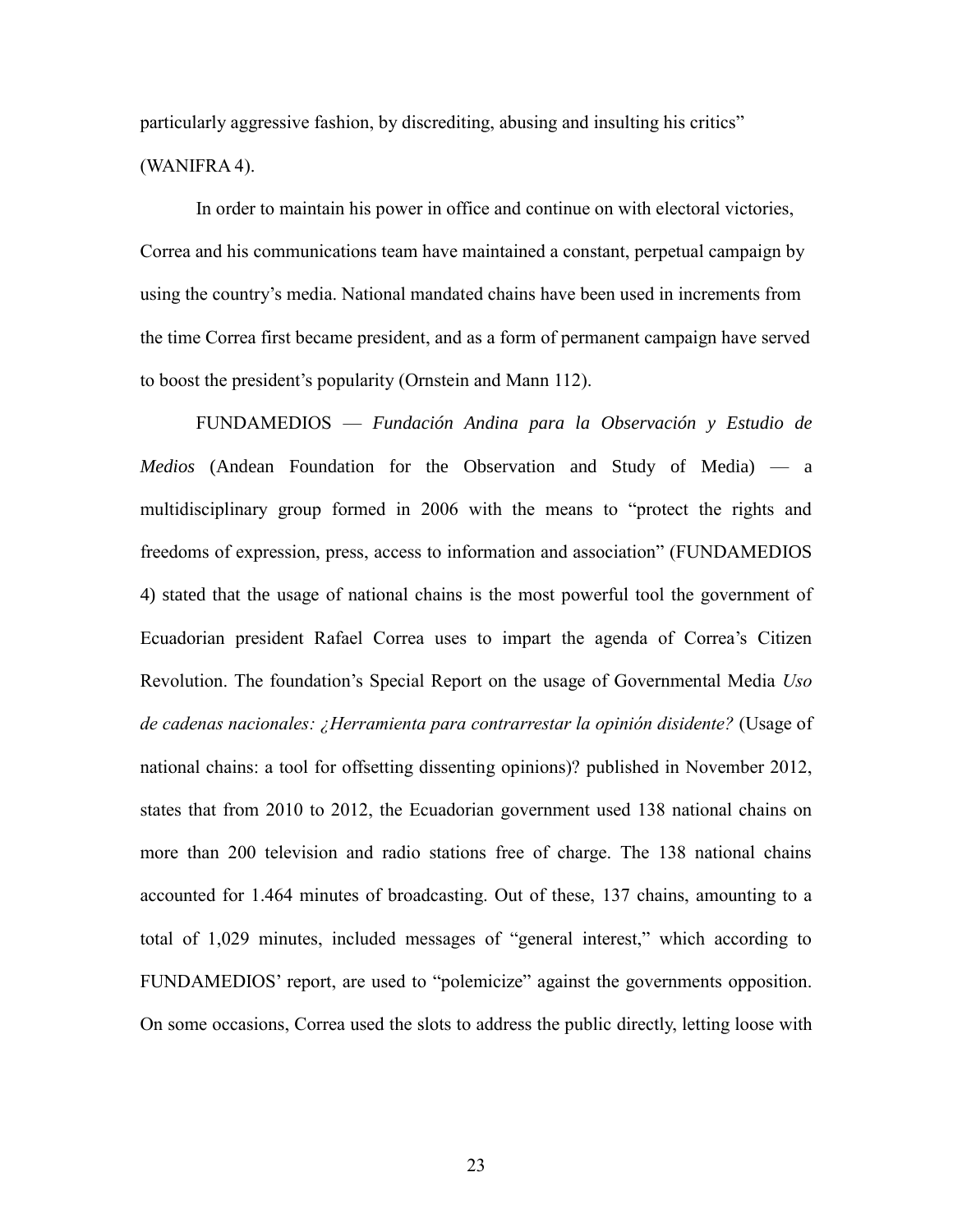attacks on opponents. On other occasions the slots were used for "negative advertising targeting critics" (Conaghan, de la Torre, 276).

Additionally, FUNDAMEDIOS stated that at the top of Correa's list of his opposition are media and press personalities, whom he has branded as "la prensa corrupta," (*the corrupt press*), cosely followed by political opposition in government and those who have dissenting opinions from that of the government's ideology and actions.

Therefore, given the media landscape of the country, privately owned media have come to be part of the opposition forces in Ecuador regularly criticized during the chains. The FUNDAMEDIOS' report stated that from the 1,364 national chains that have been mandated by the government of Rafael Correa, 46 have been reported to the Foundation as having been used to attack media or journalists (including political opposition personalities).

FUNDAMEDIOS stated that among the chains (which are proven to have increased over time) that Correa used, in part, to attack journalists, Correa used phrases such as ¿*Es esto un periodismo imparcial, independiente?* — Is this impartial and independent journalism? *¿Hasta cuándo?* — Until when? *Por esto es que Piero alguna vez cantó…: "Y todos los días, todos los dias, los diarios publican porquerías." Y Victor Heredia, ante tanta infamia, lo reafirmó diciendo: "Y ese miento miente, que forma de mentir.*" — That's why Piero once stated: "And everyday, every single day, newspapers publish rubbish," and Victor Heredia, facing such infamy, reaffirmed it by saying: "And they lie, lie, what a form of lying."

According to journalists and media entities such as FUNDAMEDIOS, comments such as the above, made by the president, set a precedent for a chilling effect.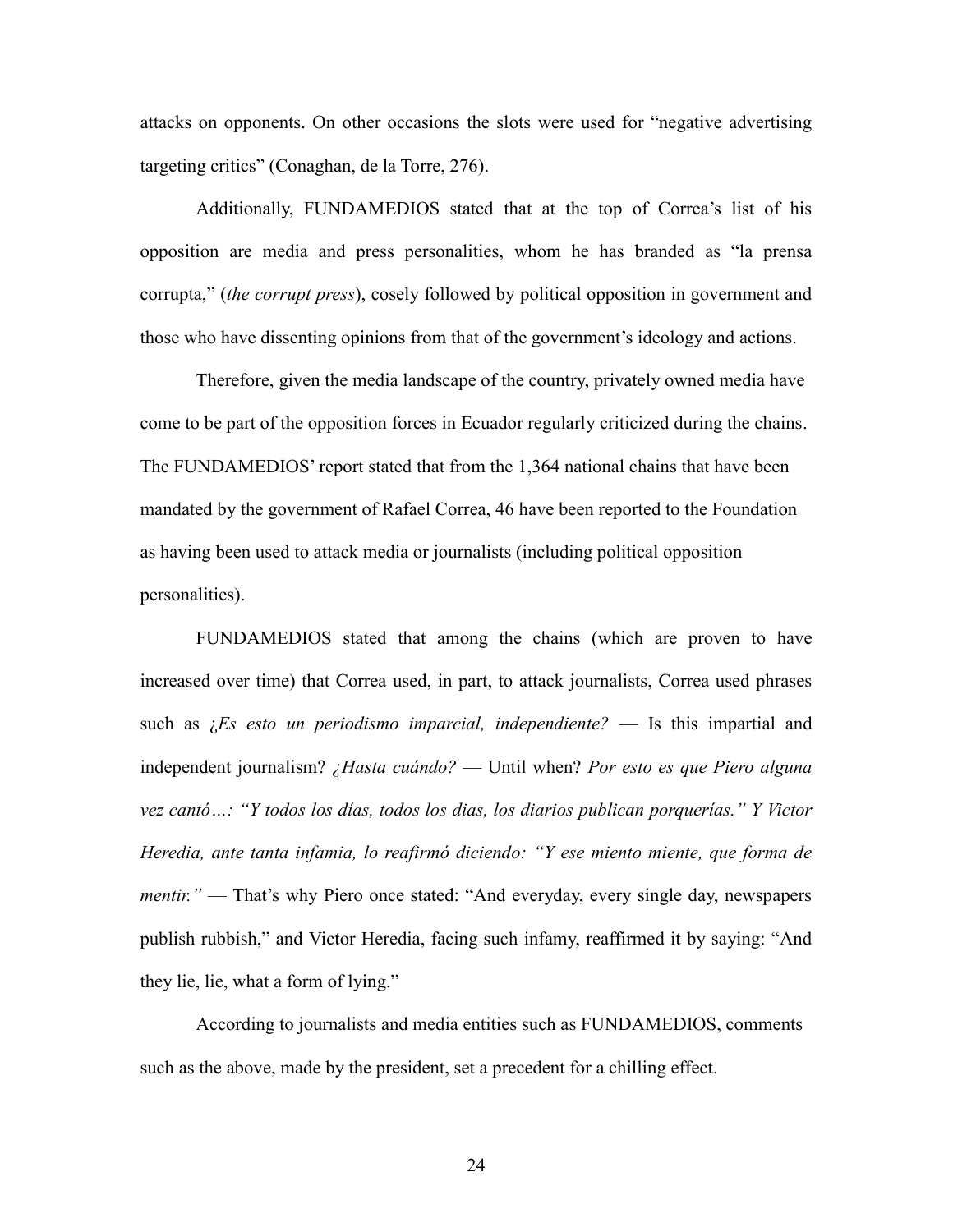#### Correa's Plebiscitary Governance

A plebiscitary governance is understood as a "way in which presidents can use direct, unmediated appeals to public opinion in order to govern 'over the heads of other institutions, especially legislatures" (Conaghan 47). This is especially true as "political leaders have become ever more attentive to and sophisticated in gauging public opinion" (Ornstein and Mann 32), which in turn, develops a permanent campaign doctrine and pushes "unceasing forays for public approval" (Blumenthal 8). Thus, the permanent campaign results in a plebiscitary form of government, as without public approval, country executives would not be likely to carry out their political agendas (Blumenthal 39).

As previously mentioned, given that Chávez, Morales and Correa, who represent Latin America's "Left Turn" — a more "open-minded, reformist and internationalist" (Castañeda 29) left — and the so called "twenty-first-century socialism" — an economic model that "explicitly rejects the Soviet model of socialism, seeing it not only as dictatorial and ultimately an economic failure but also rooted in a historical context that is no longer relevant" (Kennemore and Weeks 1) — they have used the permanent campaign strategy to appeal to their electorate. In fact, through their permanent campaign, such presidents have been able to effectively push aside their opposition so as to carry out their leftist transformations (Conaghan 48).

It is important to note that although permanent campaigns by Latin America's new left governments have created a plebiscitary form of governing that was effective in undermining opposition in congress, "they did so in a fashion that ensured a fair share of domestic and international legitimacy for the process" (Conaghan & de la Torre 269).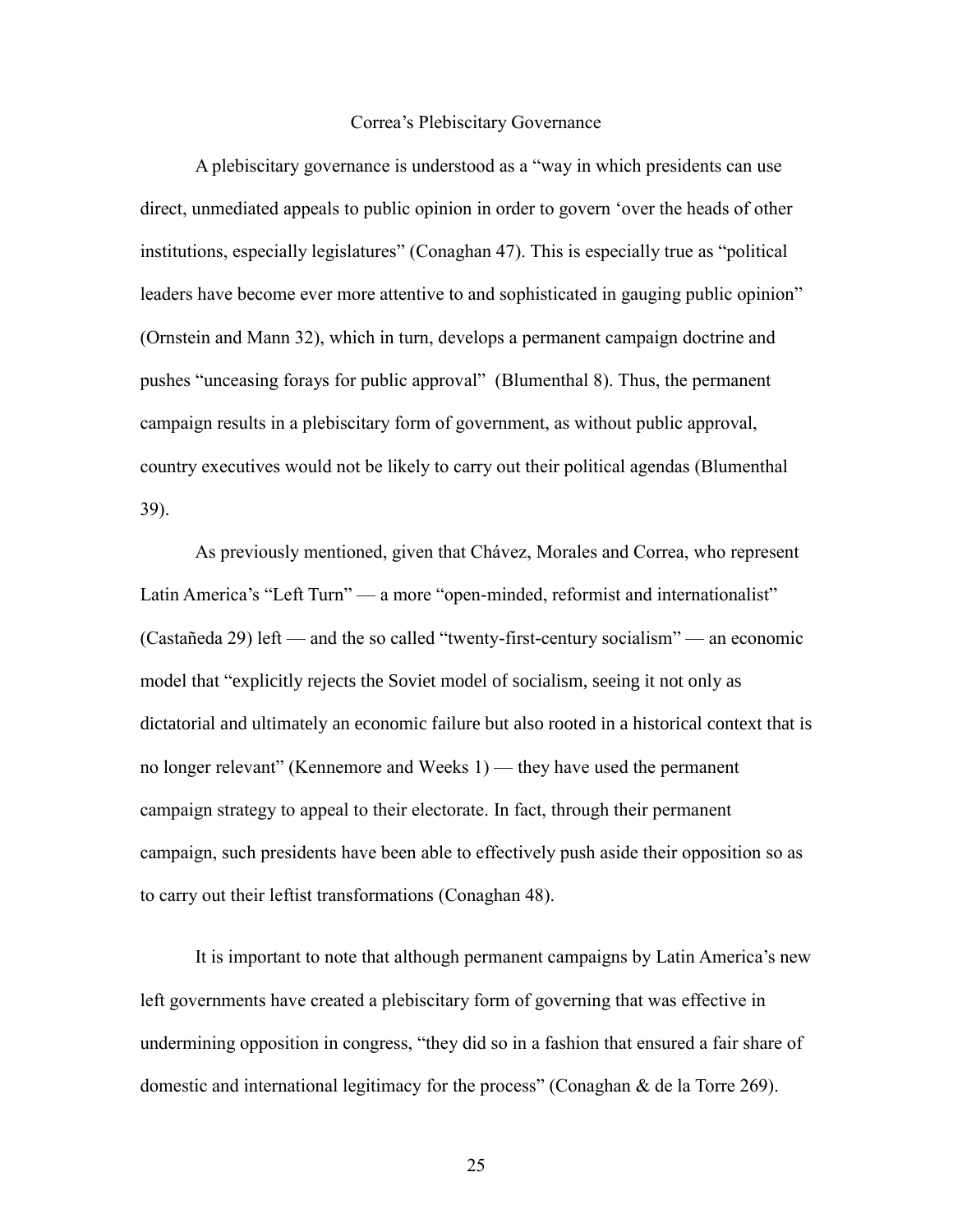Recurring electoral validation has been the cornerstone or Correa and Chávez's governments, as it allowed them to carry out the presidents' promised mandate (Conaghan & de la Torre 270). Hence, the permanent campaign and its plebiscite, have become the driving feature of how both of the Ecuadorian and Venezuelan governments function (Ellner 99).

After being elected president in 2006, Correa's post-election communications strategy was aimed at remaking Ecuadorian political elections through serial elections and a high percentage of public support, winning such elections became the "primary objective of the new administration; thus, the permanent campaign was born out of necessity and directed as a larger scheme of political transformation" (Conaghan and de la Torre 280). Therefore, given the president's push for electoral and governmental reform, he needed public support in order to call for a constituent assembly that would change the constitution of the country, and thereafter, change the legislative system in the country (Conaghan and de la Torre 270).

After winning the presidency, Correa needed a strategy to appeal to the Ecuadorian electorate and their demands. Thus, in order to be "perceived by the electorate as the leader who provides the only access door to a quota of power and satisfaction to the people's needs" (Ayala 8), he needed to do so through the media. After winning his first election, Correa stated even though he had won the presidential election, given the political factions of other parties within the Ecuadorian National Congress, he had not won power (Conaghan 47). He recognized that the "power" within the Ecuadorian congress was "controlled by economic interests, the banks, the partyarchy and the media connected to the banks" (Conaghan 47).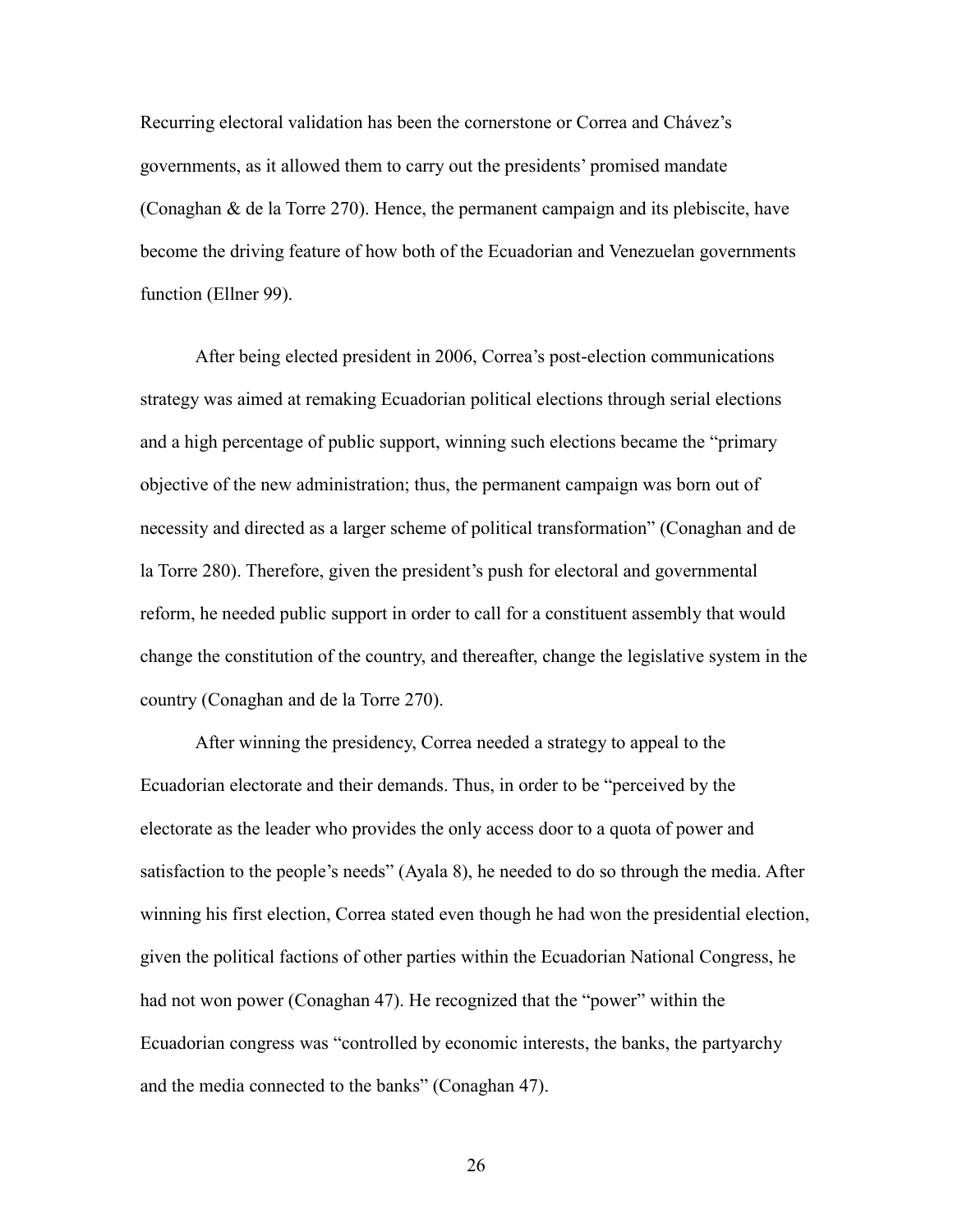Consequently, in order to change the power structure in the country, vital to the continuance of Correa's political agenda, the president tied his governance of the country to the consecutive success in elections (Conaghan 47). These elections included the approval of the constitutional assembly and filling the seats with members of his party (Conaghan and de la Torre 279), and another presidential election success in 2009 after passing the new constitution, and another in 2013 for his second term in office after the passing of the constitution.

This meant that Correa needed to mobilize public opinion effectively in order to maintain his position as President of Ecuador. To obtain wide approval, he orchestrated a permanent campaign through media to further his agenda as well as to disorganize and defame his political opposition. This, in turn, caused an "extreme version of the plebiscitary presidency" (Conaghan 47). Through his constant campaigning, Correa was able to garner enough public support to bypass the National Congress and turn it into an irrelevant institution. This turned the post of the president into a very powerful position "[closing] the book on a decade of political instability" (Conaghan 48) in the country.

Yet, Correa's plebiscite — a direct result of his permanent campaign (Ellner 99) — while ubiquitous, may have had a negative impact in the advancement of Ecuadorian democracy (Conaghan and de la Torre 282). Correa's media campaign used a variety of resources afforded to him by the presidency, which included the ability for Correa to spread his message with minimal filtering from media outlets (Conaghan 53). Thus, it can be argued that by constantly seeking public approval to govern over the country's legislature, Correa may have furthered political polarization and decreased his government's accountability (Santander 234).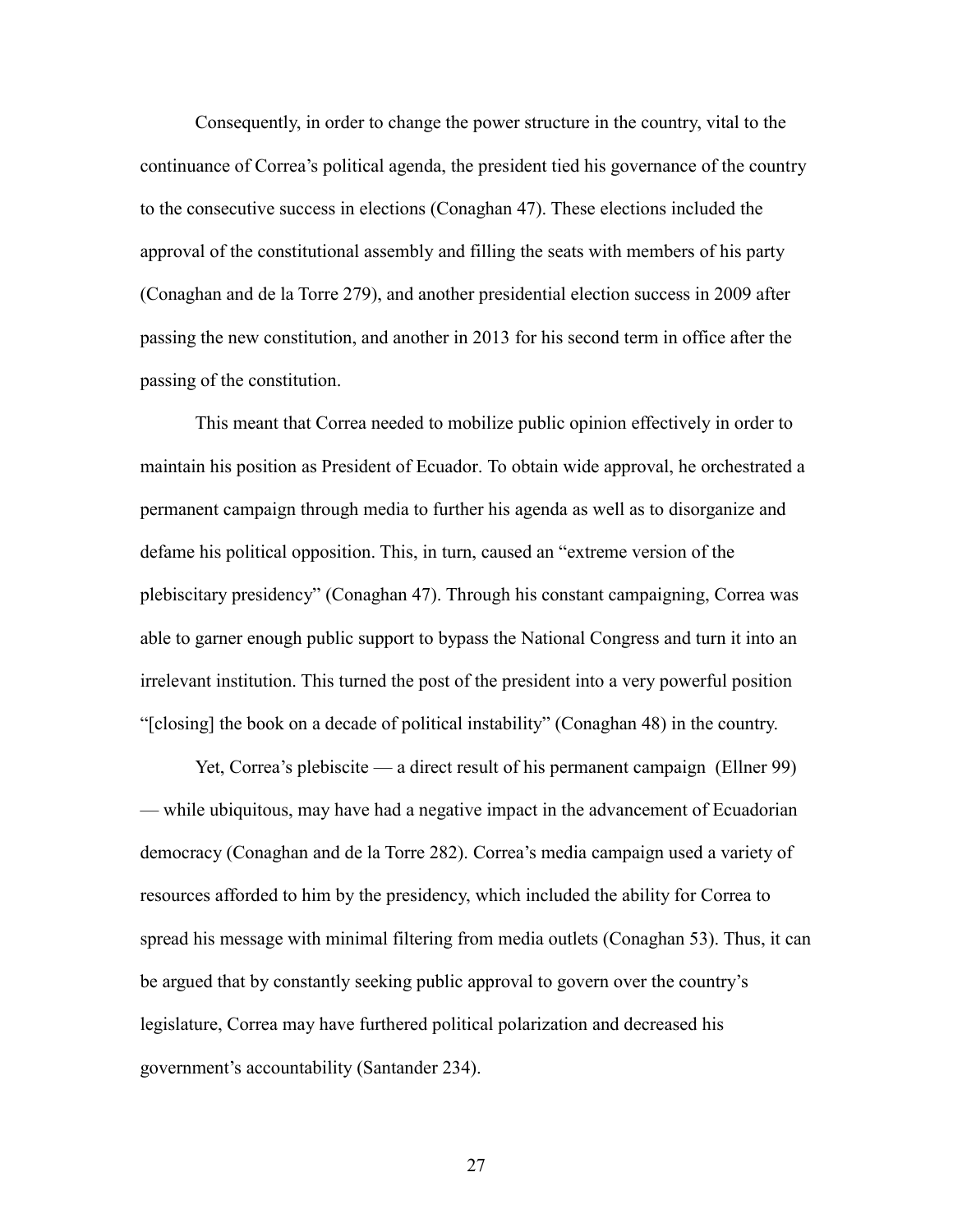Throughout his tenure as Ecuadorian president, Correa has been effective in using the media to appeal to the Ecuadorian electorate (Conaghan 51). In fact, he understood the necessity of the usage of his position as the Ecuadorian Executive to shape "public opinion and [advance] his agenda for the constitutional assembly," (Conaghan 52). He has also used public opinion polls effectively, as well as media and communication resources available to the presidency to "disorient, demoralize, and disorganize political opponents" (Conaghan 47).

Given his skill in public relations, Correa became the "great communicator … who skillfully conveyed popular, commonsense messages by means of a persona that appeals to a wide spectrum of the public" (Conaghan 53). In order to maintain a high percentage of public support among the electorate, Correa's communications strategy has used a perpetual media advertising campaign to keep the public firmly aligned with him and his government (Conaghan and de la Torre 274). Correa's constant appeal to the hearts and minds of the Ecuadorian electorate not only allowed him to completely bypass and render the country's 100 member National Congress obsolete, but it also garnered him the political stability that had been vacant for over a decade in the South American country (Conaghan 53).

From the beginning of his presidency, much like Chavez and Morales, Correa compiled a media campaign strategy formulated from inside the presidential palace<sup>4</sup> that included the efficient control of its communications secretariat (Recalde 21). Correa's team was well aware that "the antagonists of the electoral campaign would return" (del

 $\overline{a}$ 

<sup>4</sup> Ecuador's seat of government is referred to as the Palace of Carondelet (*Palacio de Carondelet*).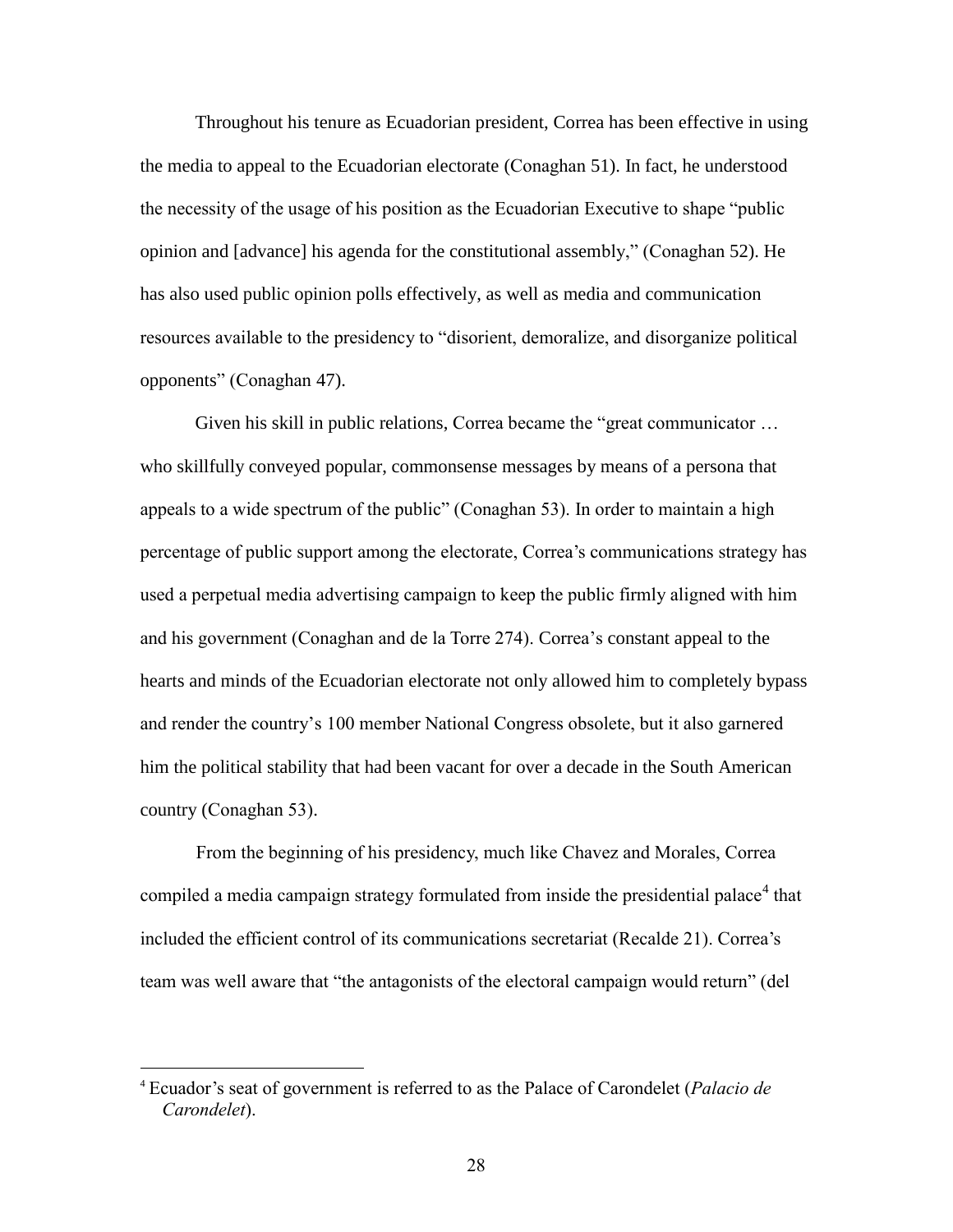Torre Arauz 5) and try to undermine his office as the executive and deter him from accomplishing his plans.

The entire media operation used to propagate Correa and his agenda to popularity was synchronized by the country's Secretariat of Communication and expedited from the presidential palace (Conaghan and de la Torre 275). The communication strategy, much like his campaign strategy, included television and radio as the main instruments for spreading the president's message (Freidenberg 137).

Additionally, the communications strategy consisted of ubiquitous advertisements on radio and television on behalf of Alianza PAÍS, which cost the government an estimated \$6.938 million (Conaghan and de la Torre 276). The actual value of the advertisements was \$16.7 million, but Correa was able to obtain discounts of as much as 60 percent for being the Ecuadorian President (Conaghan and de la Torre 276).

During his communications campaign, Correa passed legislation that prohibited political parties and their candidates to the National Assembly to use any governmental broadcasting slots and prohibited the private purchase of broadcasting time slots (Conaghan and de la Torre 278). Correa and his administration stated that this measure was meant to prevent wealthy parties and candidates from having an unfair advantage in terms of securing airtime (Conaghan and de la Torre 277). Moreover, Correa took to publicly attacking newspapers and journalists who criticized the executive's dubious usage of public resources (Punín Larrea 12).

Through the permanent campaign that Correa developed from the time he became president of Ecuador, he has been able to garner a great deal of public support (Ayala 9). This, in turn, has allowed for him and his political party to rule over the heads of the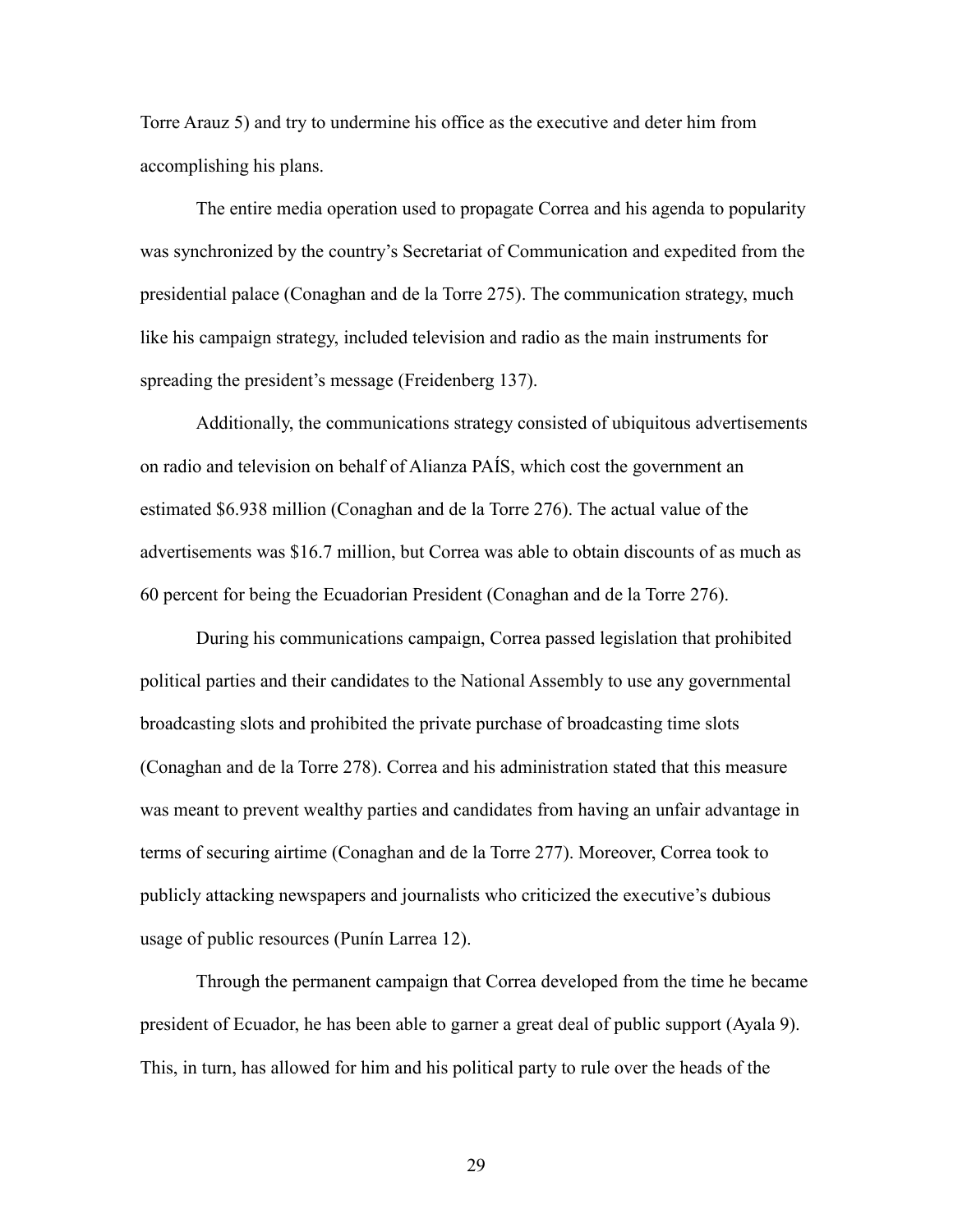Ecuadorian legislative system. Correa is certain that his government's permanent campaigning efforts have allowed him a high percentage of public support (Conaghan and de la Torre 273). With such, he acted with security and firmness in granting his office more power. That way, he has been able establish his political agenda not only through his influence in the legislative system, but also in the judicial (Ayala 10).

#### Media situation in Ecuador

By the year 2000, Ecuador and its media were considered to be one of the most corrupt in Latin America (Conaghan and de la Torre 271). As stated in previous sections, from the 1990s to the mid 2000s, the country underwent a period of high political instability. In fact, three of Ecuador's democratically elected presidents were overthrown and "half a dozen coups or attempts occurred" (Checa-Godoy 3) during that time. This led to a deep economic crisis in the South American country and a banking crisis from the year 1999-2000, which "highlighted the deep links between the country's financial power and the country's major media" (Checa-Godoy 3).

The crisis shed light on the fact that even though Ecuador had not had major issues relating to the oppression of press freedom, banks' ownership of media indicated that media were not reporting important issues (WANIFRA 1). In fact television stations and newspapers were used to further the financial interests of the banks that owned them and purposefully hid "the imminent arrival of the crisis" (WANIFRA 1).

The lack of reporting of Filanbanco and Banco del Progreso's — two of the most important banks in Ecuador in the 1990s — financial issues points to the assertion that the media in the country backed the interests of the "commercial and political elite,"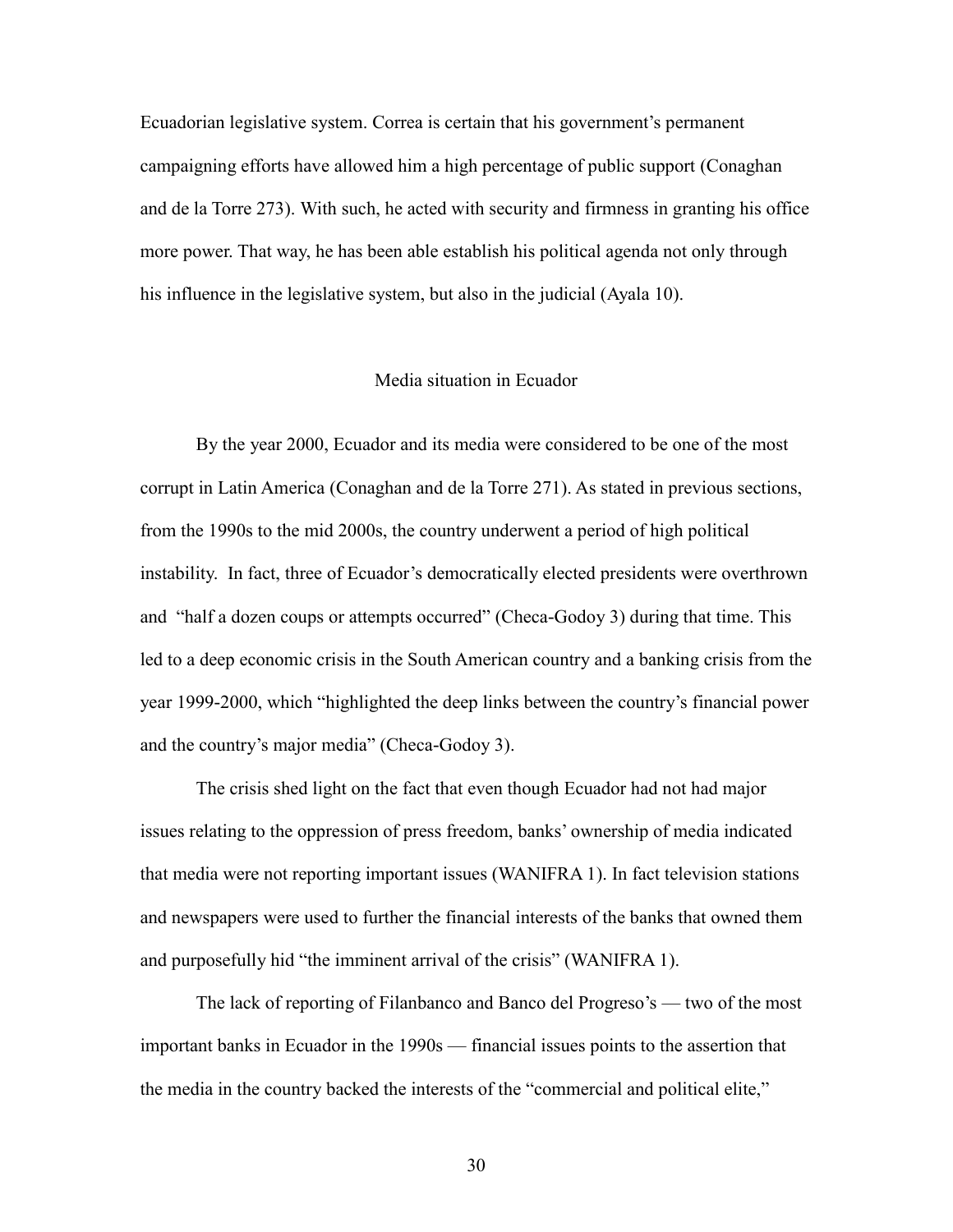(Checa-Godoy 3). Additionally, the lack of coverage points to the fact that the media did not fulfill their purpose of informing the public fairly on a variety of issues in the public's interest (WANIFRA 1). Moreover, the banking crisis resulted in an economic recession, which lead to the decline in newspaper readership in Ecuador (Checa-Godoy 2). Not until 2009, did newspaper readership pick up to 900,000 daily copies with the most sold newspaper in the country being *El Universo*, from Guayaquil (Checa-Godoy 8).

Given the deep ties between the banking system in Ecuador and its ownership in the media, and media ownership in banks, the 1999-2000 banking crisis brought about a loss of credibility in the privately owned media. Additionally, it showed that journalists who worked for such media "clearly followed the interests of their perspective groups" (Checa-Godoy 6). Thus, Correa has been able to capitalize on the situation by publicly "connecting media elites to the discredited banking institutions and political actors" (Kitzberger 14) in the country. In fact, Correa's discourse against privately owned media and coverage practices served to shape "his path to the presidency as a political outsider" (Kitzberger 19). Correa's discourse, which rejected economic neoliberal policies and Ecuador's political powers, catapulted him to popularity, turning Correa into a "strong political authority" (Kitzberger 19).

The Ecuadorian President has stated that the private press in the country has been historically immoral and failed the public by not providing information that is in the public interest (Kitzberger 20). Correa has stated that "private business providing a public good," (Kitzberger 20) is a contradictory concept that endangers democracy through media in the country. Therefore, it was the government's duty to unmask the media and provide varied options for news coverage — state sponsored or owned — for the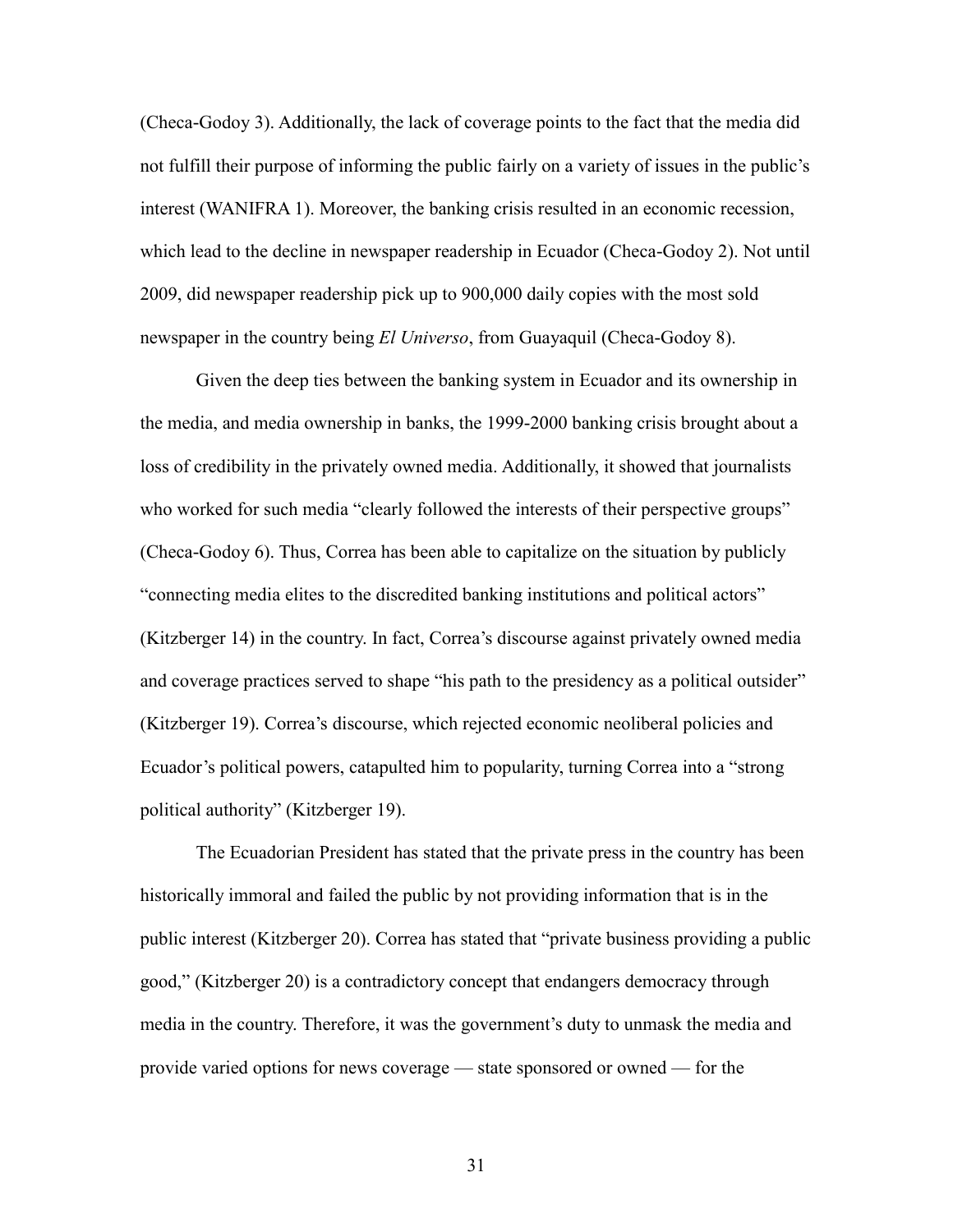Ecuadorian public (Checa-Godoy 16). The creation of state-controlled media was put forward as a method to cope with the private media sector and increase "community media-fostering policies" (Kitzberger 11). According to the president, the newly created governmental media in the country "are not the government's media" (Kitzberger 21) but belong to the Ecuadorian people. Additionally, Correa has stated that the public media are a positive aspect of a growing democracy, as "they do not have the deep dilemma between the pocketbook and social compromise in communicating objectively" (Kitzberger 21).

In addition to the creation of public media, given that the privately owned media in the country was tied to private economic interests, the Ecuadorian Government increased media regulations (Conaghan and de la Torre 277). According to the ideology of the Ecuadorian government, these regulations were put forward not to hinder the private media's ability to reach an audience, but to democratize the media system in the country and change the historical dynamics of media ownership (Checa-Godoy 16). This included governmental media expansion and ownership of television and radio stations, as well as newspapers (Punín Larrea 8).

In order to deal with issues of private-media ownership and market concentration of media (Kitzberger 11), Correa has looked to "alter the ownership relations in the media sphere" (Kitzberger 21). During the first year of Correa's government, Correa took advantage of his initial popularity and public support to reverse operating licenses on some radio and television stations. Later in his tenure as president, Correa used the newly established constitution to ban media monopolies in the country (Kitzberger 21).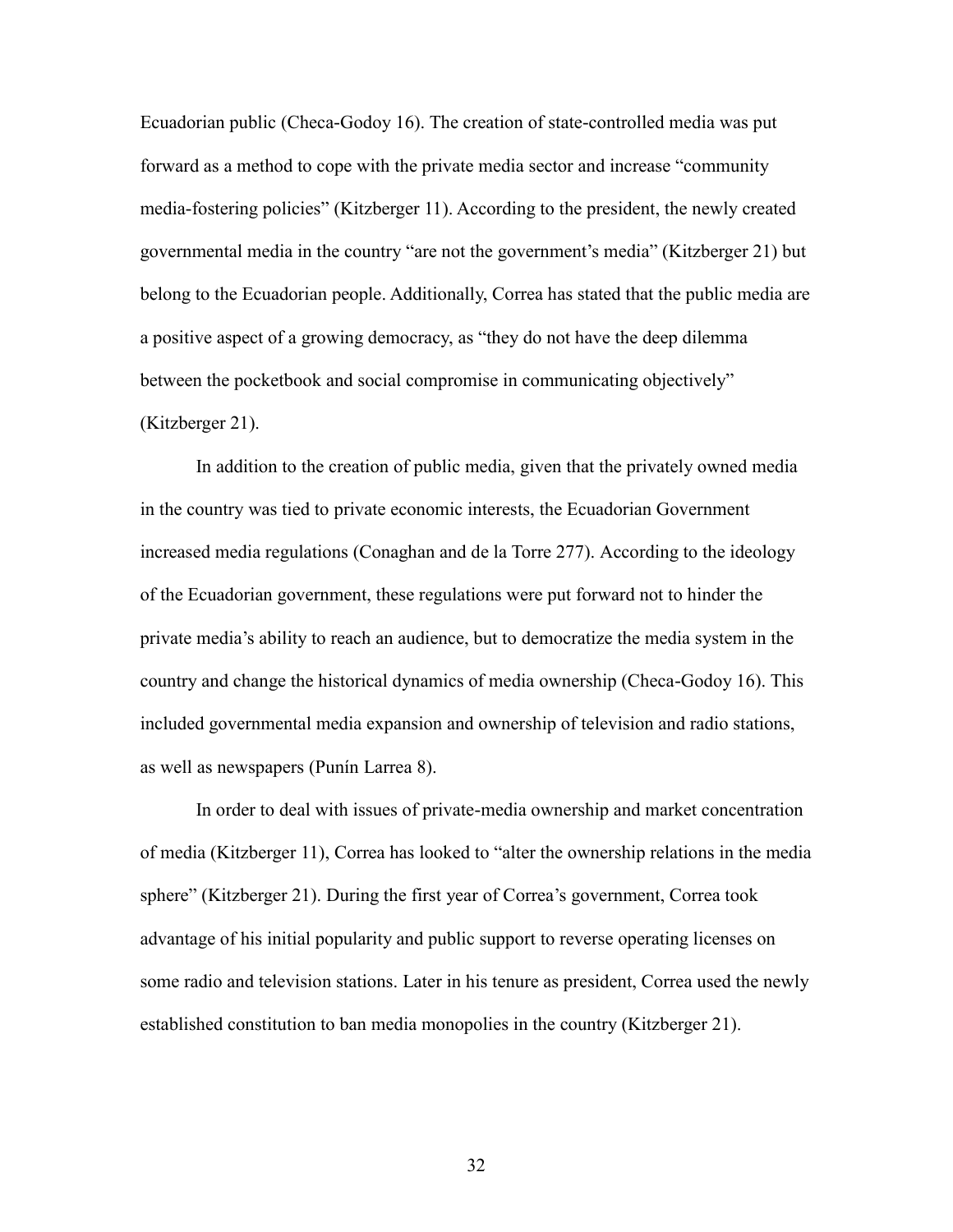Unlike newspapers, however, radio has maintained its audience from before the banking crisis and "continues to be a key industry in the Ecuadorian media" (Checa-Godoy 8), covering the whole country and broadcasted in both Spanish and Quechua the main indigenous language in the country. Radio is widely popular in the country and has historically provided educational components apart from informational and entertainment content. It was estimated in 2004 that "287 medium wave radio stations and 487 FM stations" (Checa-Godoy 10), existed in the country. Additionally, the Catholic Church has maintained a major presence in radio as the Conference of Bishops in the country has ownership of approximately 15 stations among the major cities of the country.

Television is another powerful medium in the country, but has been historically monopolized by five channels that date back to the 1960s and 1970s and include Ecuavisa, Teleamazonas, Gamavisión, TC Televisión, and Telecentro (Checa-Godoy 10). These channels, although prevalent, have traditionally broadcasted frivolous content. As much as television has remained a powerful medium in country, there has been no public ownership of television stations until 2008, where Ecuador gained Gama Television (Gamavisión), and TC Televisión "after their owners failed to pay their debts to the State after the banking crisis" (Checa-Godoy 12). Additionally, in 2006 TeleSUR, "the inter-American channel supported by Venezuela, had coverage in most of the country," (Checa-Godoy 12) and in 2008 the Ecuadorian State established a national channel, Ecuador TV. The variety of channels has caused for the Ecuadorian audience to be divided. Currently, there is not one channel that garners "more that 20 percent of the audience share "(Checa-Godoy 12).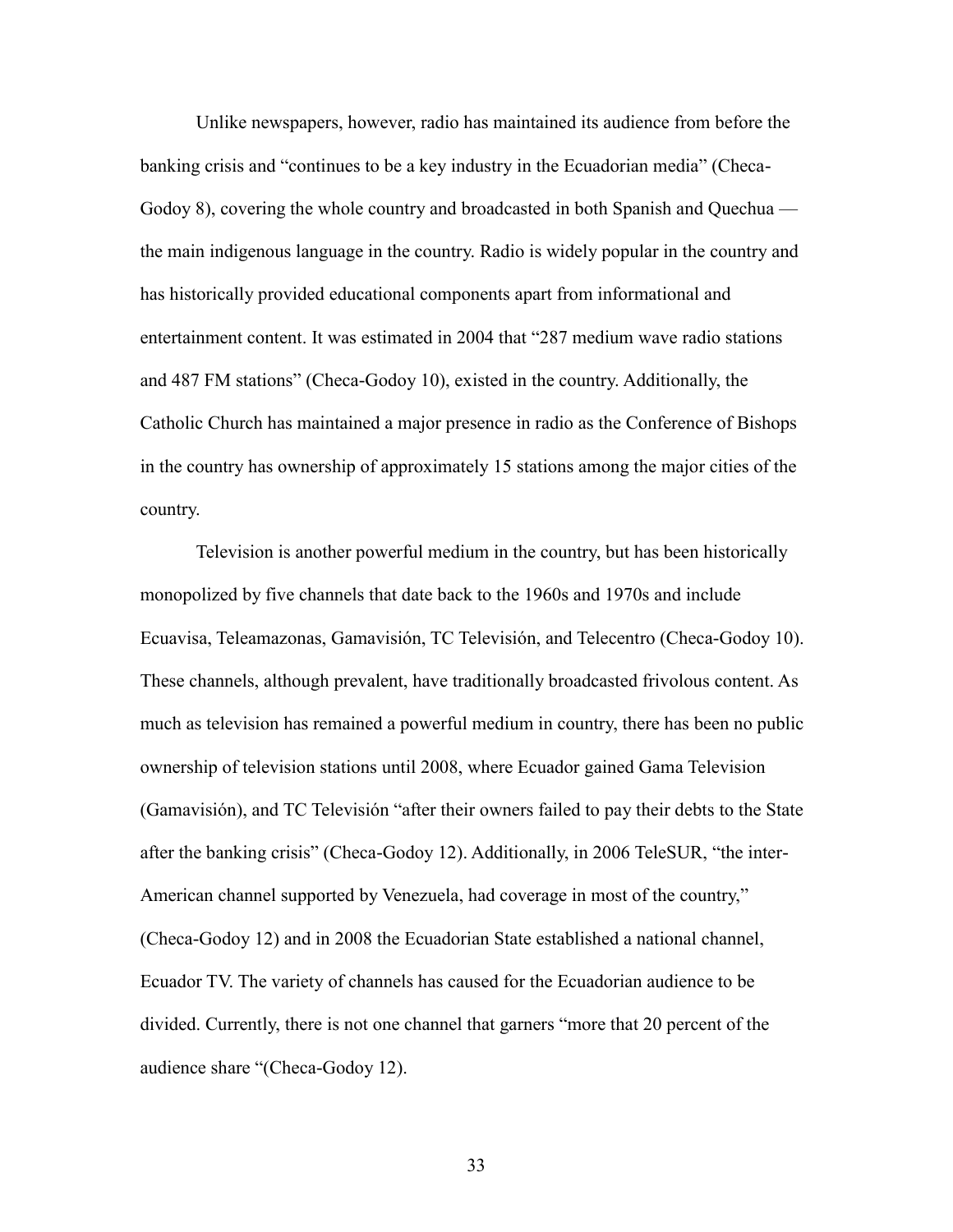Correa has used attacks against the media through his permanent campaign throughout his presidency. Yet, that is not the only way he has been able to hurt the media. In fact, Correa and his government have gone as far as legally persecuting newspapers and media entities for reasons such as defamation. In fact two of the major cases, *El Universo* and El Gran Hermano, have been deemed by journalists as a direct attempt from the government to silence journalists (Punín Larrea 4). Given that Correa has stated "it is one thing to express an opinion, and quite another to speak with certainty, make allegations and defame someone" (WANIFRA 6), legal cases against media entities are described as milestones to change society.

The case for *El Universo* took place after Emilio Palacio wrote a column titled "No a las Mentiras" ("No to lies") was published (WANIFRA 7). President Rafael Correa sued the writer of the column and the newspaper for defamation. In 2011, the justice system sentenced Palacio and two owners of the paper to three years in prison and having to pay \$40 million in damages to the President for the crime of "insulting the mandatary" (Ayala 4). Correa eventually pardoned the newspaper and Palacio and did not seek monetary compensation (WANIFRA 7).

The case for El Gran Hermano took place after journalists Juan Carlos Calderón and Cristhian Zurita published a book by the tile "El Gran Hermano" ("The Great Brother"). In this book, the authors chronicled how the President's brother, Fabricio Correa, obtained government contracts worth millions of dollars (WANIFRA 7). Correa has asked for \$10 million in compensation for moral damages from both journalists (Ayala 6)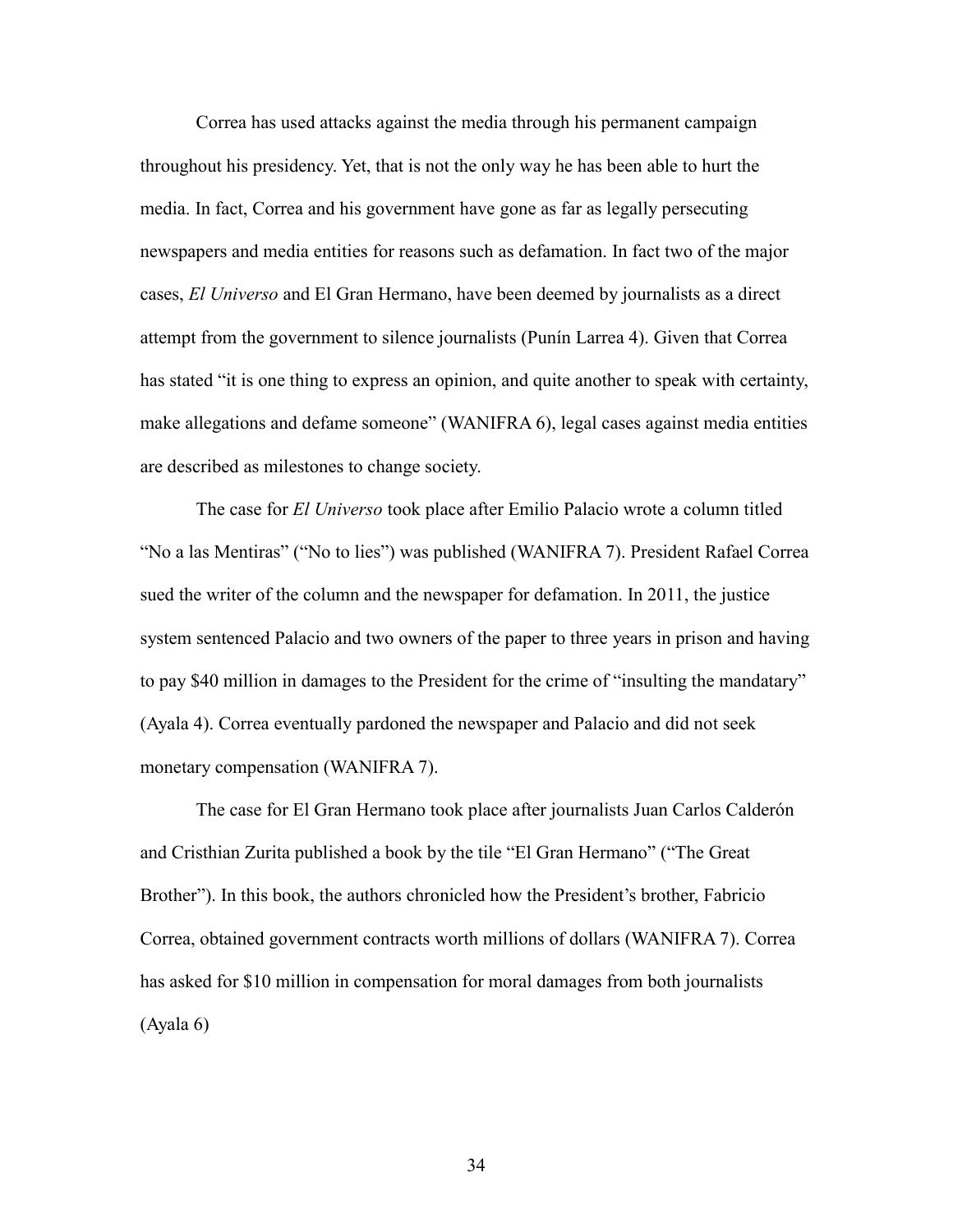Furthermore, in 2009, Correa signed a decree into law prohibiting that the private media sector in the country have contracts outside of the country (Ayala 4). Thus, media entities such as El Comercio, El Universo, La Hora (main newspapers in Ecuador) and Vanguardia Magazine, which had at least 19 percent participation in the Caribbean Virgin Islands, United States, Panama, the Caiman Islands, the Bahamas and the United Kingdom (Ayala 4).

In addition to media entities having to give up their foreign investments and assets, they had to deal with the government cutting on its advertising with such entities. In fact, through the new constitution, passed due to the president's plebiscite in 2008, the country experienced "gradual cuts to the participation of the financial powers in the media" (Checa-Godoy 13). In fact, the constitution established that the financial sector could not have "total or partial stakes in companies operating outside the financial activity" (Checa-Godoy 13). This resulted in financial entities being secluded from any type of financial relationship with the media in the country.

Not only did the constitution allow for a decrease in financial influence on private media, but also for the rights of government to establish a state media sector (Checa-Godoy 13). In fact, throughout Correa's presidency, the Ecuadorian Government has "managed to agglutinate and convert a series of mass media into a strange figure called 'public media'" (Punín Larrea 7). During Correa's presidency, the government "has seized some media entities and created others" (Vázquez and Saltos 332). Refer to appendix.

The media seized by the government comprised of entities that were owned by the countries media and banking monopolies and had not paid their tax dues. Filanbanco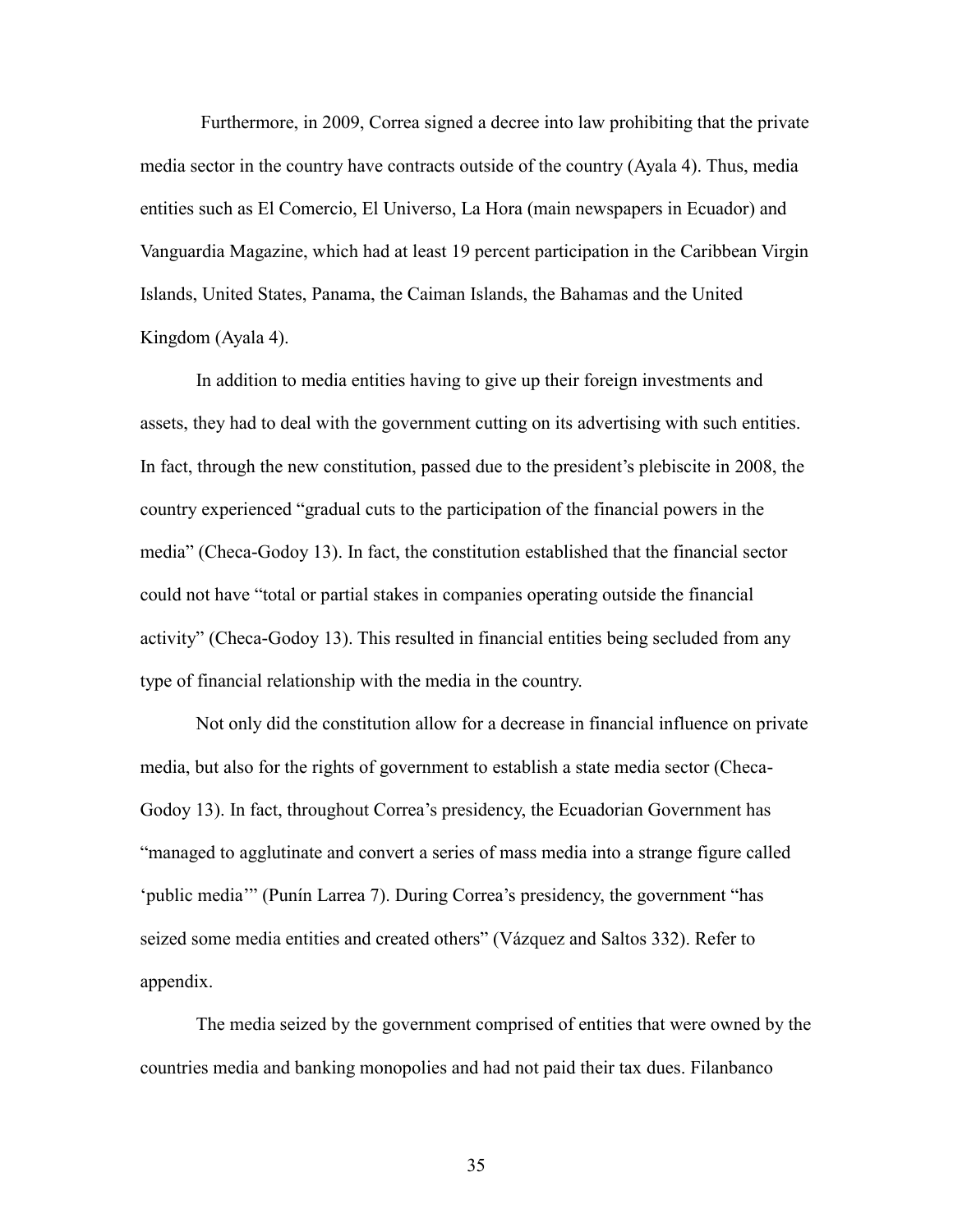(Checa-Godoy 16) — one of the banks that went bankrupt in the late 1990s and which was partly responsible for the Ecuadorian banking crisis — for instance, had major shares in the Isaías media group and "allegedly owed US \$661 million to the state" (WANIFRA 2) after collapsing. The State nationalized the entity because it had dues to the government and had not paid its debt for years (Checa-Godoy 16).

While legally, they may not be as financially interlinked as before Correa became president, the private media and the banking sector have indicated that the President is "an obstacle to an open market and a threat to freedom of the press and expression (Ayala 9). Thus, given the constant confrontation between the media and the government, the private sector in the country has created an opposition coalition, which includes the media (Ayala 9).

Thus, it is widely accepted that the laws and policies put forth by the government are limiting and "chill assertive reporting" (Hughes and Lawson 5). In fact, organizations such as WANIFRA — World Association of Newspapers and News Publishers have stated, "the personal attacks by the president have a chilling effect on the independent press" (WANIFRA 4).

Thus, In Ecuador, Correa's permanent campaign scheme has allowed him high levels of public support, turning his government into a plebiscitary one and allowing him to legislate the country over the heads of the country's legislative body. Yet, Correa's permanent campaign strategy, which uses national chains, is assumed to affect press freedom as he uses chain broadcasts to constantly criticize media. Yet, if there is a lack of press freedom in the country, such has the potential to come from the private sector, which has media interests, as much as it does from the government.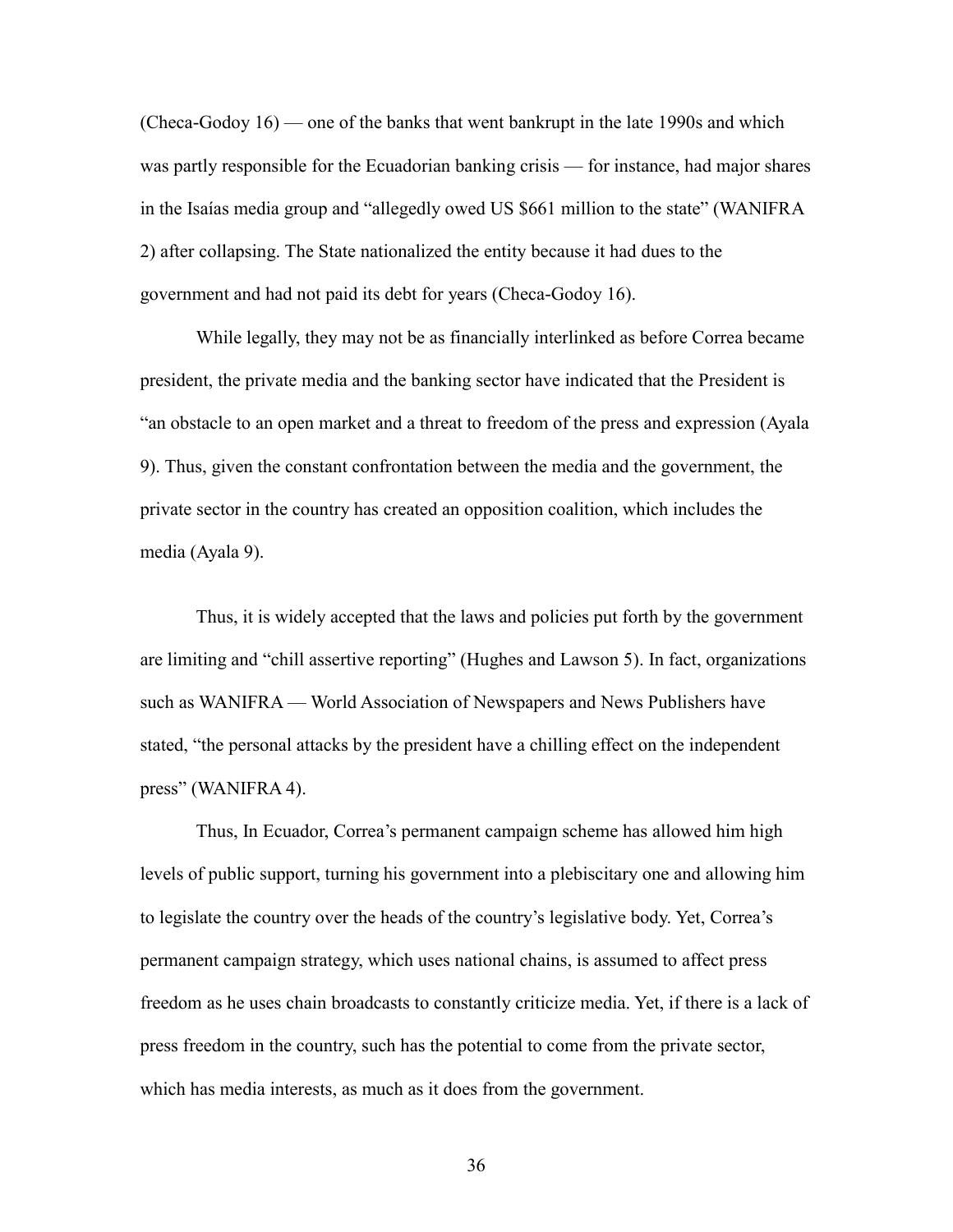#### CHAPTER 3

# **METHOD**

#### HYPOTHESIS

As expanded in the previous chapter, Ecuadorian President Rafael Correa's permanent campaigning strategy has been criticized to be an infringement on press freedom in the country. To assess if this is true or not, this study analyzed Correa's method of permanent campaigning through media and how it could create a chilling effect among the Ecuadorian press.

This study examined opinion column content from one of Ecuador's major newspapers, *El Universo*, for three-month periods in three separate years: 2007, 2009, and 2012. This study compared variables levels of permanent campaigning through mandated government broadcasts on all private and public channels also known as national chains, and analyzed levels of negativity among opinion columns for all three years. Two hypotheses follow.

H1: There was an increasing numbers of *cadenas nacionales* from the time President Rafael Correa took office in 2007 up until 2012.

H2: There was an increased chilling effect among opinion columns in *El Universo*, represented by a decrease in the negativity levels of the content of the columns.

# CONTENT ANALYSIS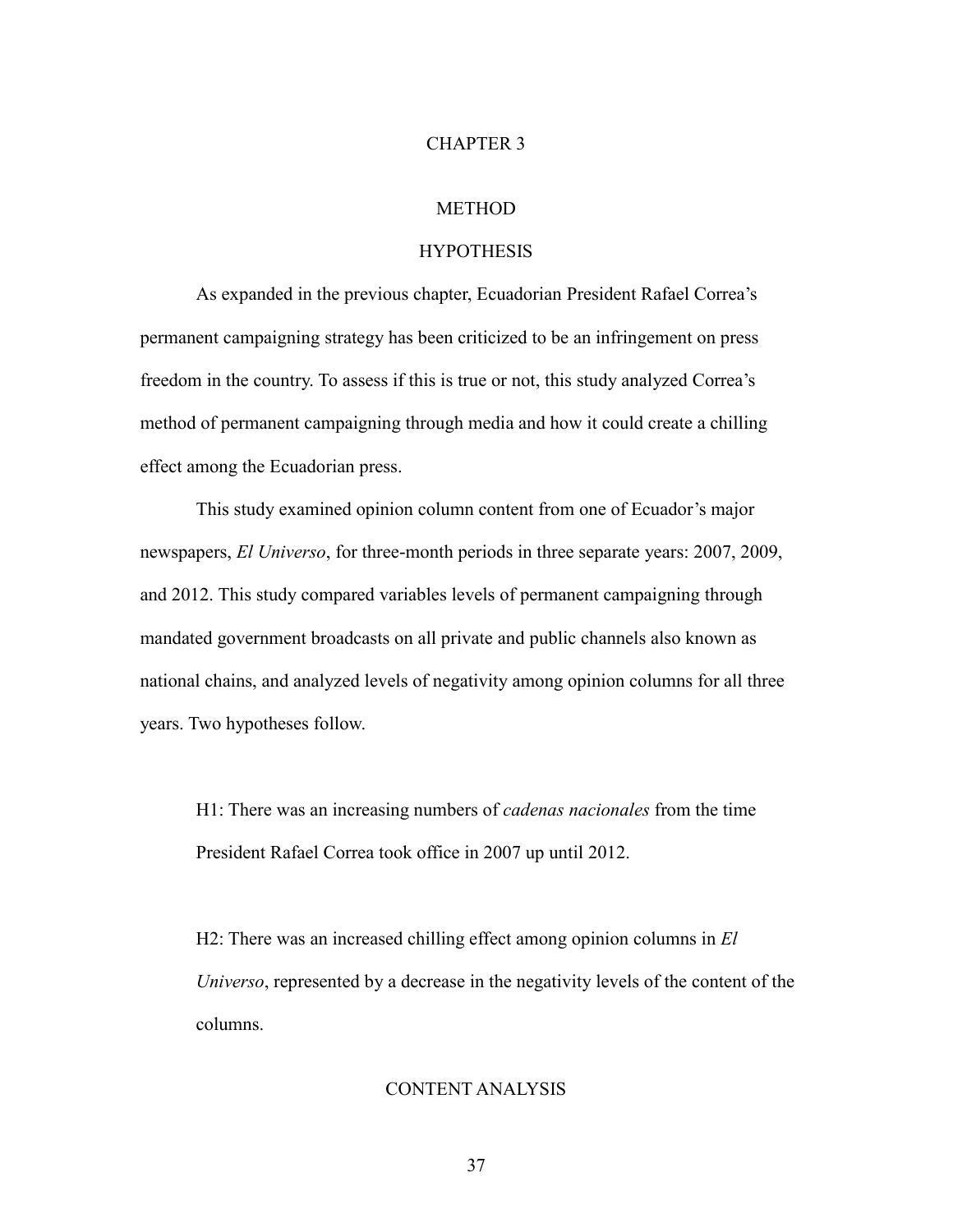Content analysis was the method chosen for this study. This method of analysis was chosen because it is "the study of recorded human communications" (Babbie 330) and allows for the "studying and analyzing communication in a systematic, objective and quantitative manner for the purpose of measuring variables" (Wimmer and Dominick 141). Content analysis is also a "valuable tool in answering many mass media questions" (Wimmer and Dominick 141) and is "particularly well suited to the study of communications and to answering the classic question of communications research" (Babbi 331). Such questions include the "who says what, to whom, why how and with what effect" (Babbi 331)?

When it comes to media and mass communication, "some topics are more appropriately addressed by content analysis" (Babbi 331). Thus, this method provides for the evaluated content to be "selected according to explicit and consistently applied rules" (Wimmer and Dominick 141). Content analysis "is limited to the examination of recorded communications" (Babbi 342), thus, given that messages contained in the mass media are "increasingly popular research topics in both the academic sector and the private sector" (Wimmer and Dominick 141), this research method provides for an effective way of observing data relating to media.

Content analysis is also an objective method of analyzing data given that "the researcher's personal idiosyncrasies should not enter into the findings" (Wimmer and Dominick 141). Therefore, when used, content analysis should yield the same results if another researcher were to perform the same research. While a perfectly created criterion for choosing and coding the sample is non-existent, content analysis provides a clear and replicable form of evaluation (Babbi 342).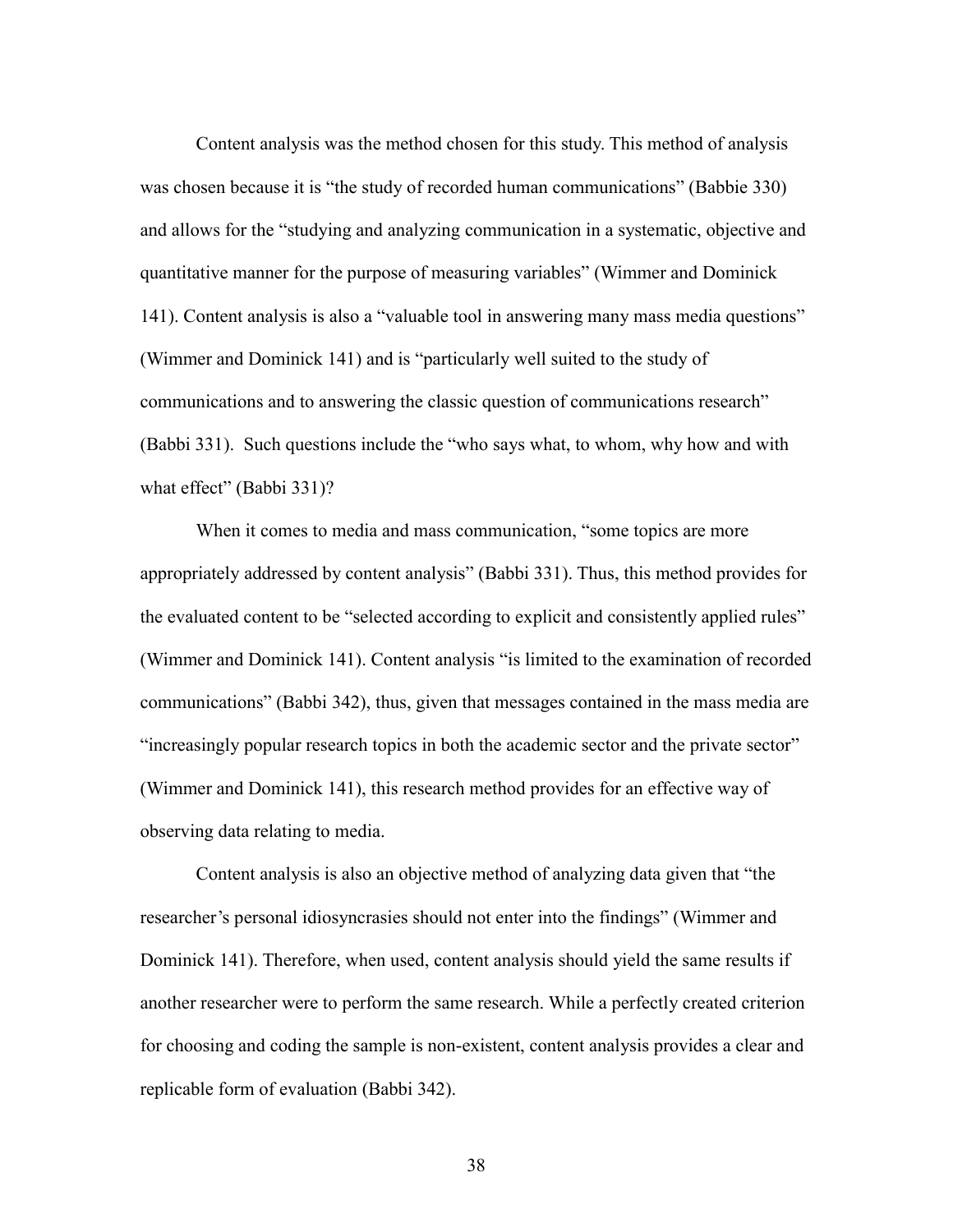Furthermore, given that content analysis is a quantitative research method, it "provides an accurate representation of a body of messages" (Wimmer and Dominick 141). This allows for precision in summarizing the results of the research. Content analysis simplifies the standardized procedure of observance, and provides the researcher with statistical tools that help in the interpretation of the analysis process and the results of the research (Wimmer and Dominick 141).

Content analysis allows for the correction of errors by making it easier to repeat portions of the analysis and "permits the study process occurring over a long time" (Babbi 342). Hence, for a media analysis, this research method allows for the observance and analysis for a period of months, even years.

#### SAMPLING

Cadenas nacionales *—* governmental programs used as service announcements (Conaghan and de la Torre 276) — are one of the government's most effective tools in communicating with the electorate. Chains allow for the government to broadcast its message over a multitude of channels on television and radio stations, reaching even the most remote rural areas in the country. According to FUNDAMEDIOS, national chains are often used as a medium of propaganda to popularize to the electorate the different functions being carried out by the government. FUNDAMEDIOS, which is located in the Ecuadorian capital of Quito, has stated that it "supports the development of democratic media and the exercise of quality journalism" (FUNDAMEDIOS 4).

Throughout his presidency, Correa has used two different types of chains to communicate with his electorate. The first type of chain is the one most commonly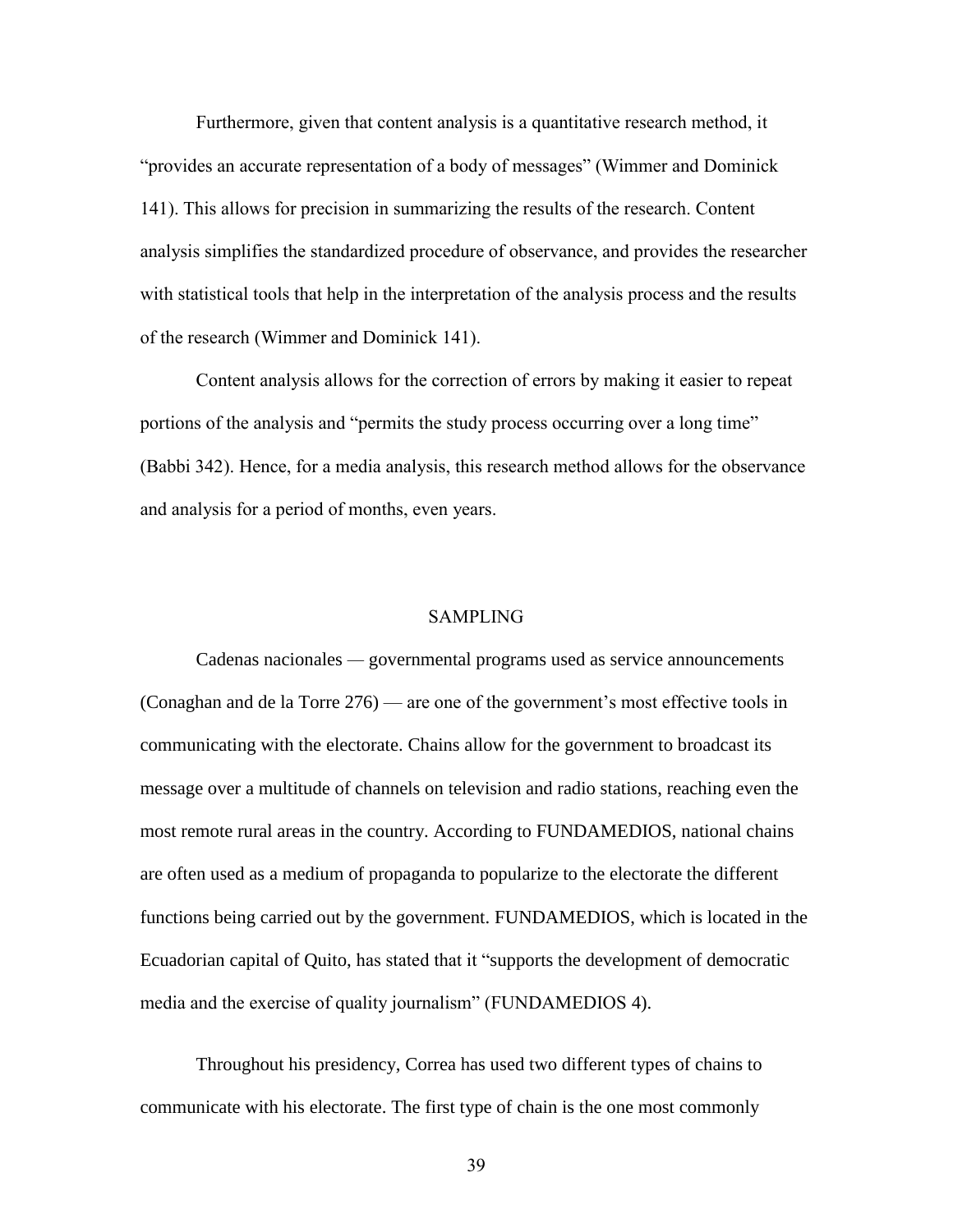utilized as it is a mandated chain, meaning that whenever the government feels the need to inform the public about something, it forces all media channels including privately owned radio and television stations to tune into the government's signal (FUNDAMEDIOS 2). This is a service provided for the government by radio and television stations free of charge (Conaghan and de la Torre 276). Thus, through mandated chains, the government is able to reach out to a great number of people as its signal gets broadcast in every possible channel in the country.

The other type of chains only uses the government's media outlets to pass on the message. For instance, from the start of his presidency, President Correa has used chains called Sabatinas (broadcasted every Saturday), which are used to report the progress of the government to the electorate (WANIFRA 4). These, however, are mostly only broadcast through governmental owned or sponsored media, which comprise approximately 20 radio and television broadcasting channels (FUNDAMEDIOS 1).

Given that there is no archive to check upon the time the government has used for either type of chain since Correa took over as president, this research used the only quantification available for the number of chains and minutes broadcasted. These numbers are provided by the FUNDAMEDIOS Foundation and are available from the beginning of Correa's presidency in 2007 up until August of 2012 for mandated chains only.

As aforementioned, in order to come to a conclusion regarding the existence of a chilling effect among the Ecuadorian media, this research sampled media from 2007, 2009, and 2012. In order to objectively analyze and reach an equitable generalization as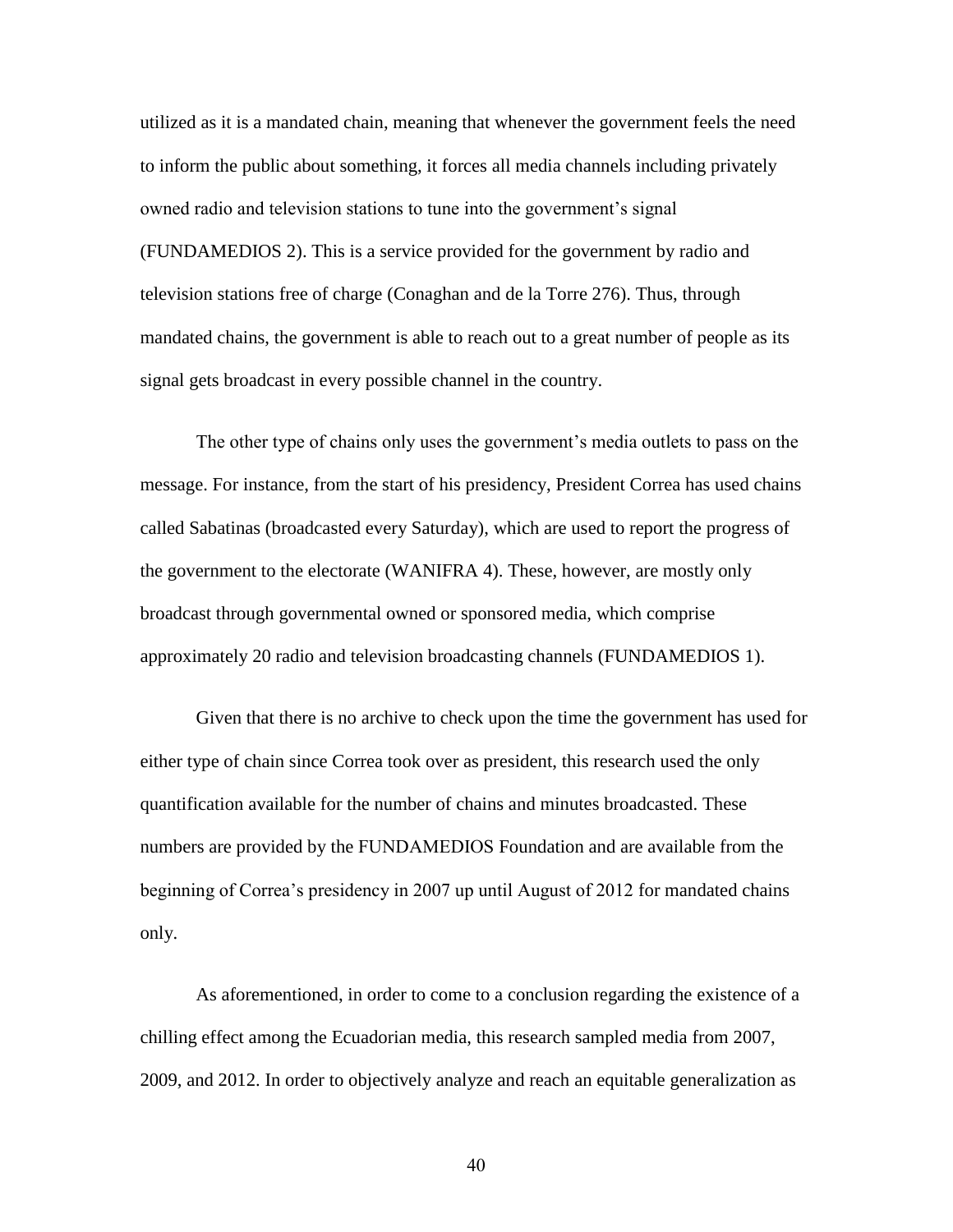to the journalistic content of the Ecuadorian media, the research looked at opinion column content of *El Universo*, the major newspaper in Ecuador's most populous city, Guayaquil, as its units of analysis. *El Universo* has had a daily distribution rate of approximately 120,000 copies from 2002 to 2010 (Checa-Godoy 7). Given that Sundays are when newspapers have their biggest audiences, the analysis looked at the Sunday opinion columns for three months of each year: June, July, and August. These months were chosen because August 2012 was the last month FUNDAMEDIOS provided available numbers for governmental usage of national chains, making the analysis of June, July, and August for each year simpler to accomplish.

#### MEASURES

## Permanent Campaigning

In order to quantify rising or decreasing levels of permanent campaigning in Ecuador, the study analyzed the number of mandated national chains — broadcasts by the government on all privately and publicly owned broadcasting channels, forcing them to tune in to the government's broadcasting signal so the same signal plays on all radio and television channels.

Given that there is no archive of these broadcasts, the study looked at quantified numbers by FUNDAMEDIOS. The organization published a Special Report in 2013 on the usage of governmental national chains in Ecuador titled "Use of National Chains: Tools to contrasts dissident opinion." In the document, FUNDAMEDIOS reports its own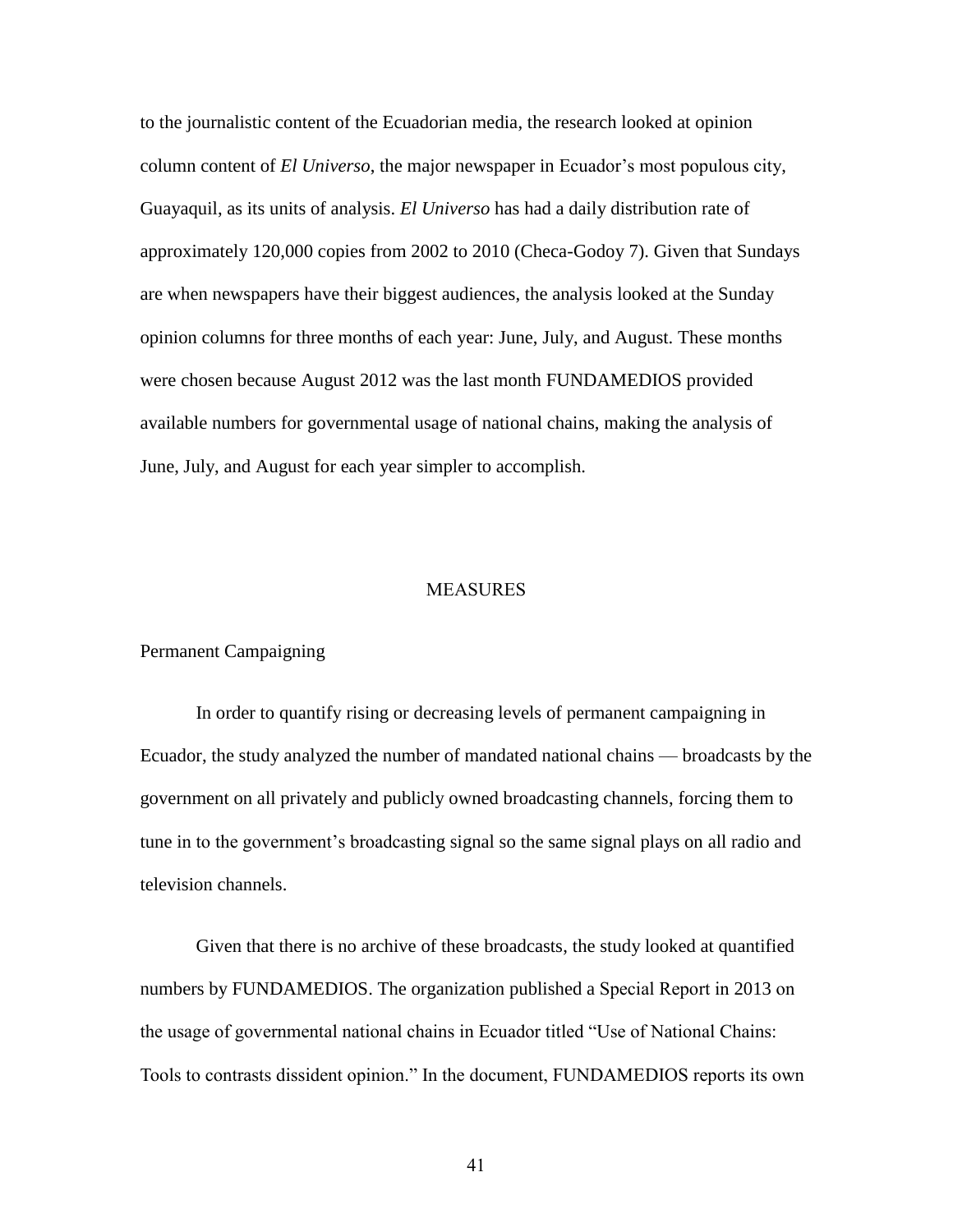data as well as data from the ETHOS foundation, quantified the number and the minutes used for mandated national chains from 2007 through August of 2012*.* 

#### The Chilling Effect

The samples for the editorials analyzed were chosen from the *El Universo* newspaper, which is Guayaquil's largest, privately owned newspaper. The columns were accessed through the newspaper's website, [www.eluniverso.com,](http://www.eluniverso.com/) from which the tab Ediciones Anteriores (previous editions), led to the search of the columns. By isolating newspaper issues by year and then month, the newspaper website showed a calendar view that allowed choosing only Sunday. While the website did not provide PDF archives for each issue, it provided a long list of all the written contents in the newspaper for each day. The website then listed articles by the section in which they were published. The criteria used for choosing articles to analyze were based on articles containing at least one of the following ten words within their content:

# *Correa*

Correa is the last name of the Ecuadorian president. When translated into Spanish, the word means "belt," but articles containing the word were only chosen when used as the president's last name.

#### *Presidente*

In English, the word means president. All articles containing this word were chosen.

#### *Ejecutivo*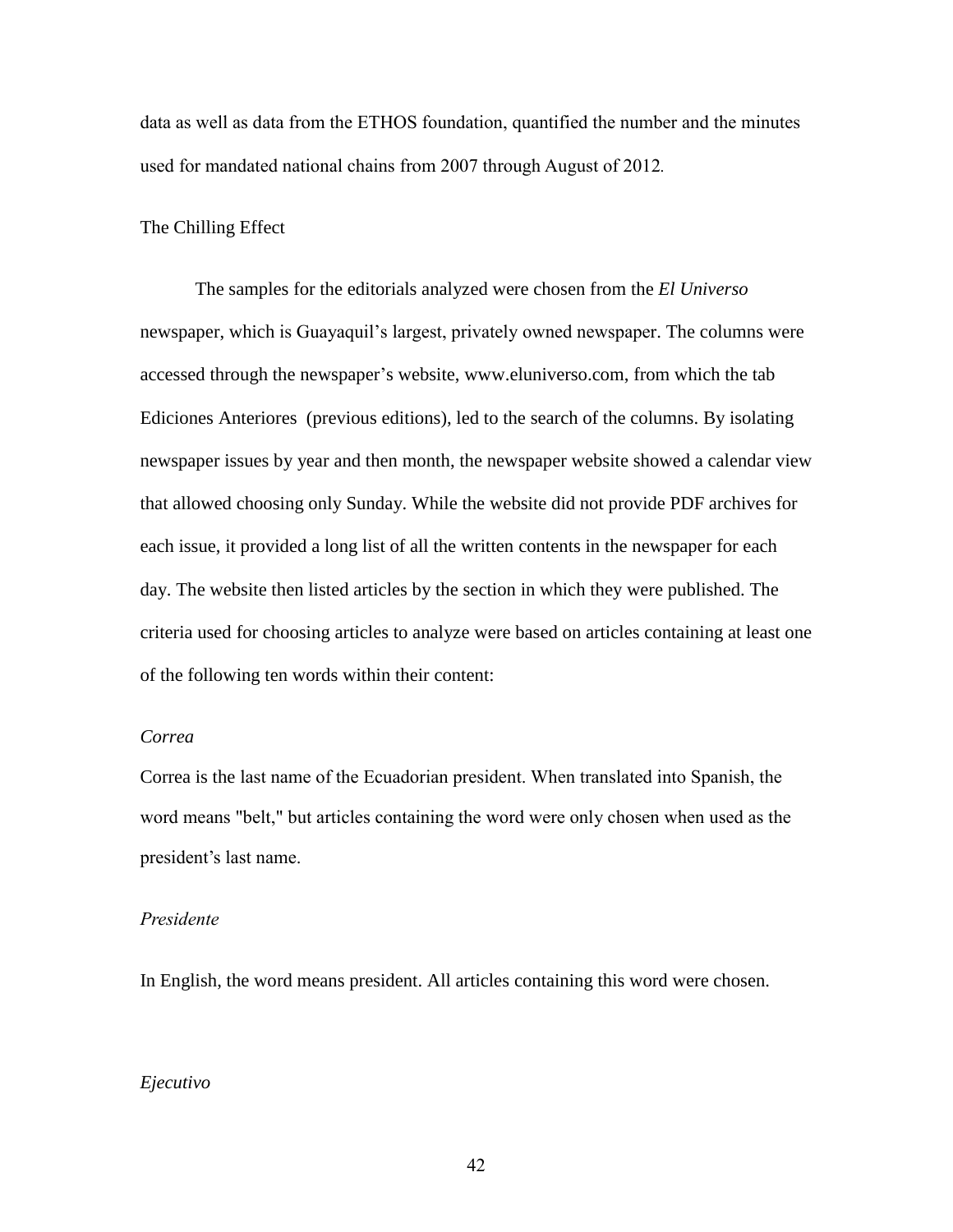In English, the word means executive, i.e. a country's executive. Articles that used this word in reference to the president of a country were used.

#### *Estado*

In English, the word means State. Similar to Spanish, the word can be used to refer to a country, i.e. the State of Venezuela (El Estado Venezolano); or as a noun to describe the condition of something, i.e. the state of nature or the gaseous state of water (el estado de naturaleza o el estado gaseoso del agua). Only articles that used the word in reference to a country were used.

# *PAÍS*

PAÍS refers to President Rafael Correa's political party, Alianza PAÍS — Patria Altiva I Soberana (PAÍS Alliance — Proud and Sovereign Fatherland). In English, the word directly translates to "country," but only articles that contained the word in reference to the president's political party were used.

#### *Revolución*

Referent to Revolución Ciudadana (Citizens' Revolution). This is President Rafael Correa's and his political coalition's project of implementation of XXI Century Socialism in Ecuador. In English, the word directly translates into "revolution," but only articles containing the word in reference to the Citizens' Revolution were used.

# *Asamblea*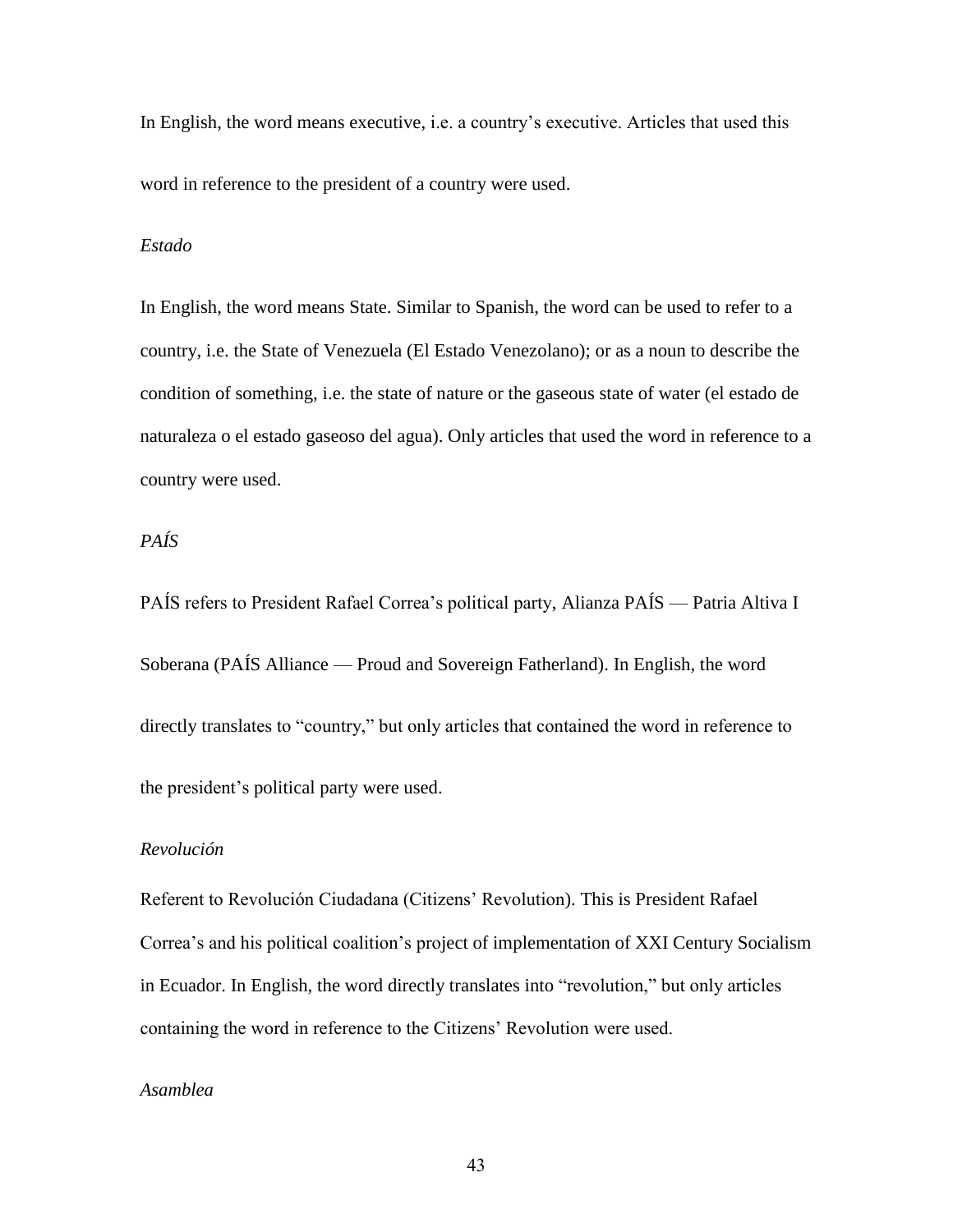In English, the word means assembly. For purposes of the article, however, only words referent to a form of legislative body were used. In Ecuador, the unicameral legislative body is called Asamblea Nacional (National Assembly). Additionally, President Rafael Correa's agenda has called for an Asamblea Constituyente, or a *Constituent Assembly* to draft a new constitution. This happened in 2008 after 80 percent of the Ecuadorian electorate voted for its approval via referenda.

#### *Constitución*

In English, the word means Constitution. Only articles containing the word in reference to a country's constitution (written body of fundamental principles) were used.

#### *Gobierno*

In English, the word means government. All articles containing the word were used.

#### *Dictador*

In English, the word translates into "dictator." All articles containing this word were used. The context in which this word is used to discriminate articles referent to government from those that are not, is that in early 2012, an opinion column by *El Universo*'s columnist Emilio Palacio described the president as a dictator. The president went on to sue the newspaper and the writer, winning defamatory damages of \$40 million, while the writer and publishers of the newspaper were sentenced to three years in prison. President Rafael Correa ultimately issued a pardon to the writer and publisher and did not pursue the damages.

As per the established process of discriminating columns that were related to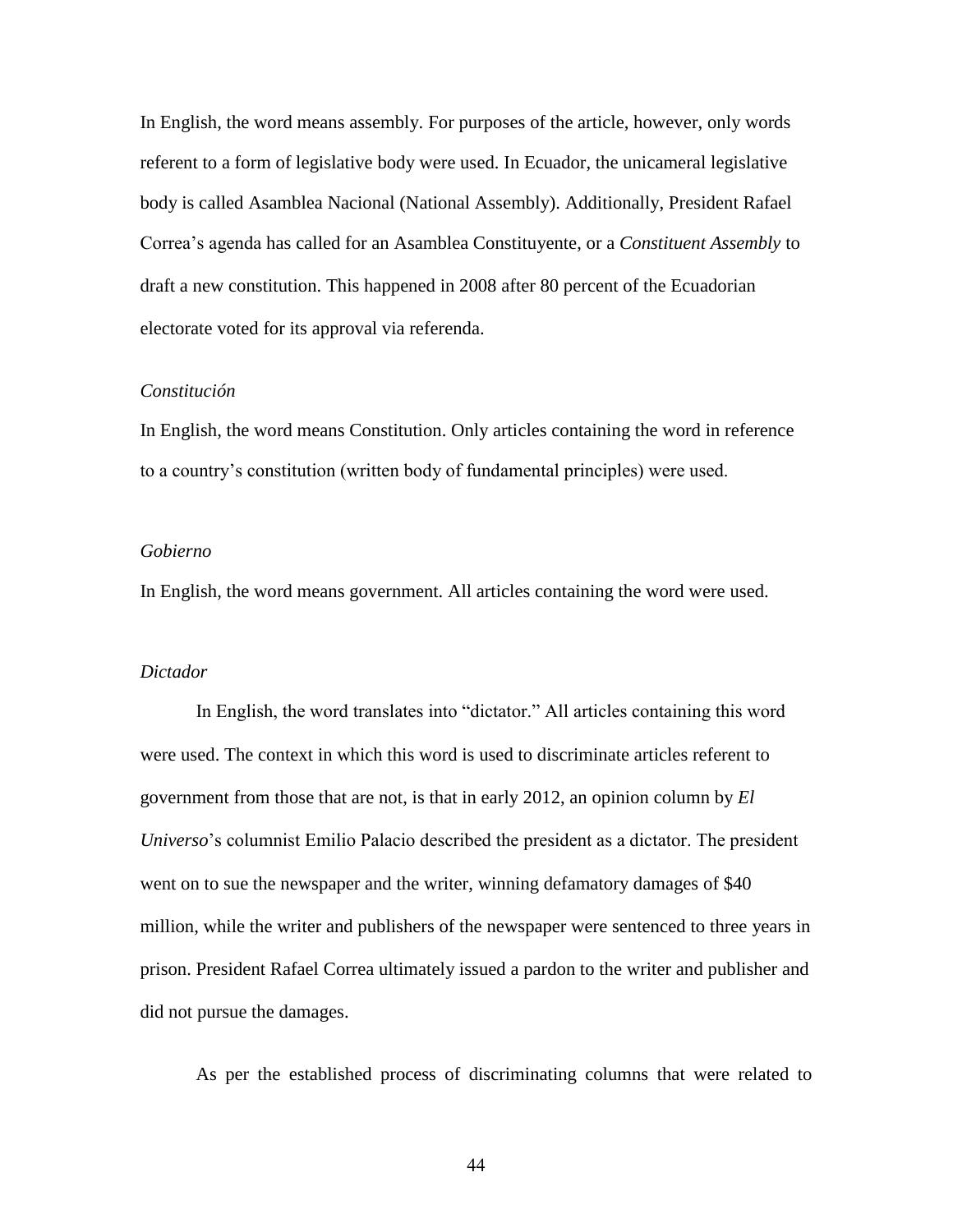government though an article's usage of at least one of the aforementioned 10 words, under the link *"Columnistas"* (Columnists), each issue had the title and author of the different columns published for that day. Therefore, one by one, each column was checked for the usage of the ten words through the computer's control/find function for each word on the list.

#### CODING

In order to reach a conclusion about how *El Universo* newspaper refers to the government and whether the privately owned media in Ecuador have indeed become a form of movementism in the nation by converting themselves into part of the opposition, I had to analyze the existence of a chilling effect among Ecuadorian privately owned media.

This study examined the levels of negativity among opinion columns. A set of standards was used in order to infer whether the articles refer to the government in a positive, negative, or neutral manner. The articles were then coded to account for their portrayal of government. The coding numbers ran from 1 to 5 indicating if opinion articles were negative, slightly negative, neutral, slightly positive, or positive regarding the government of Rafael Correa, his presidency, ideology, governmental figures, and/or actions. An additional coding number, -1, was given to those articles that contained at least one of the ten words, but were unrelated to government in Ecuador or elsewhere. These were excluded from the final calculation of the mean and standard deviation of the stories for each year in the sample.

When an article had at least one of the ten words, it was printed. At the end of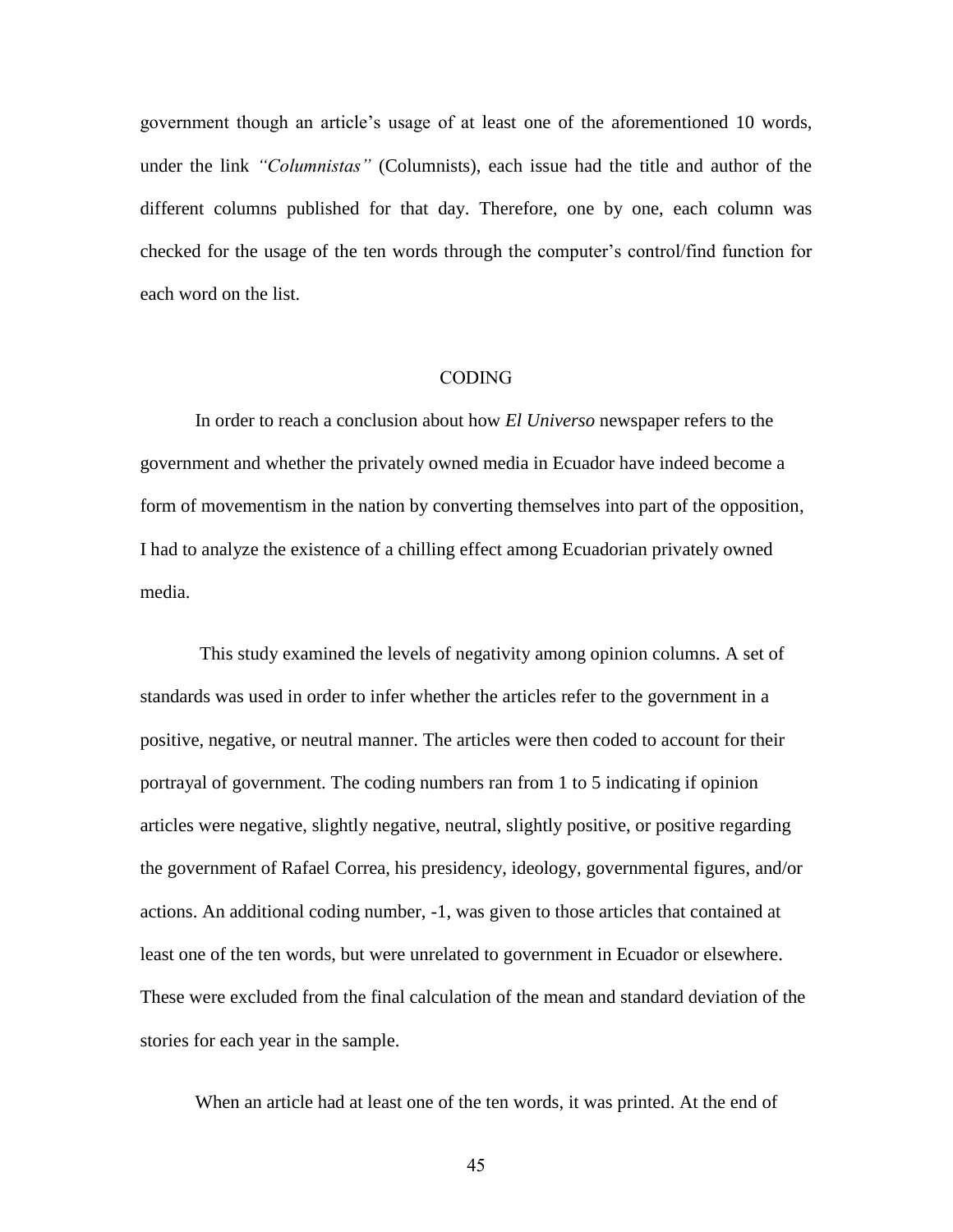each three-month period, all articles were numbered. After having printed the articles from 2007, 2009, and 2012, all articles were read and given a code from 1-5 (from negative to positive), and -1 (for columns that were not relevant to the government). The coding standard works as follows.

#### Negative (1)

For a column to be coded negative it had to contain harsh criticism of the current Ecuadorian government or the government's actions. The column had to contain criticism of government in more than one place in the article (two or more paragraphs). The column could be qualified as negative if the author insulted him/herself and/or described himself as "bruto," "pelucón," "chuta" (stupid, rich, damn it — colloquial word usage signifying insults — "pelucón" is a word dispersed by Correa to describe wealthy individuals) in a sarcastic tone, referring to his or her lack of understanding or servile manner towards the Ecuadorian government. For the article to have been coded in this category, it needed to have overly used adoring language towards government, clearly intended to be sarcasm. In order to identify sarcasm, insults and colloquial words meant to signify insults are usually enclosed in exclamation marks. Additionally, the usage of sarcasm and double-meaning words to convey negativity about the government i.e. "*el muy inteligente Presidente,"* "the very intelligent President*,*" were also coded as negative.

For a column to be coded in this category, its author could have written a personal attack against the government or government representative such as the president, ministers, etc. Most of the time, in order to write deleteriously about a governmental figure, the author of a column could have referred to representatives with the word "el" in front of their last names i.e. "el Correa," "el Patiño." The author could have also used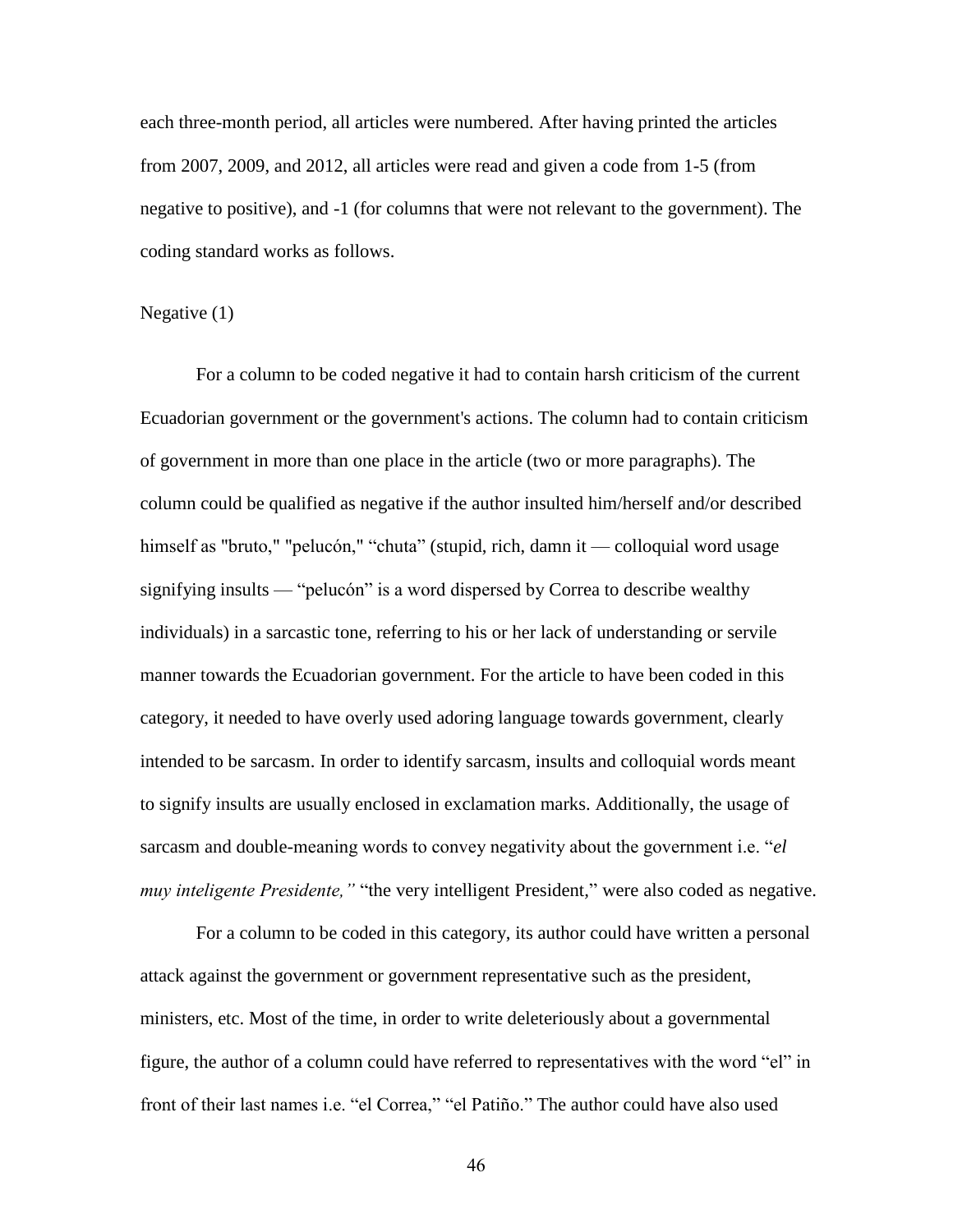harsh language to attack government or governmental figures.

#### Slightly Negative (2)

For a column to have been coded as slightly negative, and to distinguish it from a column that was coded as negative, there needed to have only been slight criticism of a governmental action by the author. This means that while an author clearly disagreed with a particular governmental action, he or she did not attack specific governmental figures and did not use insults or sarcasm to prove his or her point. Therefore, even thought the column clearly mentions a dissenting opinion from governmental action, it is straightforward about its dissent with government and direct about the delivery of the idea without recurring to the use of insults or sarcasm.

### Neutral (3)

For a column to have ben coded as neutral, it needed to have mentioned facts about the functioning of government but did not state dissent or approval. The column needed to contain some sort of discussion about the Ecuadorian government's actions and/or situations that involve government, yet the author did not criticize, nor praise government or governmental figures.

Another way that a column can be coded as neutral is if the author mentions disagreement with some governmental actions, but also mentions agreeing with others in the same article. Therefore, in order for a column to have been classified as a neutral column, it needed to have a fair amount of positive as well as negative writing relating the Ecuadorian government.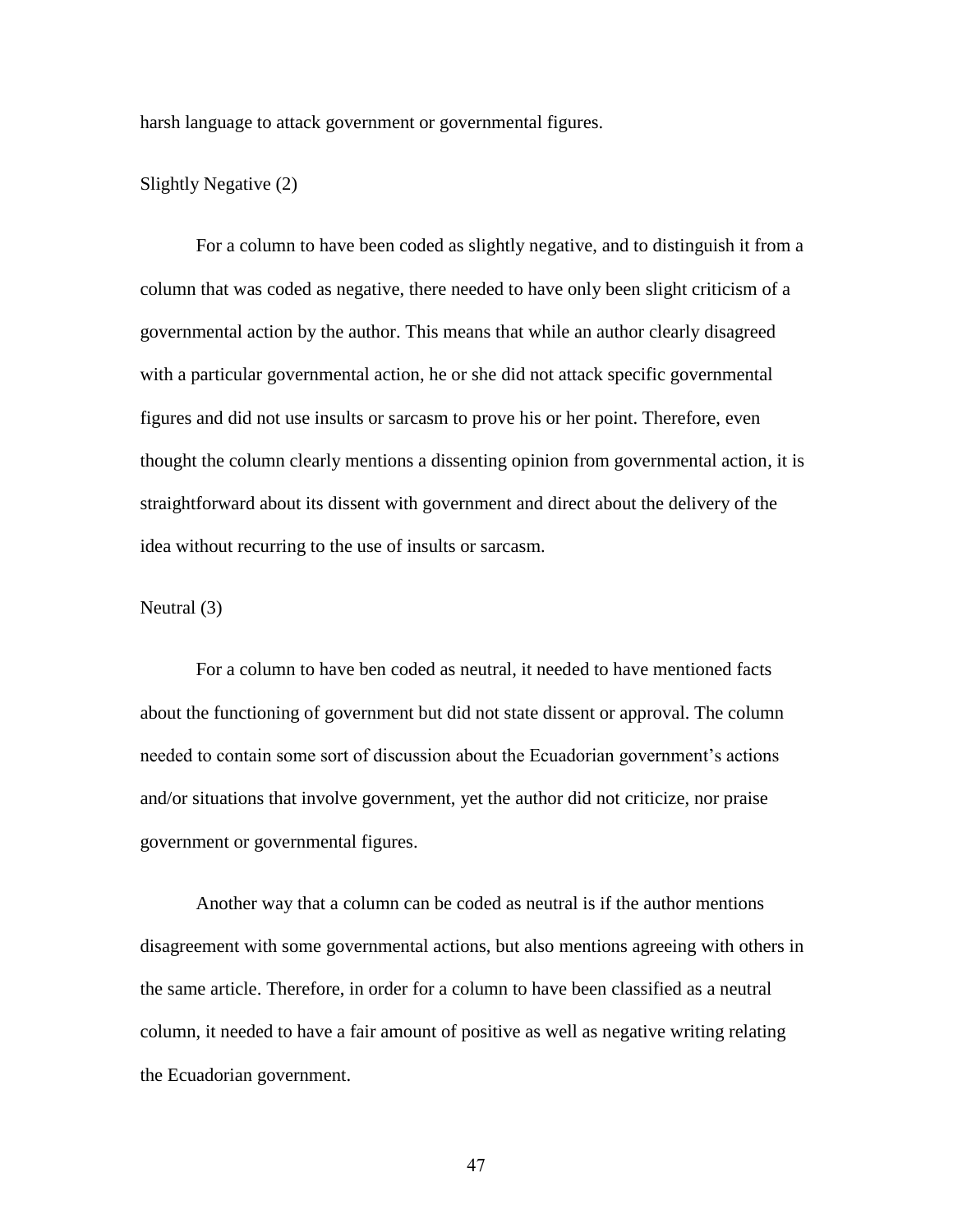Slightly Positive (4)

For a column to be coded as slightly positive it had to mention agreement with governmental actions, yet, in it, the author did not seek to attack or offend the government's opposition. The author merely suggested approval of government, but did not praise its governmental figures.

#### Positive  $(5)$

For a column to be coded as positive, it had to strongly approve of the government. Columns that contain phrases such as "*buen trabajo,"* (the good work) were qualified as positive. Columns that contained words such as "*nuestro*" (ours), i.e. "*nuestro presidente*," "*nuestra patria*" (our president, our fatherland), were coded as positive. Additionally, columns that retaliated an article or column by media in the opposition (national or international) and criticized them with words such as "incapaz" (incapable), when referring to the governmental opposition, were coded as positive.

### Not related to Government (-1)

Although the measuring system for choosing the columns to be analyzed from the sample allowed for a criteria that targeted content related to the Ecuadorian government, some columns that contained at least one of the 10 words used for measurement purposes, did not actually relate to the government and /or was irrelevant to governance or government in Ecuador or elsewhere.

In order for a column to be coded as not being related to government, their authors must not have referred to the Ecuadorian government, its actions, or ideology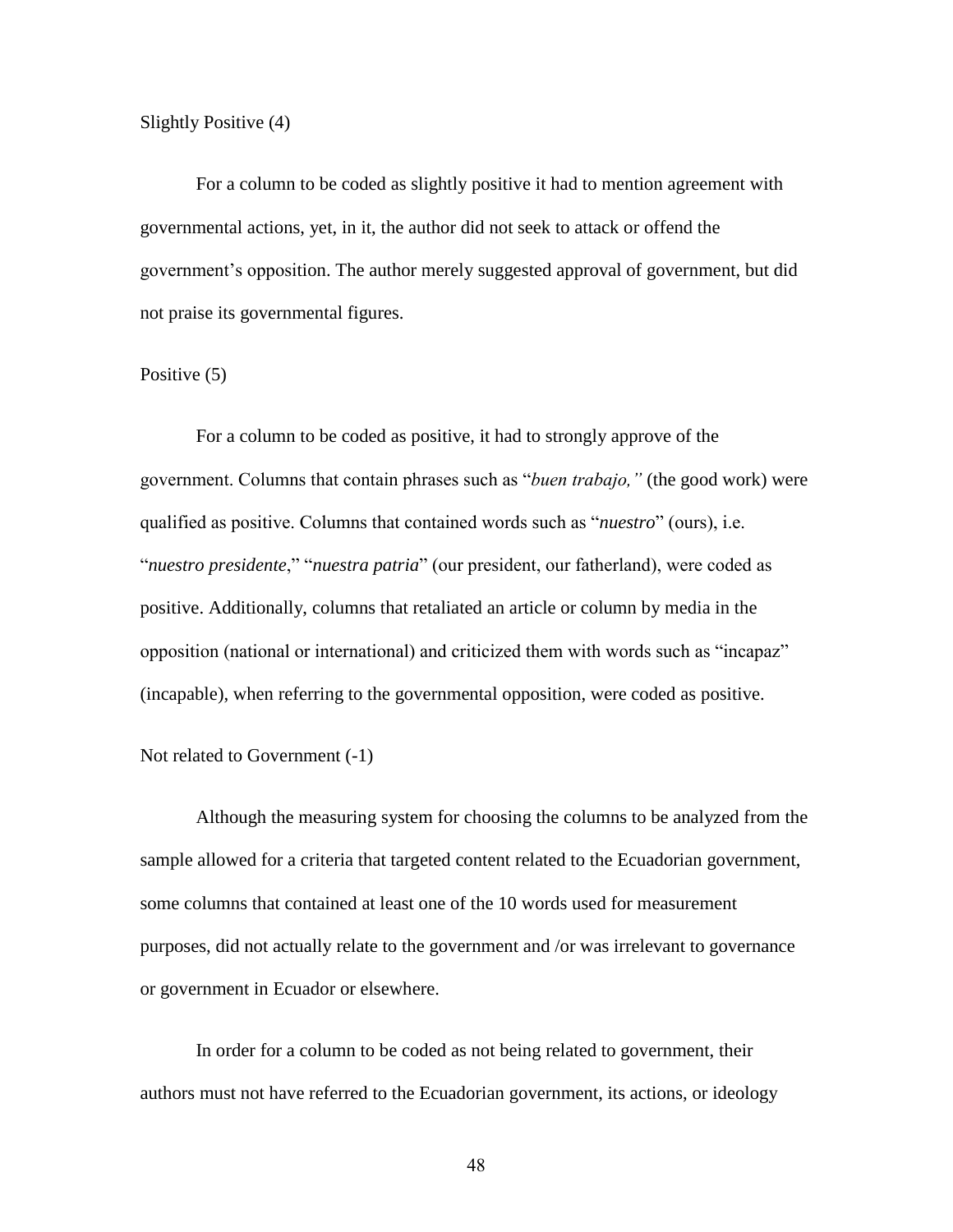and/or must not have acknowledged the Ecuadorian government, its politics, or its governmental figures in any way.

# Analysis Plan

Results for the research proposed by this study are included in Chapter Four. First an overview of the data is reported and analyzed, including the total number of *cadenas nacionales* and the minutes used for them over time, as well as the total number of opinion columns from *El Universo* that were examined. The total numbers for the coding of each column are then averaged for each year (mean average). Both hypotheses were analyzed to come to a conclusion of whether there exists a chilling effect inflicted by the government, mostly through permanent campaigning, among Ecuadorian privately owned media.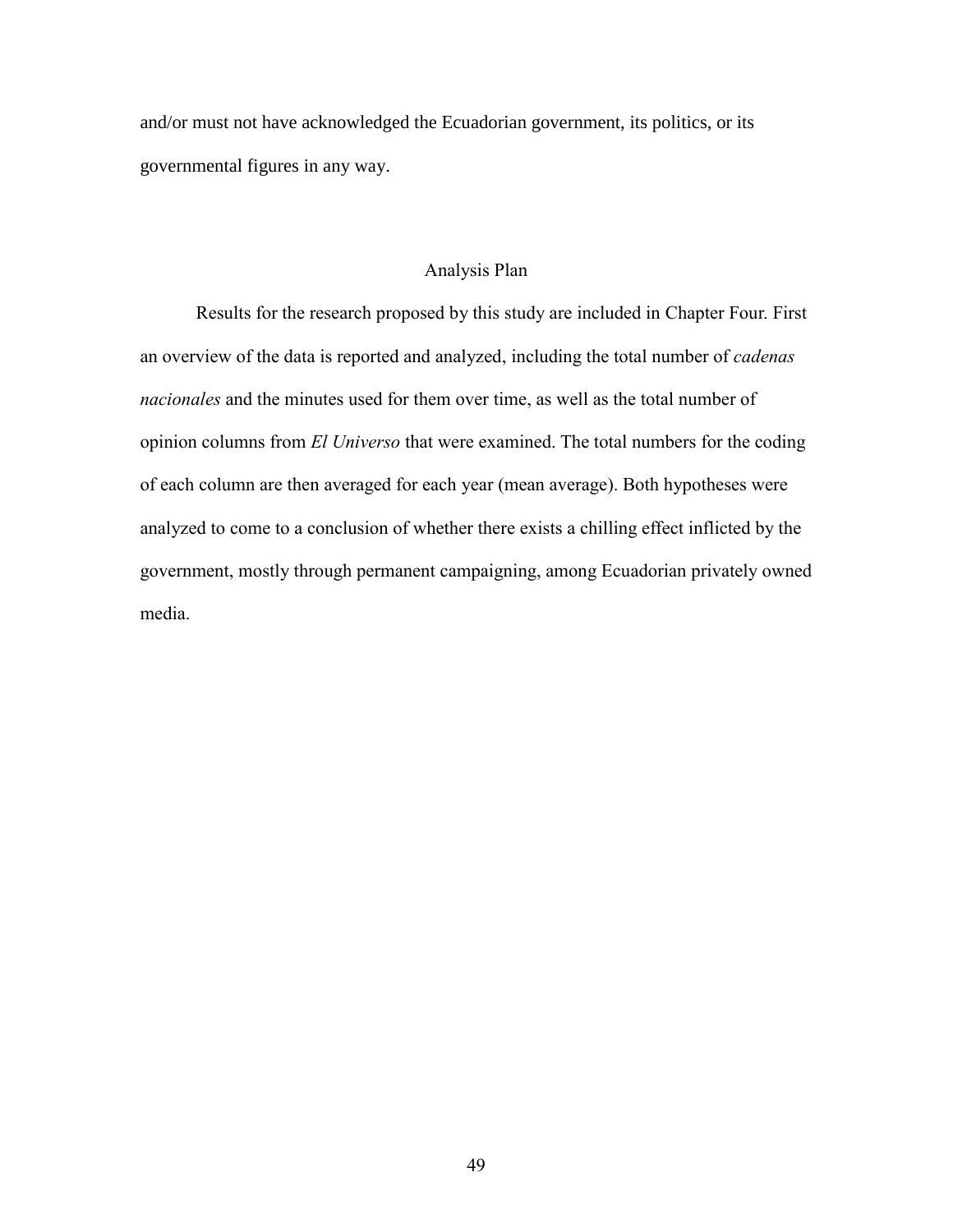#### CHAPTER 4

## RESULTS

#### Permanent Campaigning and Press Freedom

While permanent campaigning from 'pink tide,' leftists governments in Latin America may not be a new development, the possible increase of such may be a factor in determining how a government is able to affect politics and the media in his or her country. In the case of Rafael Correa the claim that his permanent campaigning scheme has increased over the years is, in fact, true. By using data from FUNDAMEDIOS, I came to the conclusion that Correa used 156 television and radio stations in 2007, to a projected 237 in 2012 — even though there was a slight decrease (by 13) in the number of chains used by the president from 2007 to 2008. This is a definite increase in the usage of chains by the government over a period of five years. In fact, not only do the number of chains increase, but also, the number of minutes used for such chains increase as mandated national chains used 700 broadcasting minutes in 2007, to a projected 1,545 minutes in 2012. Even though the number of minutes used by chains was at an all-time high in 2009, with 3,636, there is still a significant increase in the minutes from the baseline year of 2007. Thus, as shown in Appendix III, there is definite evidence that Correa's permanent campaigning scheme, which uses national chains to constantly appeal to the Ecuadorian electorate, has increased in number and in minutes from 2007 to 2012, lending support for the first hypothesis.

Inversely, hypothesis 2 was not supported, which was that in order to avoid trouble with the government and being personally called out by the president of the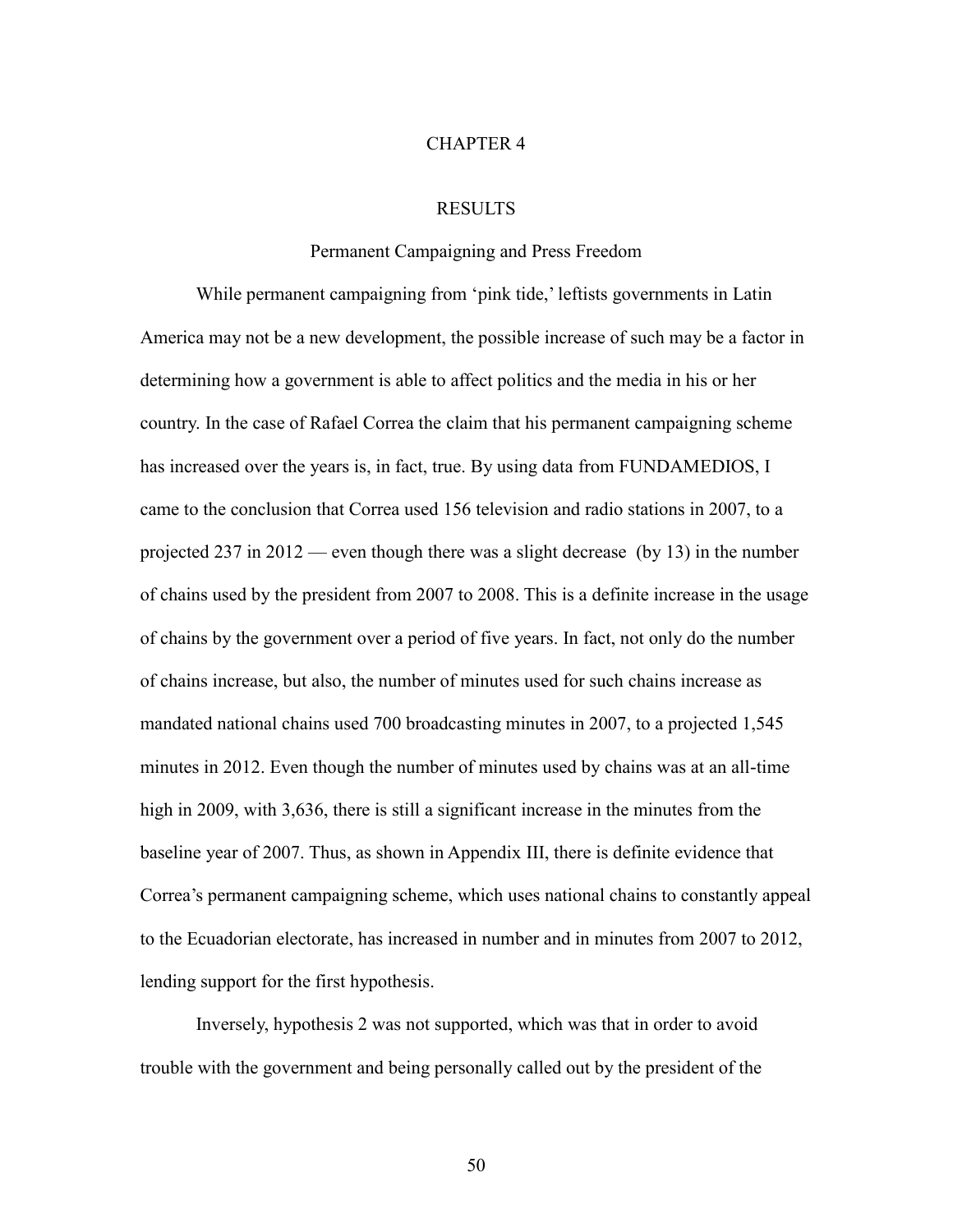country, Ecuadorian journalists claim that they must self-censure the negative information they publish about the government and this creates a chilling effect, was not supported by the data. In fact, of the political columns, quantified and averaged by each year (See Appendix Table 3 and 4), there is no definitive evidence of a chilling effect. If a chilling effect had occurred, one would have expected to find that the score for the stories would have become more positive, on average, both after the passing of the new constitution and Correa's reelection in 2009, as well as after the president sued both the journalists who wrote *El Gran Hermano* and the newspaper *El Universo*.

Furthermore, the average of negativity went from 1.74 in average in 2007; to 1.33 in 2009; to 1.44 in 2012. This means that the columns published by *El Universo* have been negative over time. Thus, the data suggest that, on average, column content show the opposite effect than what the chilling hypothesis suggests as the negativity levels in such columns has increased.

Counting those that are explicitly political columns, there is a shift to the columns being more negative over time, disproving the chilling effect hypothesis of media being "unable" to question the President Correa and/or criticize him and his government. The data don't support the chilling effect. In fact, the non-government media are becoming more negative and more strident in terms of criticism. This happens because, as compared to the baseline, which is 2007, the average of each year tends to be negative, never returning to its original base number.

Thus, if the chilling hypothesis were to be true, it would be expected that the score be well above 2 or 3 in average for each year, suggesting more positive content. However, the averages are below where they were in the 2007 baseline — 1.74 — with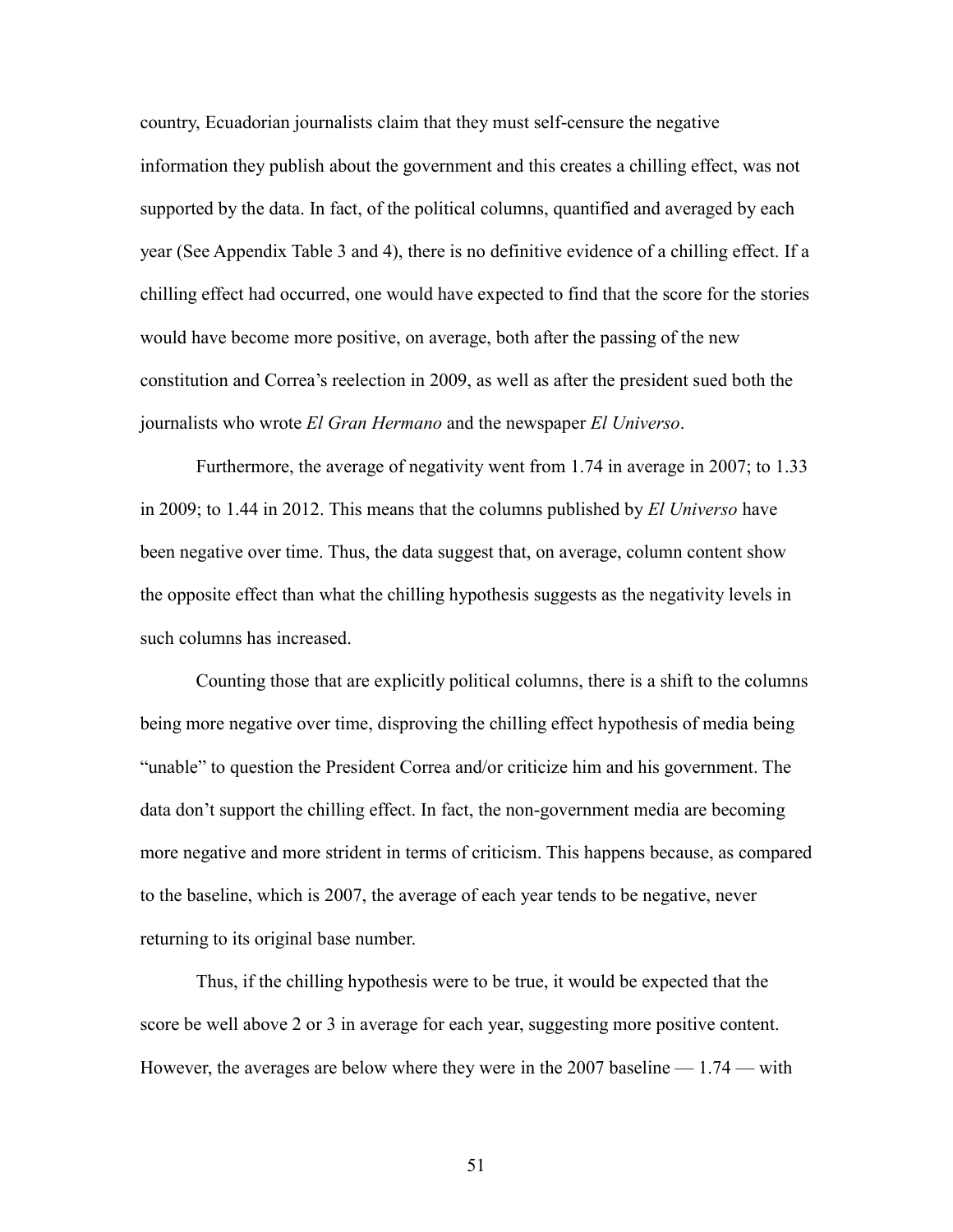1.33 in 2009 and 1.44 in 2012. Even though in 2012 is a bit higher than in 2009, the numbers never return to base number and remain considerably lower.

In fact, in addition to the calculation of the mean average, which is used as a measure of the central tendency of the classifications of the columns per year, the standard deviation was calculated for each year's totals. The standard deviation in the baseline year of 2007 was 0.85, a slight increase in 2009 with 0.96, and a decrease in 2012 with 0.51. Thus, while there are no anomalies in the standard deviation numbers for each year, through the decrease in the number from 2012, I concluded that while the columns are getting more critical of the government over time, they are also more similar in their classification at the same time.

Therefore, while a permanent campaign exists and the president has used his means of permanent campaign to criticize private media and its journalists, there is no evidence of a chilling effect among the Ecuadorian private media as it continues to publish increasingly negative content.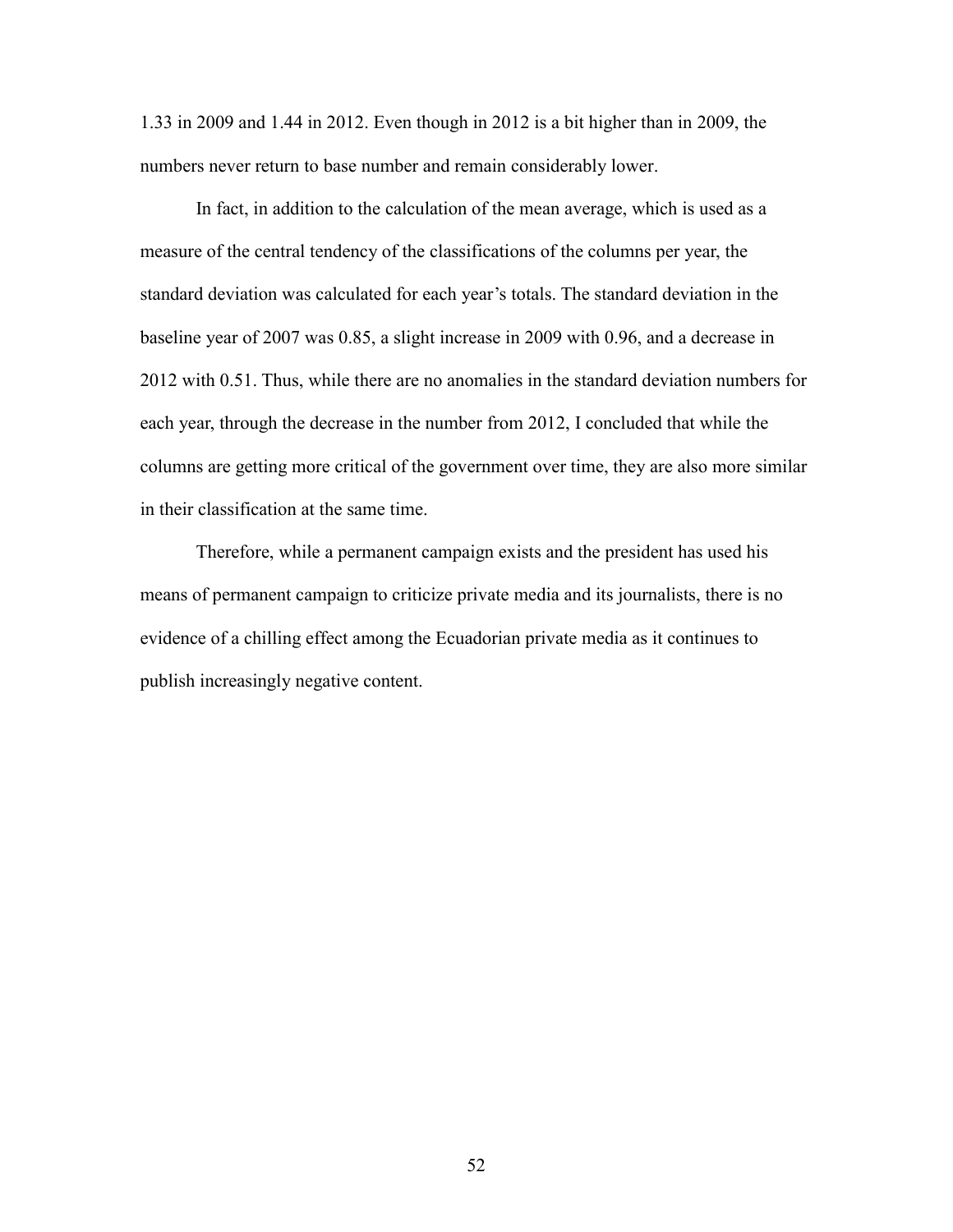#### CHAPTER 5

#### DISCUSSION

#### Overview and General Discussion

The interruption of regular programing among radio and television stations, so that the government's signal can be broadcasted nationwide is considered by FUNDAMEDIOS as a breach on freedom of the press, because it precludes coverage of events by any other entity than the government, which may or may not cover events fairly. Private media entities in Ecuador argue that the public exposure of the president's antagonism as he "points to the corruption and mediocrity of the mass media" (Rettberg and Rincón 80) corrode press freedoms and democracy in the country. The mass media, therefore, argue that they are the sole "defenders of the democratic liberties and the only ones that can create a front of opposition to the supposed authoritarianism of the Government" (Rettberg and Rincón 80).

FUNDAMEDIOS, which agrees with the mass media argument, uses the  $29<sup>th</sup>$ Article of the Reformatory Law to the Television and Radio Broadcasting law to make the argument that by overusing national chains — which are also used to criticize mass media — the government is acting against the laws it enacted. The article in the law states that governmental transmissions should take place during a compatible time with the schedules of television and radio broadcasting stations, unless in case of emergency, which must be constitutionally declared. According to FUNDAMEDIOS, the government is acting against its laws as the national chains often cut into news broadcasts for illegitimate reasons. FUNDAMEDIOS states that the Ecuadorian government uses chain broadcasts to "correct" journalists' statements and to defend its positions and political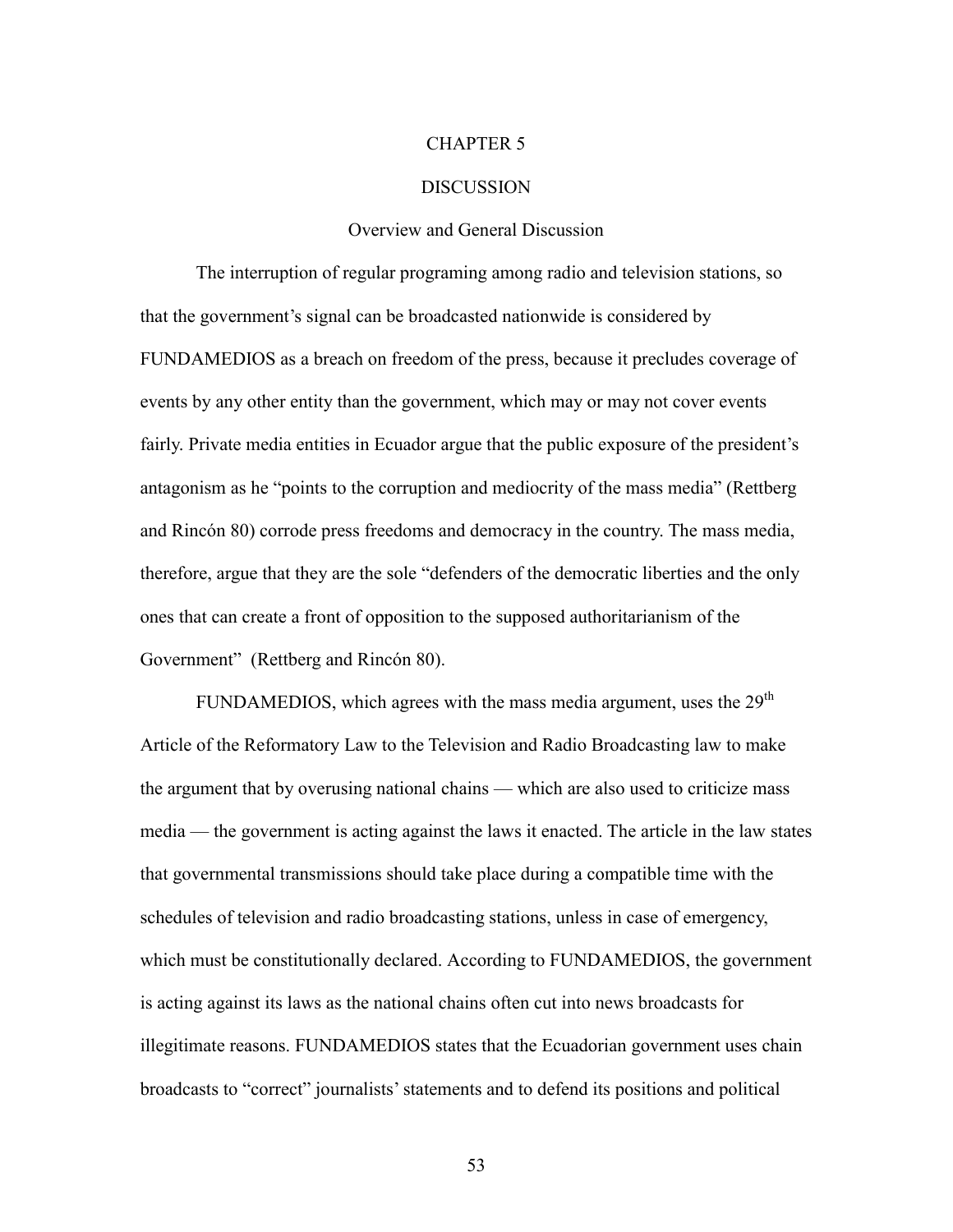agenda. Therefore, given the constant criticism of the media and journalistic coverage within the content of national chains, FUNDAMEDIOS maintains that there is an increasing lack of press freedom as print and broadcast journalists become more prone to self-censoring out of fear of being publically accused as corrupt by the government (FUNDAMEDIOS 5). Thus, the mass media, supported by FUNDMEDIOS, state that the president's permanent campaigning strategies, which include constant criticism of the private media, have resulted in the expansion of a chilling effect (WANIFRA 4). Not only that, but international actors such as Polity and Reporters Without Borders have criticized the Ecuadorian Government for its lack of press freedom, alleging that their indexes, which do not provide analysis of content actually published — point to that conclusion.

Additionally, FUNDAMEDIOS argues that the government forces the Ecuadorian pubic to obtain its information from a single source, the government, and qualifies the practice as anti-democratic as it has the potential to undermine the press freedom of each station by intervening and cutting into their broadcasting time and space.

FUNDAMEDIOS makes the argument that if the chain minutes continue to increase and the government increasingly continues to obligate broadcasting stations to broadcast its message, then private stations run the risk of having to broadcast the government's message on a permanent basis.

Yet, even recognized by FUNDAMEDIOS itself, under the premise of democratic discourse, it is in the public's interest that government and its authorities give the public a regular account of their actions. In fact, the Inter-American Court of Human rights has established that it is the government's duty to inform the public of its actions for which the use of mass communication (including private media forms) is necessary.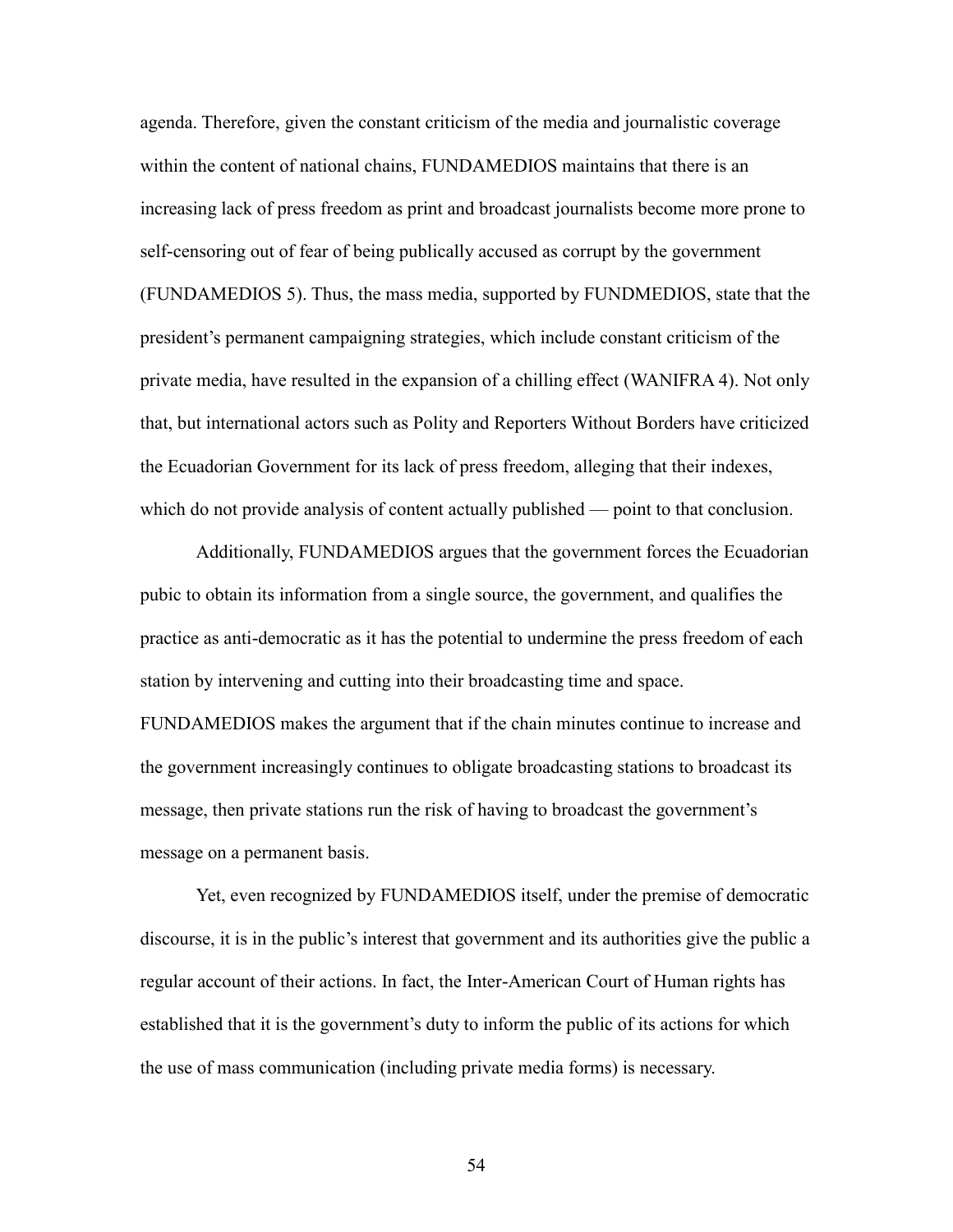Nonetheless, the imperative measure of freedom of the press is based upon a chilling effect and whether or not private media entities and journalists that work for such self censure themselves in order to prevent trouble with the government or with the public that is likely to support the government.

Through the measures explained in the above chapters, the levels of negativity were measured for opinion columns Ecuador's most popular privately owned newspaper for three years: 2007, 2009, and 2012. For each year, political columns from each Sunday in June, July and August were analyzed. It was found that over time, there is no contingent chilling effect as columns have rising levels of negativity instead of rising levels of positive rhetoric among them.

This means that although many organizations and media entities assert a chilling effect and a decline in press freedom in the country, their published rhetoric in opinion columns actually proves otherwise.

Thus, my conclusions contradict the general understanding of press freedom in terms of the broader literature on democracy. While it is clear that Correa used his permanent campaign to let loose on media and verbally attack journalists and journalistic entities, the numbers calculated through content analysis do not support the theory that these attacks actually result in a chilling effect among the Ecuadorian press.

This is a unique finding in the sense that indexes of press freedom such as Reporters Without Borders and Freedom House, have a tendency to not analyze the actual content published or broadcasted by the press, to instead base their analysis on interviews with journalists, laws enacted by governments, or other actions taken by a governments that can be construed as posing a threat to press freedom. In fact, for "pink tide," leftist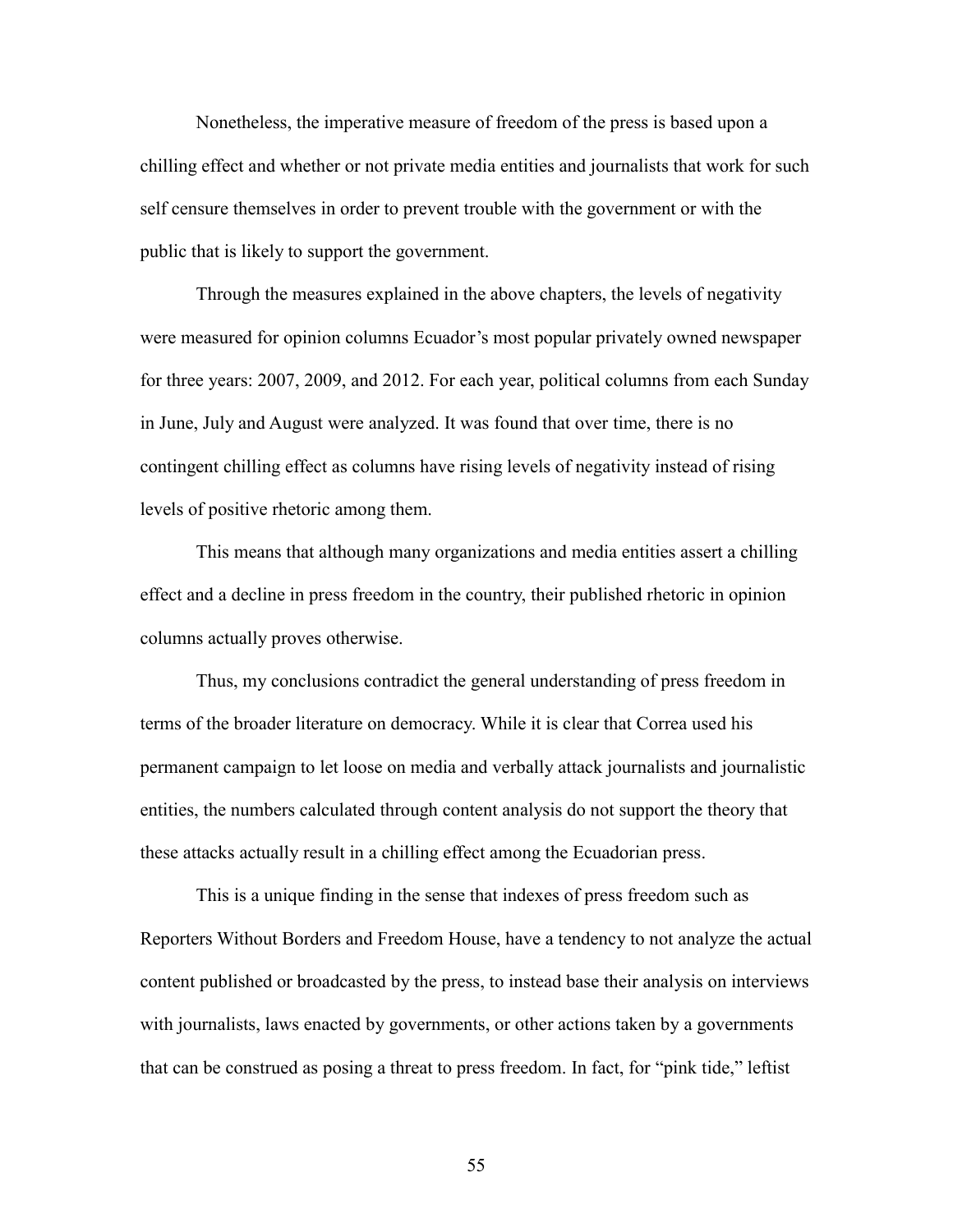governments in Latin America such as Argentina, Ecuador and Venezuela, the press freedom scores in such indexes has drastically decreased since presidents took to national chains to criticize media.

Thus, given that the content analysis provides an inverse result than what was expected, I can also conclude that major democracy and press freedom indexes are lacking in analysis for their conclusions. Given that content analysis showed that public criticism of media does not result in a chilling effect in the case of Ecuador and its major newspaper *El Universo*, the popular claim that pink tide regimes have become illiberal democracies that restrict press freedom, might also prove to be invalid if such analysis was done in those countries.

#### IMPLICATIONS

The study aimed to provide a broader overview of how the columns and columnists portray the government in order to disseminate whether or not a chilling effect exist in Ecuador. It would have been ideal to overview more than one newspaper, especially *El Comercio*, Quito's (the Ecuadorian capital) largest privately owned newspaper and one of the largest in the country. However, due to its archiving system, it was impossible to retrieve the complete data necessary to make the analysis for the years 2009 and 2012. Given that the analysis could not be carried out with only data from 2006, the overall analysis only focuses on data from *El Universo* instead.

It would be ideal to analyze columns from more than one newspaper in order to have a better idea of the existence of a chilling effect among the Ecuadorian media. Because of time constraints and a lack of resources, I was unable to analyze the opinion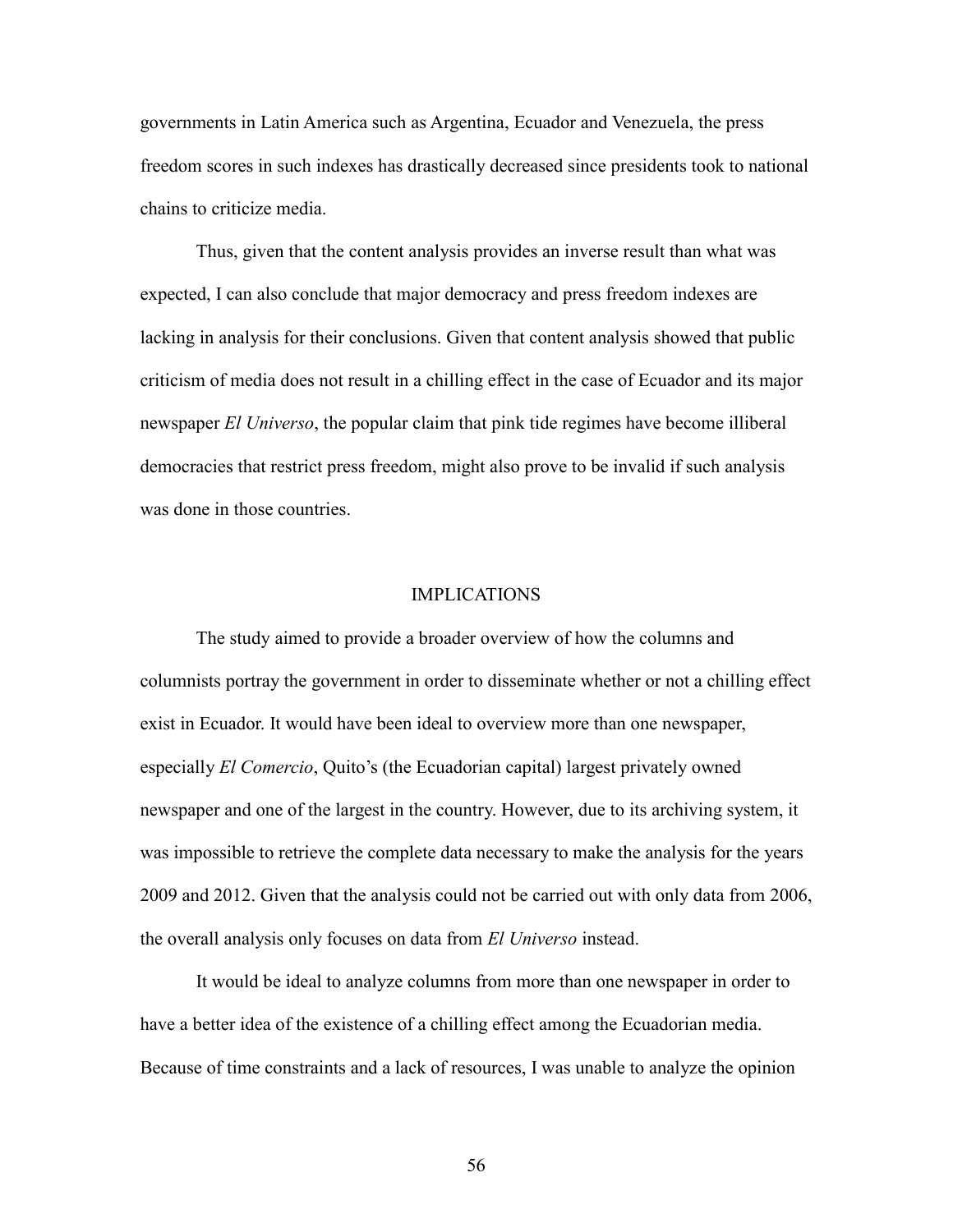columns of other newspapers. It would be interesting not only to access the archives to analyze the existence of a chilling effect over time, but also to compare different mediums to each other. An analysis between public and privately owned media or media printed and broadcasted in different regions of the country would be ideal.

Not only that, but a more thorough analysis would improve the statistical significance of the results. For instance, if replicated, this study should look to analyze more than three years, and look at all Sundays for the entire duration of the presidency of Rafael Correa and a few years before so as to have a measure and base for comparison.

Likewise, it would be essential for the study to have more validity if for the content analyzed; the methods also included inter-coder reliability. Through that, there can be a more accurate depiction of the actual analysis of the data and more reliable and replicable results.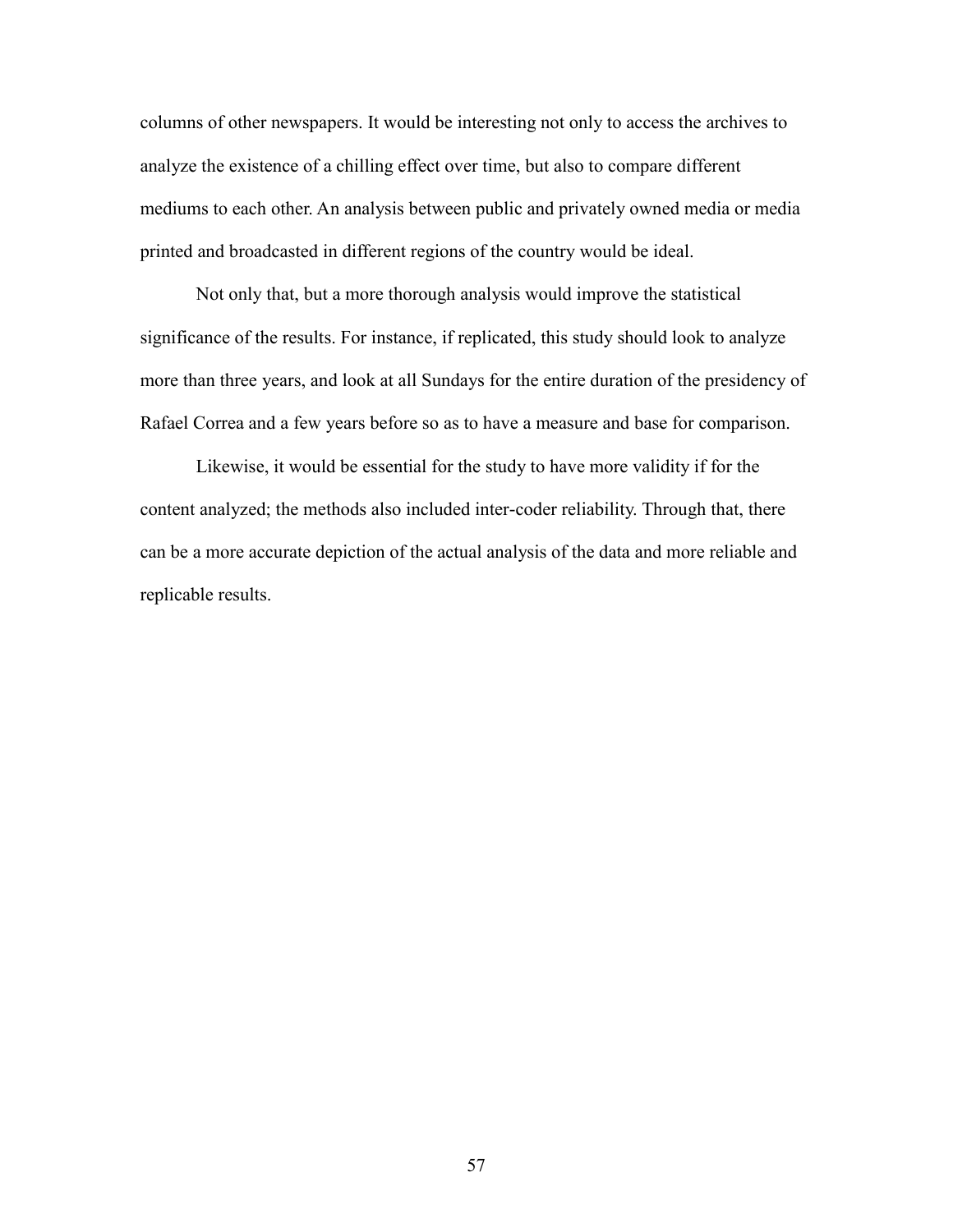# **APENDIX I**

# **Ecuadorian Government Ownership of Media**

The following are data of the governmental media in Ecuador. As stated in the text, when President Rafael Correa took office in 2007; he looked to re-establish the media ownership system in Ecuador. Thus, from the beginning of his mandate the government seized private media entities that were in debt with the government, created new media, and administered other media.

| Media seized by the state | <b>Public Media</b>                 |
|---------------------------|-------------------------------------|
| *El Telégrafo             | EcuadorTV                           |
| GamaTV                    | Radio Pública del Ecuador           |
| <b>TC Televisión</b>      | El Telégrafo                        |
| <b>Cable Noticias</b>     | PP El Verdadero                     |
| Cable Deportes            |                                     |
| <b>Radio Universal</b>    |                                     |
| <b>ArthurOh</b>           |                                     |
| Carrousel                 | <b>State-run Media</b>              |
| Radio Super K 800         | El Ciudadano (print and digital)    |
| La Onda Magazine          | Radio de la Asamblea Nacional       |
| El Agro                   | <b>ANDES Ecuadorian News Agency</b> |
| <b>Valles</b>             |                                     |
| Samborondón               |                                     |

Data obtained from WANIFRA's Report on Press Freedom in Ecuador. January 2012. \* Seized by the government before Correa was elected as president.

# **APENDIX II**

# **Expectations for first hypothesis**

The first hypothesis of this study questions the existence of the permanent

campaign in Ecuador through the usage of national chains. Given the literature retrieved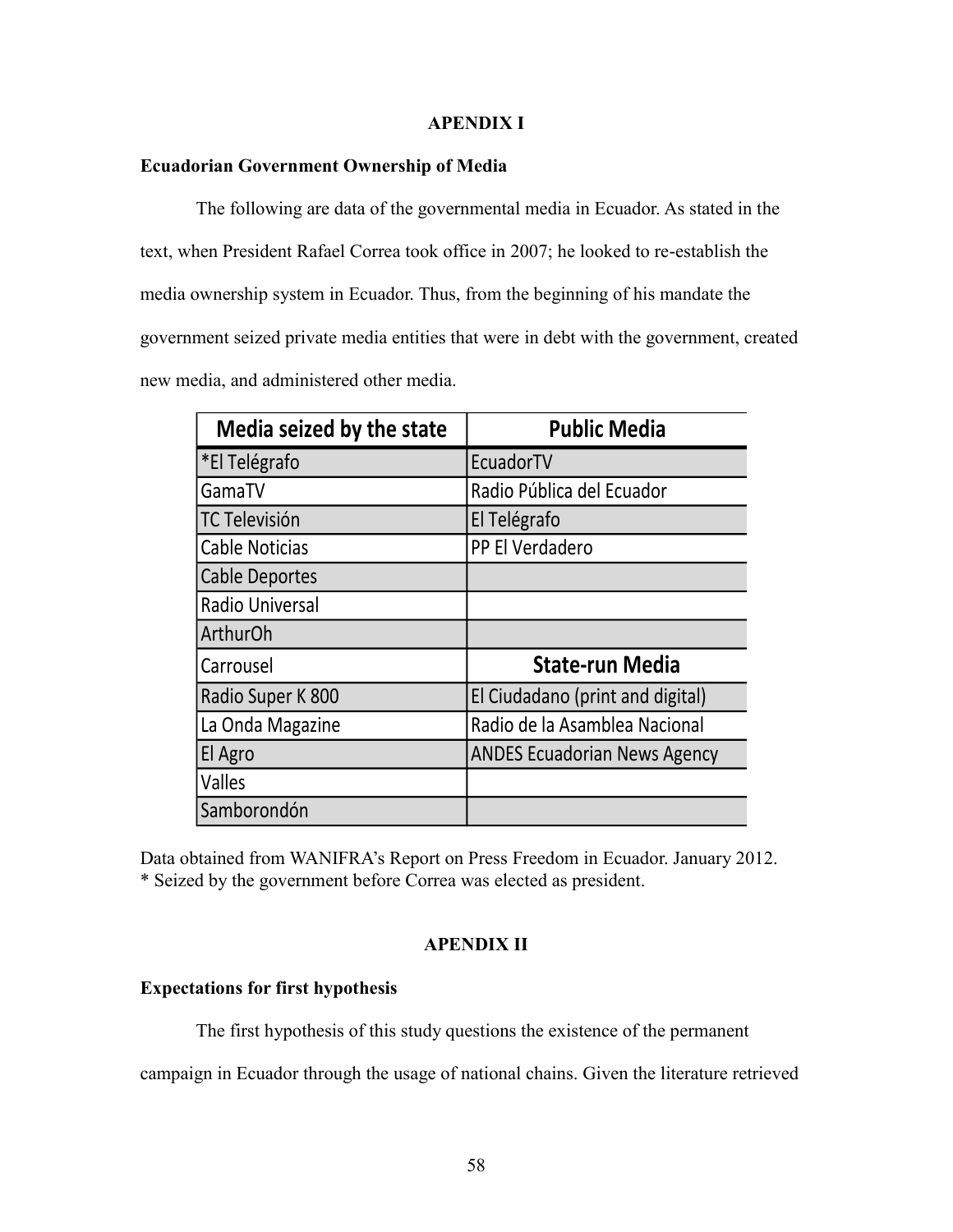and reviewed, I hypothesized that there was a prevalent permanent campaign in Ecuador and it existed through increasing numbers of national chains during President Rafael Correa's tenure as mandatary. Thus, the expectation for my hypothesis was that over time, from 2007 to 2012, there would be a constant increase in the number of chains and they would have a steady presence throughout the President's tenure.



# **APPENDIX III**

#### **Measures of permanent campaign**

In the literature review, it was stated that a reliable measure of permanent campaigning would be the number of national chains that the Correa and his government had used throughout his tenure as president. Although two types of chains have been used over the years, the first imposed by the government on all public and private broadcasting channels and the second represented by weekly chains broadcasted on the state-owned and state-sponsored television and radio stations only.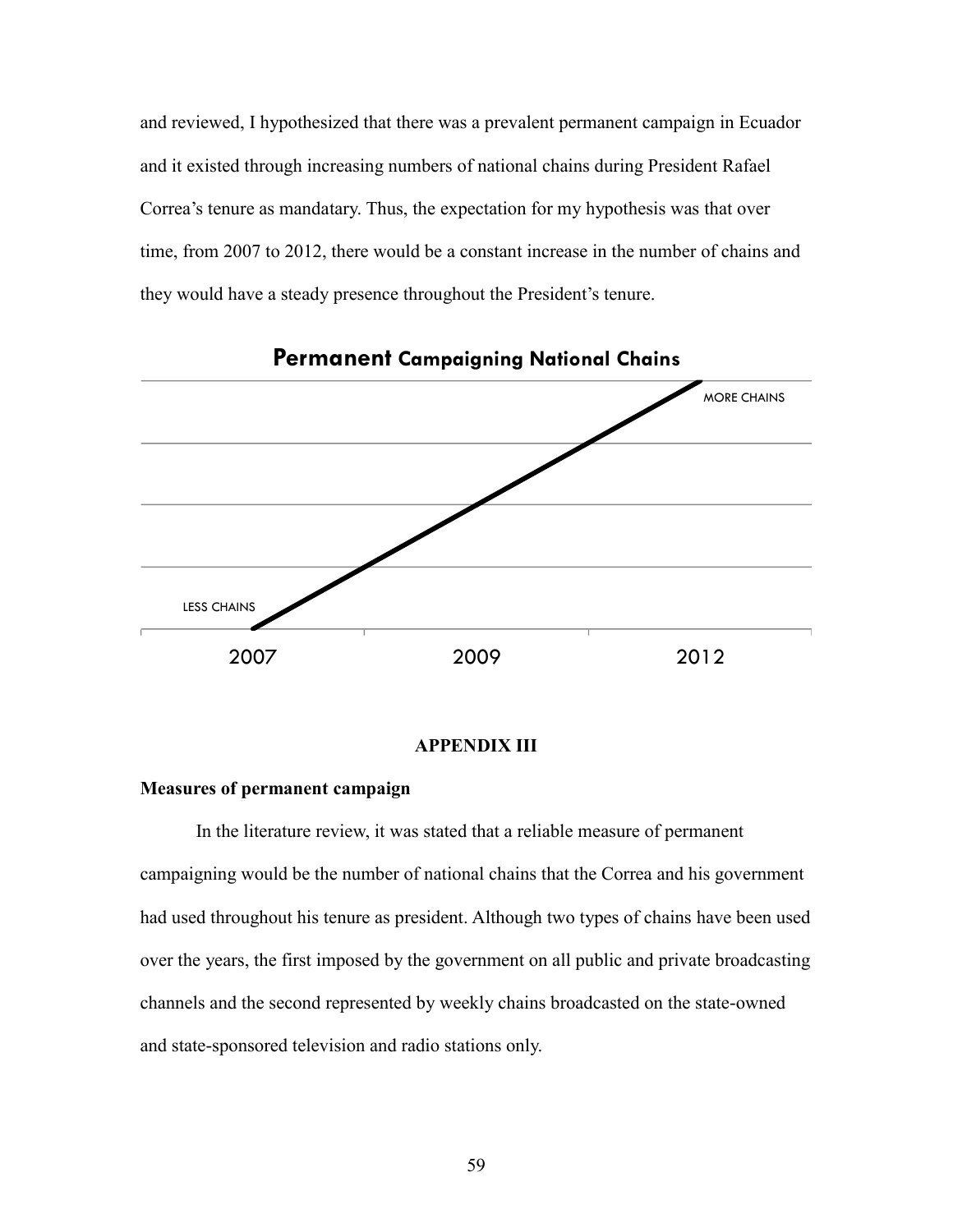The following table provides data of the number of imposed chains the president used from 2007. All data were obtained from FUNDAMEDIOS, which provided numbers of national chains up until August 2012.

| Year                 | <b>Television Chains</b> | <b>Radio Chains</b> | <b>Total Chains (Television and Radio)</b> | <b>Total Broadcast Minutes</b> |
|----------------------|--------------------------|---------------------|--------------------------------------------|--------------------------------|
| 2007                 | 73                       | 83                  | 156                                        | 700                            |
| 2008                 | 95                       | 48                  | 143                                        | 1191                           |
| 2009                 | 275                      | 58                  | 333                                        | 3636                           |
| 2010                 | 152                      | 71                  | 223                                        | 2110                           |
| 2011                 | 264                      | 87                  | 351                                        | 2645                           |
| *2012                | 126                      | 32                  | 158                                        | 1030                           |
| <i><b>*Total</b></i> | 985                      | 379                 | 1365                                       | 11793                          |
| **2012               | 189                      | 48                  | 237                                        | 1545                           |
| **Total              | 1048                     | 395                 | 1443                                       | 11827                          |

Data obtained from FUNDAMEDIOS' Special Report on the Usage of Governmental National Chains in Ecuador.

\*2012 data only calculated from January through August of that year.

\*\*Projected number of chains for the entire duration of 2012

Given that the data only provided partial data for 2012, I calculated a projected

number of chains that would represent the trends of chain usage by the government for

the duration of the entire year.

| Year    | <b>Television Chains</b> | <b>Radio Chains</b> | <b>Total Chains (Television and Radio)</b> | <b>Total Broadcast Minutes</b> |
|---------|--------------------------|---------------------|--------------------------------------------|--------------------------------|
| 2007    | 731                      | 83                  | 156                                        | 700                            |
| 2008    | 95                       | 48                  | 143                                        | 1191                           |
| 2009    | 275                      | 58                  | 333                                        | 3636                           |
| 2010    | 152                      | 71                  | 223                                        | 2110                           |
| 2011    | 264                      | 87                  | 351                                        | 2645                           |
| **2012  | 189                      | 48                  | 237                                        | 1545                           |
| **Total | 1048                     | 395                 | 1443                                       | 11827                          |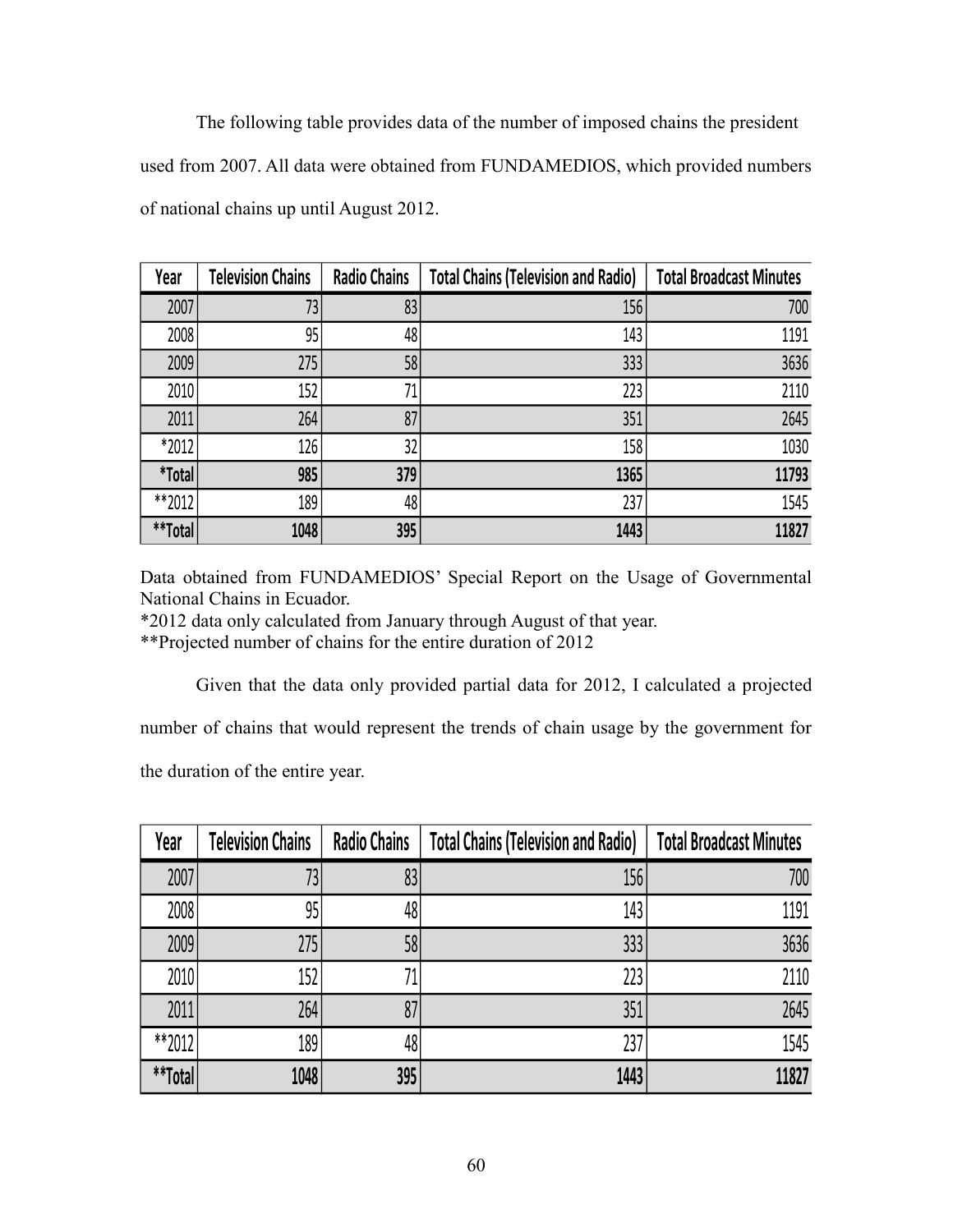Data obtained from FUNDAMEDIOS' Special Report on the Usage of Governmental National Chains in Ecuador.



**Annual Chains**

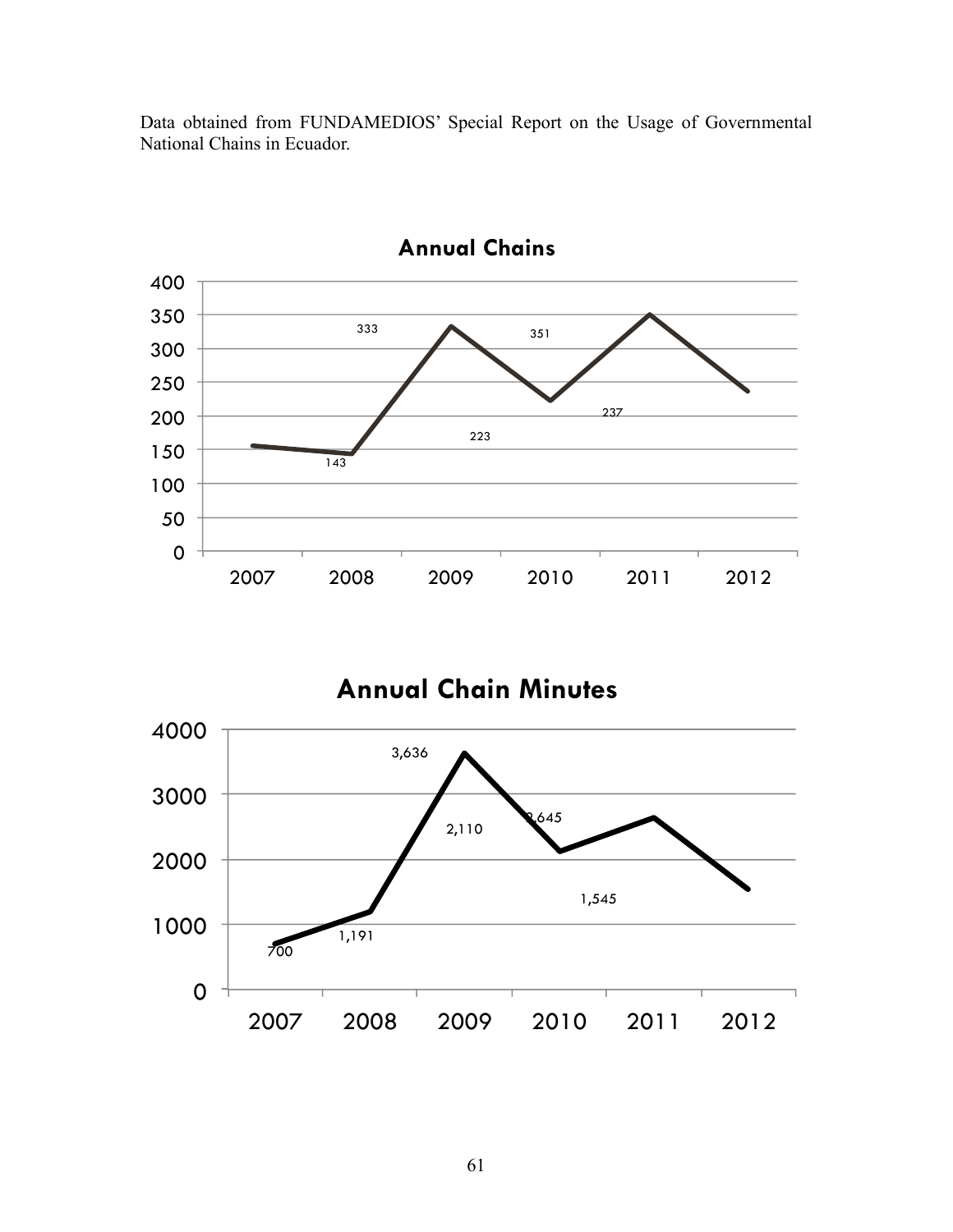#### **APPENDIX IV**

# **Number of Chains reported to have been against opposing media/journalists**

As stated within the text, Correa has used national chain broadcasts to let loose on attacks on journalists and media entities that have been critical of him and his mandate. The following table highlights the number of national chains used by the president to specifically attack journalists or media entities from the time that he came into power as president.

| Year          | 2008 | 2009   | 2010 | $2011$<br>LUIL    | <b>2012</b><br>-- |
|---------------|------|--------|------|-------------------|-------------------|
| <b>Chains</b> |      | ⌒<br>پ |      | $\mathbf{a}$<br>ᇰ | $\cap$<br>∼       |

Data obtained from FUNDAMEDIOS' Special Report on the Usage of Governmental National Chains in Ecuador.



# **Chains agaist media**

As the chart above shows, there is a sharp increase in the number of chains used solely for the purpose of criticizing or "correcting" claims made by the private media. From 2010 to 2011 the government increased the number of chains against the media by 16 (from 4 to 20), and maintained the 2011 number of chains for 2012.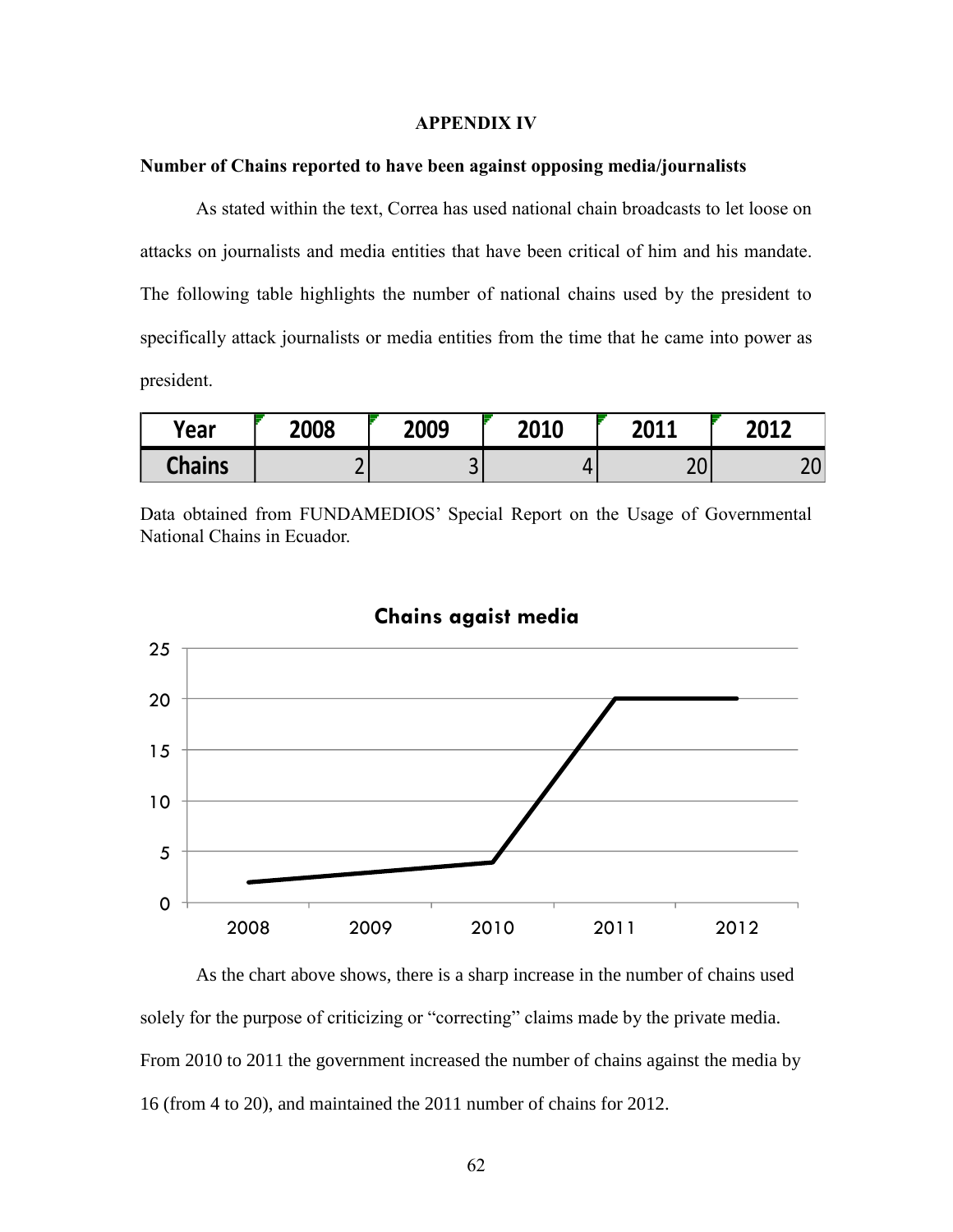#### **APPENDIX IV**

### **Expectation for second hypothesis**

Given that through the first hypothesis, it was found that a permanent campaign on behalf of Ecuadorian President Rafael Correa is prevalent through steady numbers (and minute usage) of national chains. Additionally, from the beginning of his tenure as President in 2007, there has been an increase in the number of chains used to attack journalists and media. This led me to the hypothesis that over time, media would be likely to publish more positive content about the government and the President. Given that media entities and journalist are not likely to want to end up being criticized by the Correa on a national platform, they would be prone to publishing less negative content about him. Thus, the expectation for the second hypothesis were that over time, the columns from *El Universo* would refer more positively about the Ecuadorian government and Correa.

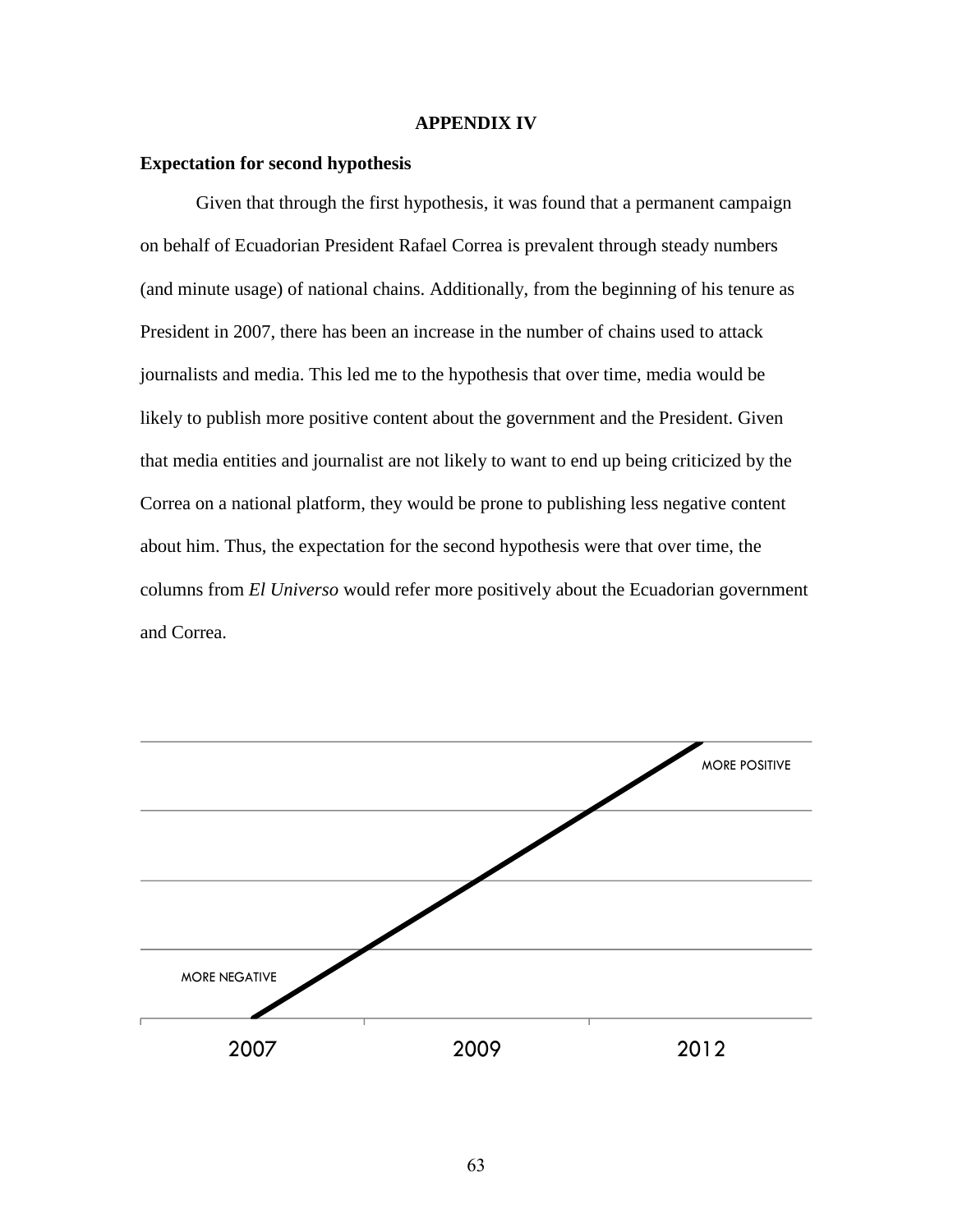## **APPENDIX VI**

# **TABLE 1: Coding**

The method of analysis for this thesis was content analysis. The following table is a depiction of the coding of El Universo opinion columns for all three years analyzed — Three months per year: June, July and August. The chart shows the date in which each opinion column was published, its title and coding or classification number (the lower the number, the more negative it is). Data from 2009 forward also contain the name of the opinion column's author. These data were unavailable for 2007.

| <b>Number</b> | June | <b>Title</b>                   | Classification |
|---------------|------|--------------------------------|----------------|
|               |      | 3 Otra comisión                |                |
|               |      | 3 Los problemas de la altura   |                |
|               |      | 3 Emigrantes en Estados Unidos |                |
|               |      | 10 Patihorror                  |                |
|               |      | 10 Recuerdo de la Asamblea     |                |
| 6             |      | 17 Rosanna y Alexis            |                |
|               |      | 24 Trampita                    |                |
| 8             |      | 24 Paranoia                    |                |
| q             |      | 24 ¿Habrá reforma tributaria?  |                |

| <b>Number</b> | July | <b>Title</b>                               | <b>Classification</b> |
|---------------|------|--------------------------------------------|-----------------------|
| 10            |      | 1   Mangajo                                |                       |
| 11            |      | 1 Metodología inicial                      | $\overline{2}$        |
| 12            |      | 8 Miedo                                    |                       |
| 13            |      | 8 El maestro y las reglas                  | $\mathbf{1}$          |
| 14            |      | 8 La esquina del idioma                    | $-1$                  |
| 15            |      | 8 Mindo, cinco años después                | $-1$                  |
| 16            |      | 15 Patifiesta                              | 1                     |
| 17            |      | 15 Grabaciones, filmaciones, prohibiciones | 1                     |
| 18            |      | 15 Rendición de cuentas                    |                       |
| 19            |      | $22$ El de antes                           | 1                     |
| 20            |      | 22 El homenaje a Alfonso                   | $\overline{2}$        |
| 21            |      | 29 Un instante de silencio                 |                       |
| 22            |      | $29$   A la der                            | $\overline{2}$        |
| 23            |      | 29 Una carta para Rafael                   | $\mathbf{1}$          |
| 24            |      | 29 Suben precios                           | 3                     |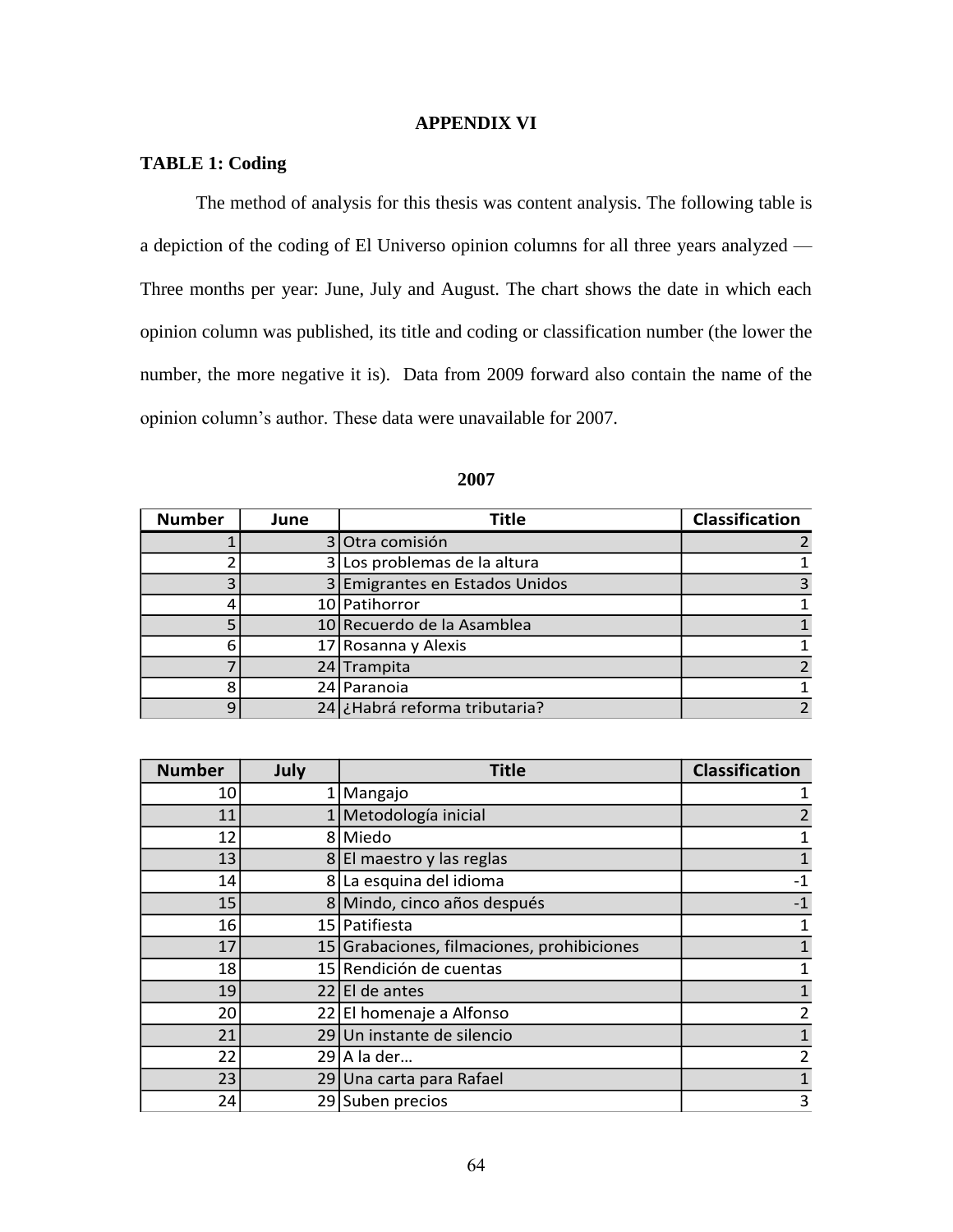| <b>Number</b> | <b>August</b> | <b>Title</b>                | <b>Classification</b> |
|---------------|---------------|-----------------------------|-----------------------|
| 25            | 5.            | El himno                    |                       |
| 26            | 51            | Cheerleaders                |                       |
| 27            |               | 5 Es difícil ser columnista | $\overline{3}$        |
| 28            |               | 5 Puerto Morona             | 3                     |
| 29            | 12            | La foto                     |                       |
| 30            |               | $12 5 - 5 - 5$              | $\overline{2}$        |
| 31            |               | 12 El costo del dinero      | 3                     |
| 32            |               | 19 Las ofertas              | 3                     |
| 33            | 19 I          | <b>Bronca</b>               | 3                     |
| 34            | 191           | Disolverán el Congreso      | $\overline{2}$        |
| 35            |               | 26 El migrante emigrado     |                       |
| 36            |               | 36 Obstáculos               | 3                     |
| 37            |               | 26 Socialismo del siglo XXI | 3                     |

| June | <b>Title</b>                     | Author                    | Classification |
|------|----------------------------------|---------------------------|----------------|
|      | 7 El poder y el miedo            | Francisco Febres Cordero  |                |
|      | 7 Chamanes y 'doras'             | Fernando Coronel          | 1              |
|      | 7Tu Voz                          | <b>Emilio Palacio</b>     | 1              |
|      | 7 Nacionalismo metodológico      | Manuel Chiriboga Vega     | 3              |
|      | 14 Sacrilegio                    | <b>Emilio Palacio</b>     | $\mathbf{1}$   |
|      | 14 Los comicios andinos          | Manuel Chiriboga Vega     | 4              |
|      | 14   Mucho es el Correa!         | Francisco Febres Cordero  | $\mathbf{1}$   |
|      | 21 Desafío comercial             | Walter Spurrier Baquerizo | 3              |
|      | 21 Sysan Boyle y la envoltura    | Fernando Fougéres         | $\overline{3}$ |
|      | 21 Horrores y errores            | <b>Emilio Palacio</b>     | $\mathbf 1$    |
|      | 21 Silencio y poder              | Manuel Chiriboga Vega     | $\overline{2}$ |
|      | 21 Brothers & Co.                | Francisco Febres Cordero  | $\mathbf{1}$   |
|      | 28 San Vicente, Ecuador, Antigua | Walter Spurrier Baquerizo | $\overline{3}$ |
|      | 28 La pelea sigue                | <b>Emilio Palacio</b>     | $\mathbf{1}$   |
|      | 28 Las lecciones de Irán         | Manuel Chiriboga Vega     | $-1$           |
|      | 28 La revolución humanizada      | Francisco Febres Cordero  | 1              |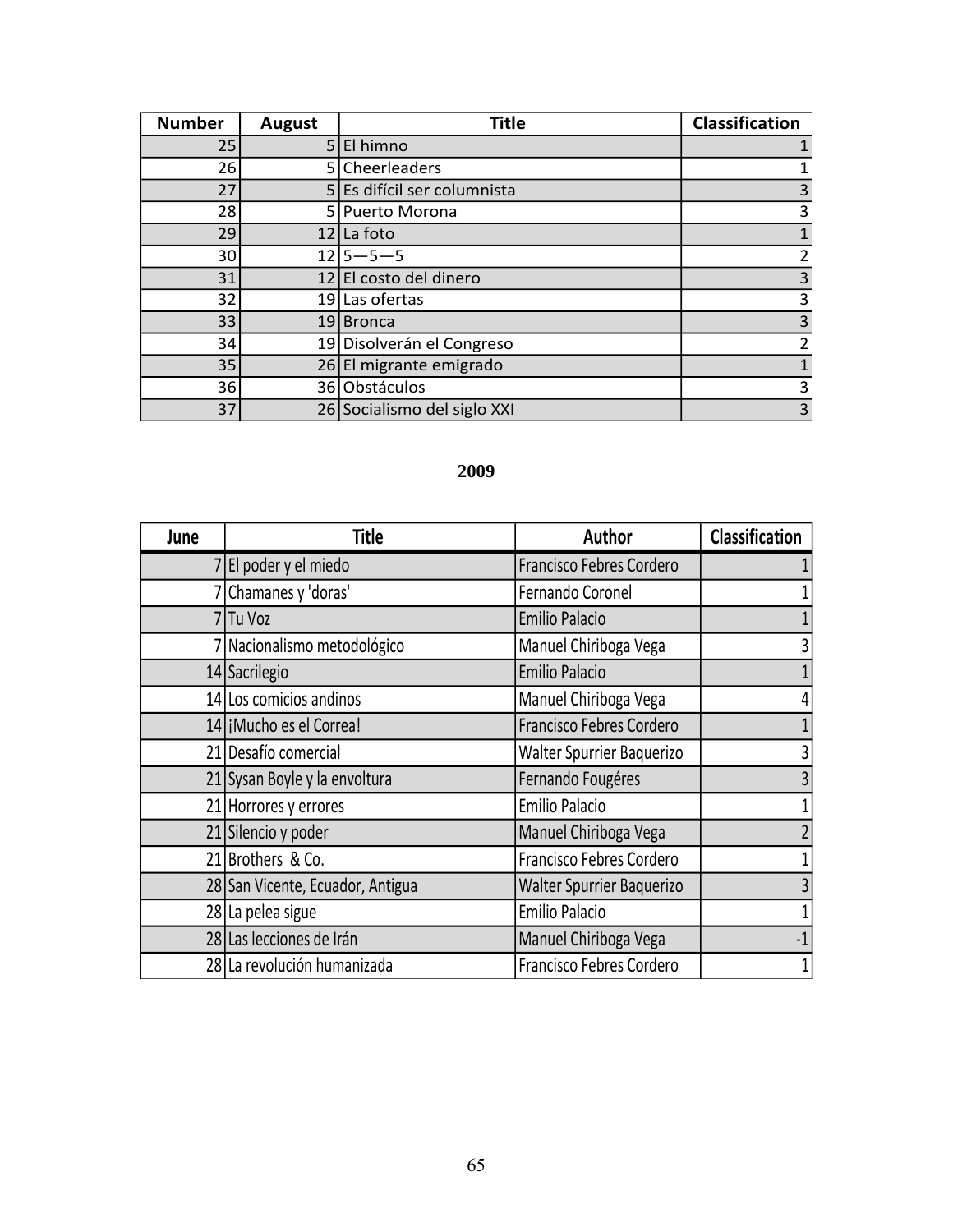| July | <b>Title</b>                              | Author                    | <b>Classification</b> |
|------|-------------------------------------------|---------------------------|-----------------------|
|      | 5 Conferencia Magistral                   | Walter Spurrier Baquerizo | 2                     |
|      | 5 Me da pena                              | Emilio Palacio            |                       |
|      | 5 La Democracia, un bien público regional | Manuel Chiriboga Vega     | $-1$                  |
|      | 5 Ventajas de la involución               | Francisco Febres Cordero  | 1                     |
|      | 12 Tracalada de valientes                 | <b>Emilio Palacio</b>     |                       |
|      | 12 Las relacioned con Colombia            | Manuel Chiriboga Vega     | $\overline{2}$        |
|      | 12 Adivinanzas                            | Francisco Febres Cordero  | $\overline{2}$        |
|      | 19 Otra vez premiado                      | Walter Spurrier Baquerizo | $\overline{2}$        |
|      | 19 Shh secreto                            | <b>Emilio Palacio</b>     | $\overline{1}$        |
|      | 19 Ramon Espinel, ministro de Agricultura | Manuel Chiriboga Vega     | 4                     |
|      | 19 El milagroso                           | Francisco Febres Cordero  | $\mathbf{1}$          |
|      | 26 jQue callen ellos!                     | Francisco Febres Cordero  | $\mathbf 1$           |
|      | 26 Caos en la ciudad                      | Vianna Maino              | $-1$                  |
|      | 26 El tiempo corre                        | Emilio Palacio            | 1                     |
|      | 26 Centrarse en lo fundamental            | Manuel Chiriboga Vega     | 1                     |

| <b>August</b> | <b>Title</b>                           | <b>Author</b>                  | <b>Classification</b> |
|---------------|----------------------------------------|--------------------------------|-----------------------|
|               | 2 Capitalismo y socialismo             | Walter Spurrier Baquerizo      | $-1$                  |
|               | 2 Lenin, despierta                     | <b>Emilio Palacio</b>          | $\mathbf{1}$          |
|               | 2 Conflictos entre países bolivarianos | Manuel Chiriboga Vega          | 3                     |
|               | $2$ Sin respiro                        | Francisco Febres Cordero       | $\mathbf{1}$          |
|               | 9 Desabastecimiento                    | Walter Spurrier Baquerizo      | $\overline{2}$        |
|               | 9 La hora de los locos                 | <b>Emilio Palacio</b>          | $\mathbf{1}$          |
|               | $9 E $ discurso                        | Manuel Chiriboga Vega          | 3                     |
|               | 9 El aprendizaje                       | Francisco Febres Cordero       | $\mathbf{1}$          |
|               | 16 Salarios justos                     | Walter Spurrier Baquerizo      | $\overline{2}$        |
|               | 16 Los 'contreras'                     | <b>Bernard Fougéres</b>        | 3                     |
|               | 16 Dos demandas                        | <b>Emilio Palacio</b>          | $\mathbf{1}$          |
|               | 16 Precios y agricultura               | Manuel Chiriboga Vega          | $\overline{4}$        |
|               | 16 Los Comités                         | Francisco Febres Cordero       | $\mathbf{1}$          |
|               | 16 La esquina del idioma               | Piedad Villaviciencio Bellolio | $-1$                  |
|               | 23 Compás de espera                    | Walter Spurrier Baquerizo      | $\overline{2}$        |
|               | $23 7$ esperan                         | <b>Emilio Palacio</b>          | $\mathbf{1}$          |
|               | 23 Evidencias silenciosas              | Manuel Chiriboga Vega          | $\overline{2}$        |
|               | 30 Caridad en la verdad                | Walter Spurrier Baquerizo      | $-1$                  |
|               | 30 Enamorada de mi maestro             | <b>Bernard Fougéres</b>        | $-1$                  |
|               | 30 Autogolpe                           | <b>Emilio Palacio</b>          | $\mathbf{1}$          |
|               | 30 Unasur                              | Manuel Chiriboga Vega          | $\overline{2}$        |
|               | 30 La ausencia                         | Francisco Febres Cordero       | $\mathbf{1}$          |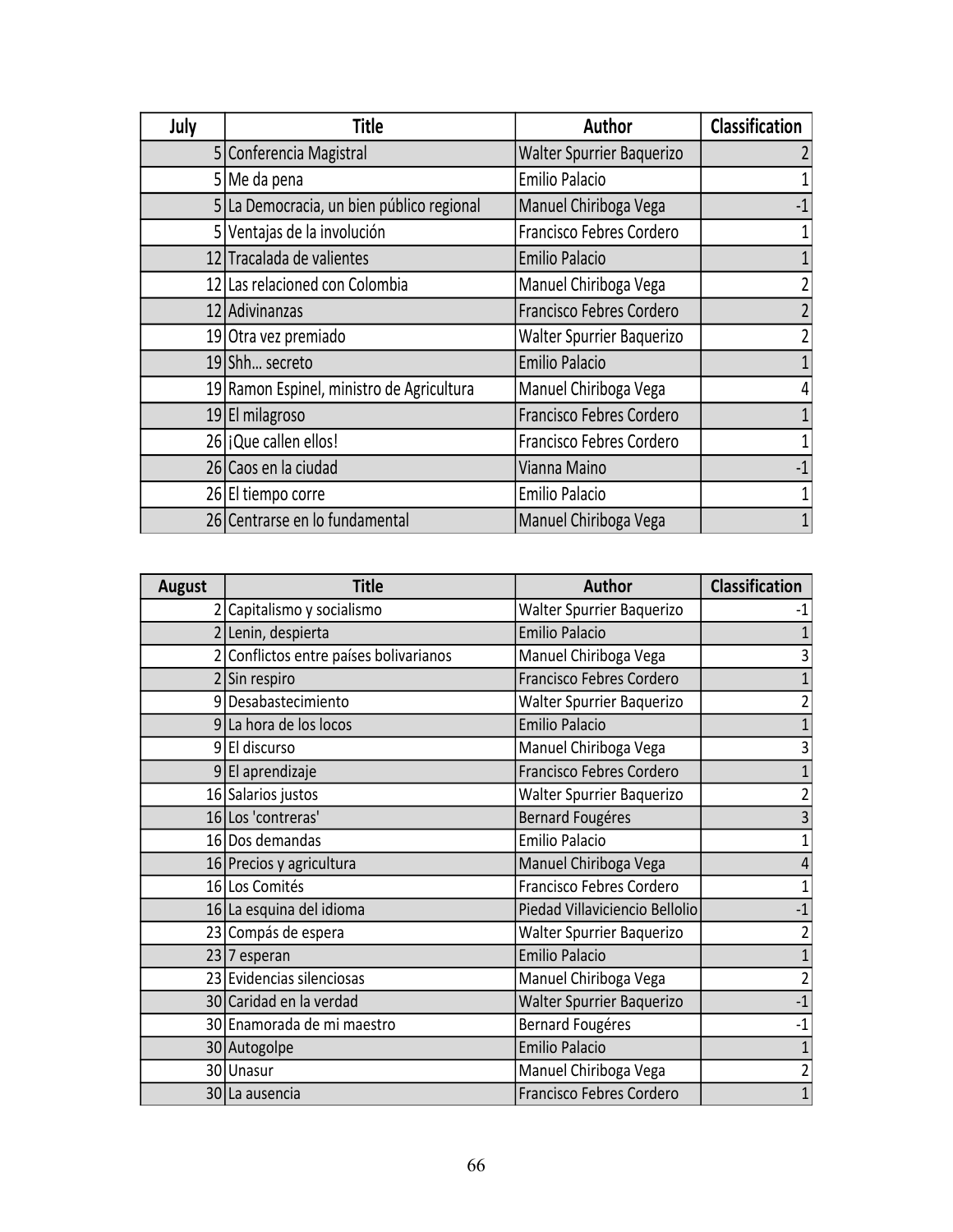| <b>Number</b>   | June | Title                                                                | Author                           | Classification |
|-----------------|------|----------------------------------------------------------------------|----------------------------------|----------------|
|                 |      | 3 ¿Burbuja? ¿Sobreendeudamiento?<br><b>Walter Spurrier Baquerizo</b> |                                  |                |
|                 |      | Francisco Febres Cordero<br>3 Las tarjetas                           |                                  |                |
|                 |      | 3 Más sobre semillas y variedades<br>Manuel Chiriboga Vega           |                                  | $\overline{2}$ |
|                 |      | 10 Personas jurídicas y responsabilidad penal                        | Xavier Zavala Egas               | $-1$           |
|                 |      | 10 Contra Colombia                                                   | Francisco Febres Cordero         |                |
| 6               |      | 10 Desigualdades territoriales                                       | Manuel Chiriboga Vega            | $-1$           |
|                 |      | 17 Buitres                                                           | Francisco Febres Cordero         |                |
|                 |      | 17 Ley del hielo                                                     | Manuel Chiriboga Vega            |                |
| 9               |      | 24 Retornan controles                                                | <b>Walter Spurrier Baquerizo</b> |                |
| 10 <sup>1</sup> |      | 24 Una foto                                                          | Francisco Febres Cordero         |                |
| 11              |      | 24 Un panorama sombrío                                               | Manuel Chiriboga Vega            | $-1$           |

| <b>Number</b>   | July | <b>Title</b>                    | Author                    | <b>Classification</b> |
|-----------------|------|---------------------------------|---------------------------|-----------------------|
| 12              |      | 1   Wen Jiabao en Sudamérica    | Walter Spurrier Baquerizo | $-1$                  |
| 13              |      | 1 El club de los perseguidos    | Francisco Febres Cordero  |                       |
| 14              |      | 1 Confianza en el futuro        | Manuel Chiriboga Vega     | 2                     |
| 15              |      | 8 Dar para recibir              | Daniela Trujillo          | $-1$                  |
| 16              |      | 8 Happy birthday, Julian        | Walter Spurrier Baquerizo | $\overline{2}$        |
| 17              |      | 8 Carros                        | Cecilia Ansaldo Briones   | $-1$                  |
| 18 <sub>l</sub> |      | 8 Los mudos                     | Francisco Febres Cordero  | 1                     |
| 19              |      | 8 Realineamientos Sudamericanos | Manuel Chiriboga Vega     | $-1$                  |
| 20              |      | 15 Ecuador quiere colocar bonos | Walter Spurrier Baquerizo | 1                     |
| 21              |      | 15 El pirata del Guayas         | Cecilia Ansaldo Briones   | $-1$                  |
| 22              |      | 15 La batalla perdida           | Francisco Febres Cordero  | 1                     |
| 23              |      | 22 ¿Qué pretendemos con Irán?   | Walter Spurrier Baquerizo | $\overline{2}$        |
| 24              |      | 22 Diagnóstico Taurino          | Francisco Febres Cordero  |                       |
| 25              |      | 22 Funcionarios del Estado      | Manuel Chiriboga Vega     |                       |
| 26              |      | 29   iDespacito!                | Francisco Febres Cordero  |                       |
| 27              |      | 29 Elogio de la locura          | Mauricio Gándara Gallegos |                       |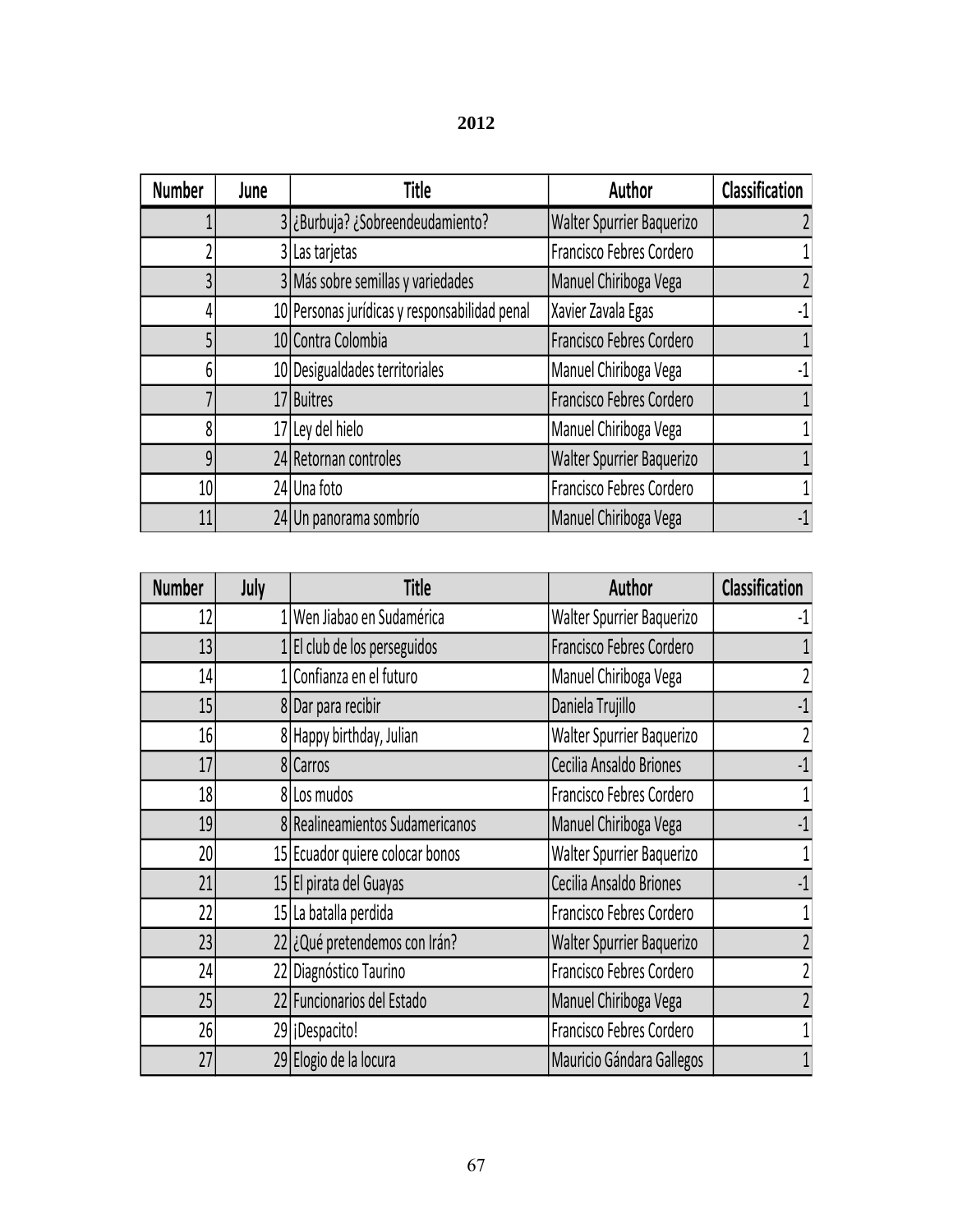| <b>Number</b> | <b>August</b> | <b>Title</b>                          | Author                           | <b>Classification</b> |
|---------------|---------------|---------------------------------------|----------------------------------|-----------------------|
| 28            |               | 5 Novedades en el Golfo               | Walter Spurrier Baquerizo        |                       |
| 29            |               | 5 Las Firmas                          | Francisco Febres Cordero         |                       |
| 30            |               | 5 Confrontación y desarollo económico | Manuel Chiriboga Vega            | $-1$                  |
| 31            |               | 12 Mercosur no nos conviene           | <b>Walter Spurrier Baquerizo</b> | $\overline{2}$        |
| 32            |               | 12 Ciudad mínima                      | Cecilia Ansaldo Briones          | $-1$                  |
| 33            |               | 12 Me aburren las carreteras          | Manuel Chiriboga Vega            | $\overline{2}$        |
| 34            |               | 19 Control de cambios                 | Walter Spurrier Baquerizo        | 2                     |
| 35            |               | 19 Regreso del Chucky Seven           | Francisco Febres Cordero         |                       |
| 36            |               | 26 El imposible aprendizaje           | Francisco Febres Cordero         |                       |
| 37            |               | 26 Me robaron la capacidad de elegir  | Manuel Chiriboga Vega            |                       |

## **TABLE 2: AVERAGE**

The following table represents the average number of the column coding classifications for each year. The mean average for each year was quantified after removing the columns coded as -1 from the sample. Because such columns were not related to the newspaper's depiction of the government, their classification made them invalid for the analysis.

| Year           | 2007 | 2009 | 2012 |
|----------------|------|------|------|
| <b>AVERAGE</b> | 1.74 | 1.33 |      |
| <b>ST. DEV</b> | 0.85 |      | 0.51 |

As shown in the table above and the chart below, the average of the classifications of the columns provides further understanding in how the second hypothesis was not valid. In fact, the results oppose the expectation of the hypothesis as they show a continual increase in negativity of columns. While the average for 2012 is slightly less negative than in 2009, the difference does not represent a sufficient change to be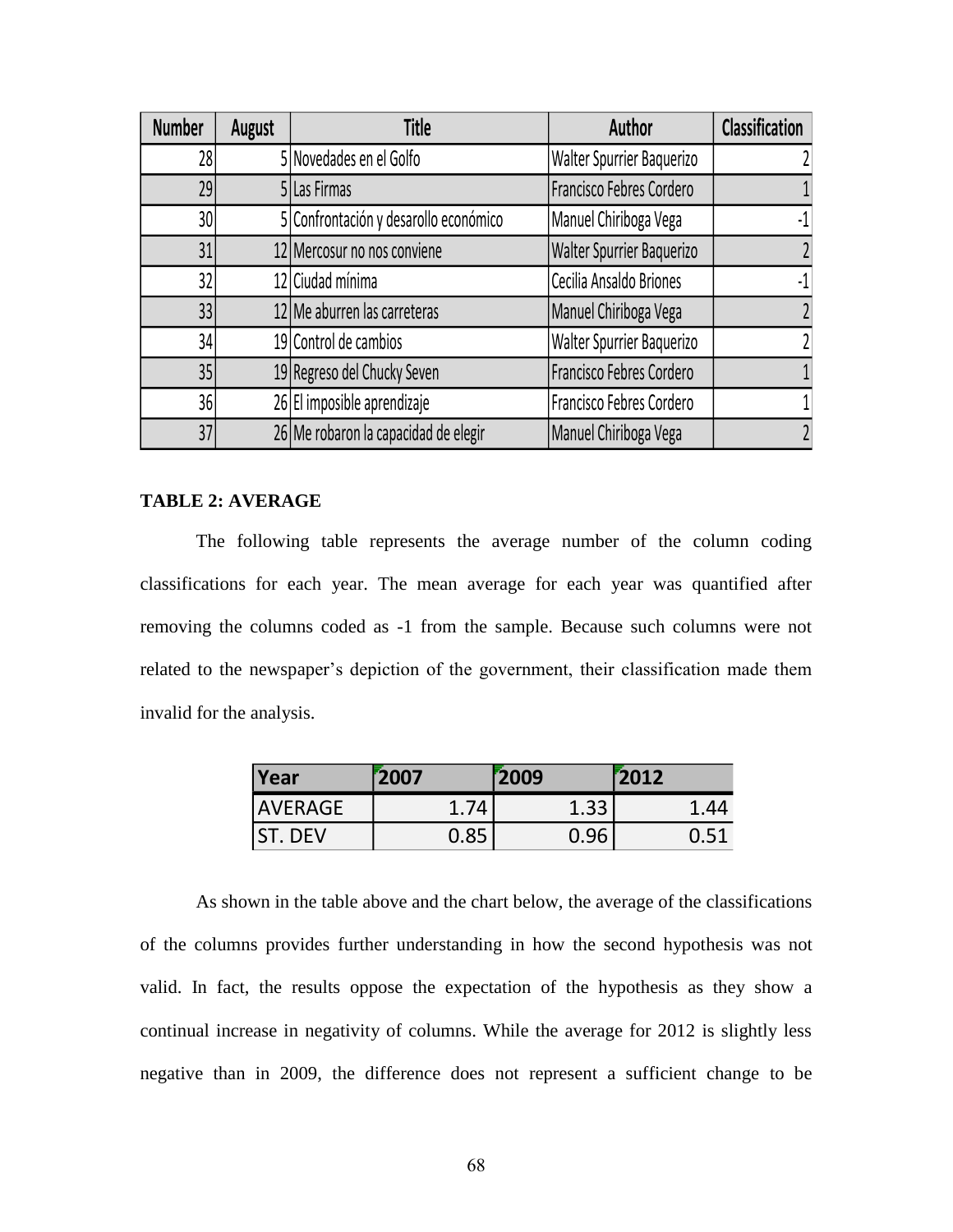considered not negative, especially since it is still below the 2007 average.

The standard deviation was also calculated for each year, showing that the sample gets closer together in average over time.

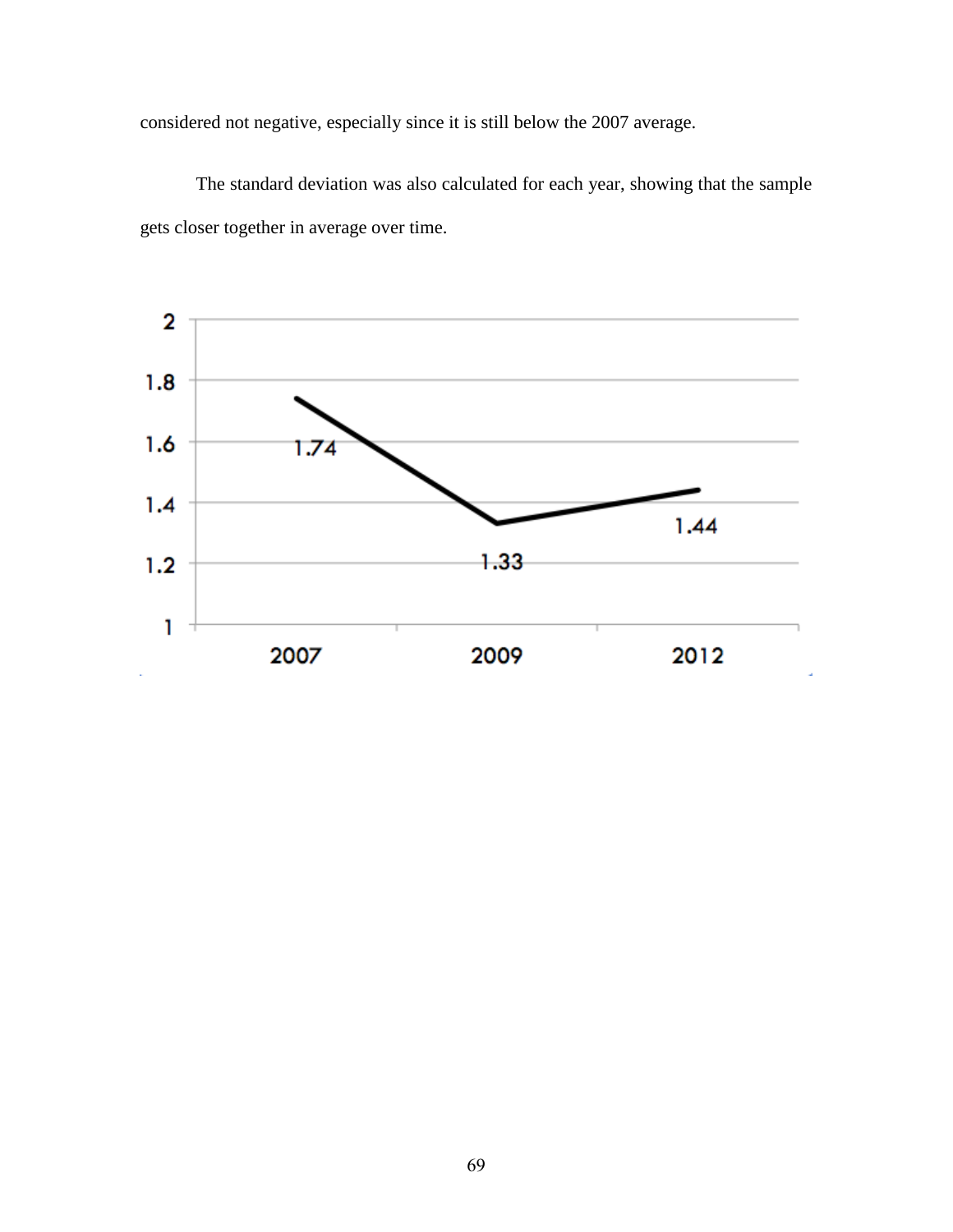## REFERENCES

- Ayala, Rubén. "Entre el respeto y la libertad: la prensa y su relación compleja con el gobierno ecuatoriano." *Revista Andina de Estudios Políticos*. 9 (2011): n. page. Web.
- Babbie, Earl. *The Practice of Social Research*. 13th ed. Belmont: Wadsworth, 2010. Print.
- Blumenthal, Sidney. *The Permanent Campaign: Inside the World of Political Operatives*. Boston: Beacon Press, 1980. Print.
- Blumenthal, Sidney. *The Permanent Campaign of Rafael Correa: Making Ecuador's Plebiscitary Presidency*. Revised ed. New York: A Touchstone Book, 1982. Print..
- Brader, Ted. *Campaigning for Hearts and Minds: How Emotional Appeals in Political Ads Work*. 1st ed. . Chicago: The University of Chicago Press, 2006. Print.

Castañeda, Jorge. "Latin America's Left Turn." *Foreign Affairs*. 85.3 (2006): 28-43.

- Charnock, Emily Jane. "George W. Bush and the Permanent Campaign Trail." *Public Purpose*. III. (2011): 17-32. Print.
- Checa-Godoy, Antonio. "The banking sector and media ownership: the case of Ecuador." *Revista Latina de Comunicación Social*. 67. (2012): 125-147. Print.

Conaghan, Catherine. "Ecuador: Correa's plebiscitary Presidency." *Journal of Democracy*. 19.2 (2008): 40-60.

Conaghan, Catherine, and Carlos de la Torre. "The Permanent Campaign of Rafael Correa: Making Ecuador's Plebiscitary Presidency." *The International Journal of Press/Politics*. 13. (2008): 267-276. Print.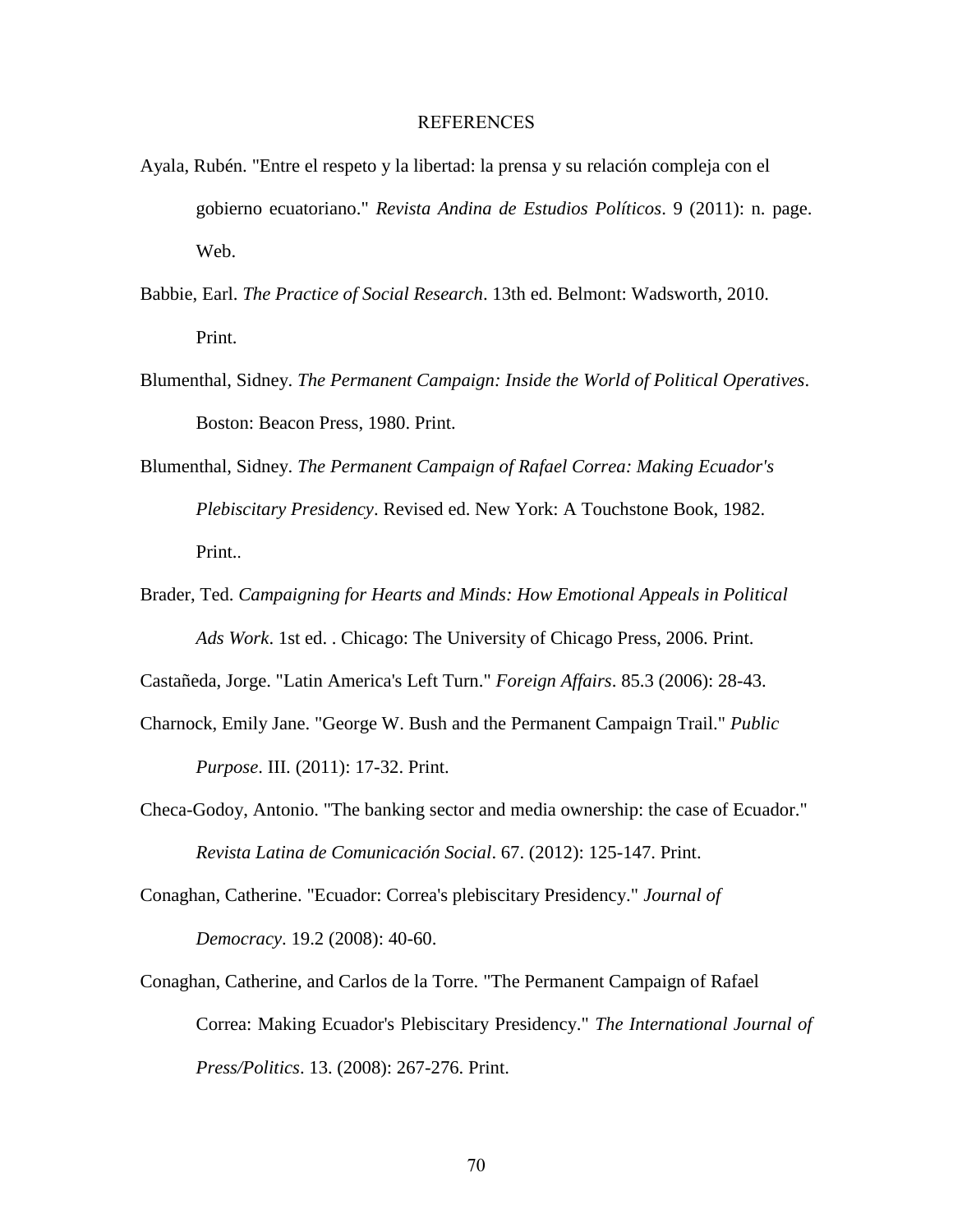- Danziger, James. *Understanding the Political World*. 10th ed. New York: Longman, Pearson Education, 2011. Print.
- de la Torre, Carlos, and Catherine Conaghan. "The Hybrid Campaign: Tradition and Modernity in Ecuador's 2006 Presidential Election." *The International Journal of Press/Politics*. 14. (2009): 335-352.
- del Torre Arauz, Patricia. *¿En qué escenario ganó Correa? La sorpresiva primera vuelta*. Quito: Observatorio Político Cela, Pontificia Universidad Católica de Quito, 2007
- Ellner, Steve. "The Distinguishing Features of Latin America's New Left in Power : The Chávez, Morales, and Correa Governments." *Latin American Perspectives*. 39. (2011): 96-114.
- Freidenberg, Flavia. "Ecuador 2011: Revolución Ciudadana, Estabilidad Presidencial y Personalismo Político." *Revista de Ciencia Política*. 32.1 (2012): 129-150. Web.
- FUNDAMEDIOS,. *Informe Especial — Uso de Cadenas Nacionales: ¿Herramienta para contrarrestar la opinión disidente?*. Quito: FUNDAMEDIOS Expresión de Libertad, 2012. Print.
- Goldstein, Joshua, and Jon Pevehouse. *International Relations*. 9th. Longman, Pearson: New York, 2010-2011. Print.
- Hughes, Sallie, and Chappell Lawson. "The Barriers to Media Opening in Latin America." *Political Communication*. 22.1 (2007): n. page. Web.
- Kennemore, Amy, and Gregory Weeks. "Twenty First Century Socialism? The Elusive Search for a Post-Neoliberal Development Model in Bolivia and Ecuador." *Bulletin of Latin American Research, Journal of the Society for Latin American Studies*. (2011)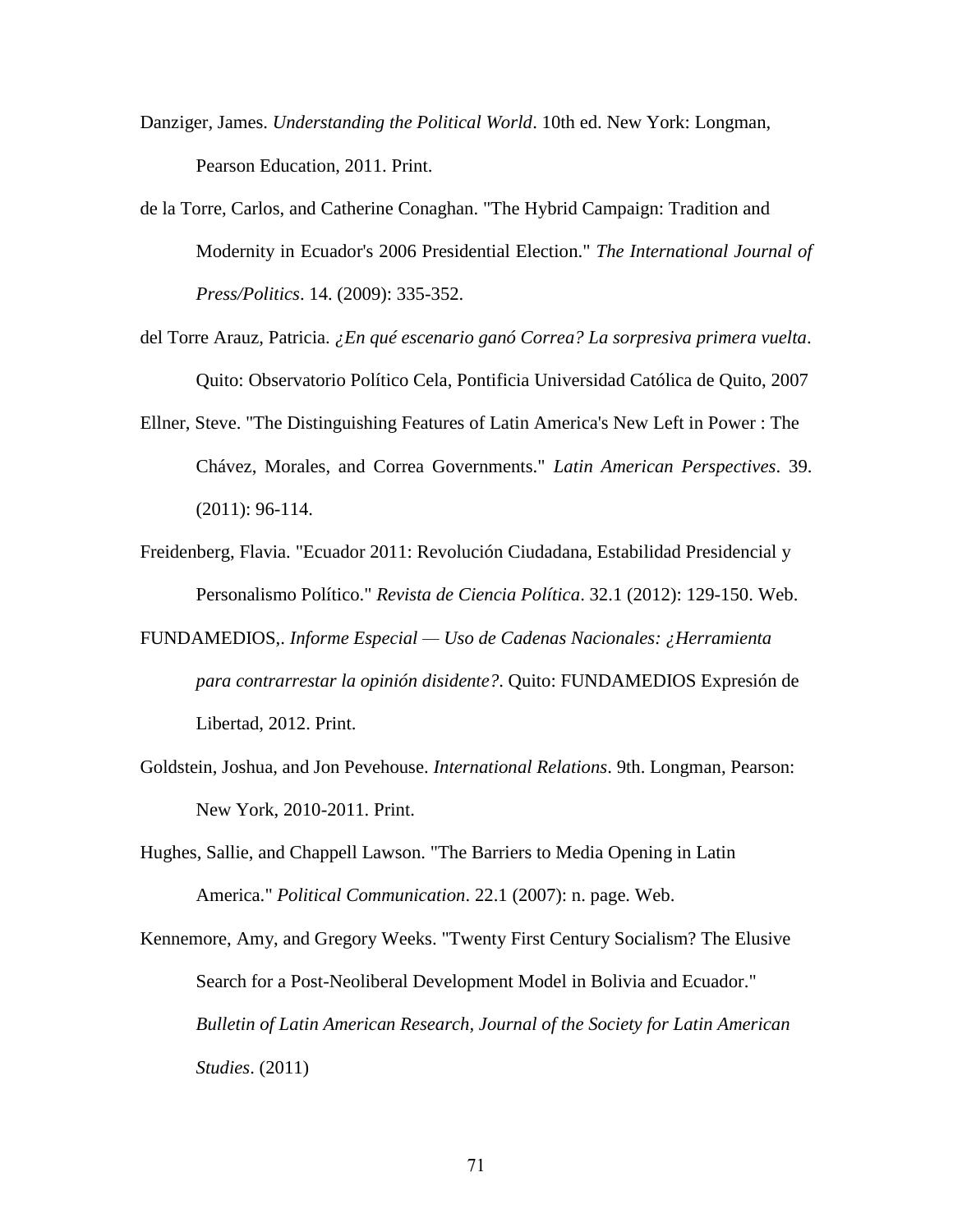- Kitzberger, Philip. *The Media Activism of Latin America's Leftist Governments: Does Ideology Matter?*. Hamburg: GIGA German Institute of Global and Area Studies (Leibniz-Institut für Globale und Regionale Studien), 2011. Web.
- Klein, Joe. "The Perils of the Permanent Campaign." *TIME*. 30 10` 2005: n. page. Web. 14 Apr. 2013.
- Larrea , T. (2007). *En qué pensamos los ecuatorianos al hablar de democracia? estudio cualitativo de las percepciones y actitudes ciudadanas sobre la democracia ecuatoriana*. Quito: Participación Ciudadana.
- Lowi, Theodore. *The personal presidency: power invested, promise unfulfilled.*. 1st ed. . Ithaca: Cornell University Press, 1985. Print.
- Dunn Tempas, Kathryn, and James McCann. "Testing the permanence of the permanent campaign: an analysis of presidential polling expenditures, 1997-2002 ." *Public Opinion Quarterly*. 71.3 (2007): n. page. Print.
- O'Neil, Patrick. *Essentials of Comparative Politics*. 3rd ed. . New York: W. W. Norton & Company. , 2010. Print.
- Ornstein, Norman, and Thomas Mann. *The Permanent Campaign and its Future*. 1st ed. . Washington, D.C.: American Enterprise Institute and The Brookings Institution, 2000. Print.
- Polity IV Country Report 2010: Ecuador. In (2010). *Polity IV*. Retrieved from <http://www.systemicpeace.org/polity/polity06.htm>
- Punin Larrea, María Isabel. "Rafael Correa y la Prensa Ecuatoriana: una Relación de Intrigas y Odios." *Razón y Palabra, Primera Revista Electrónica en América Latina Especializada en Comunicación*. 75. (2011): n. page. Web.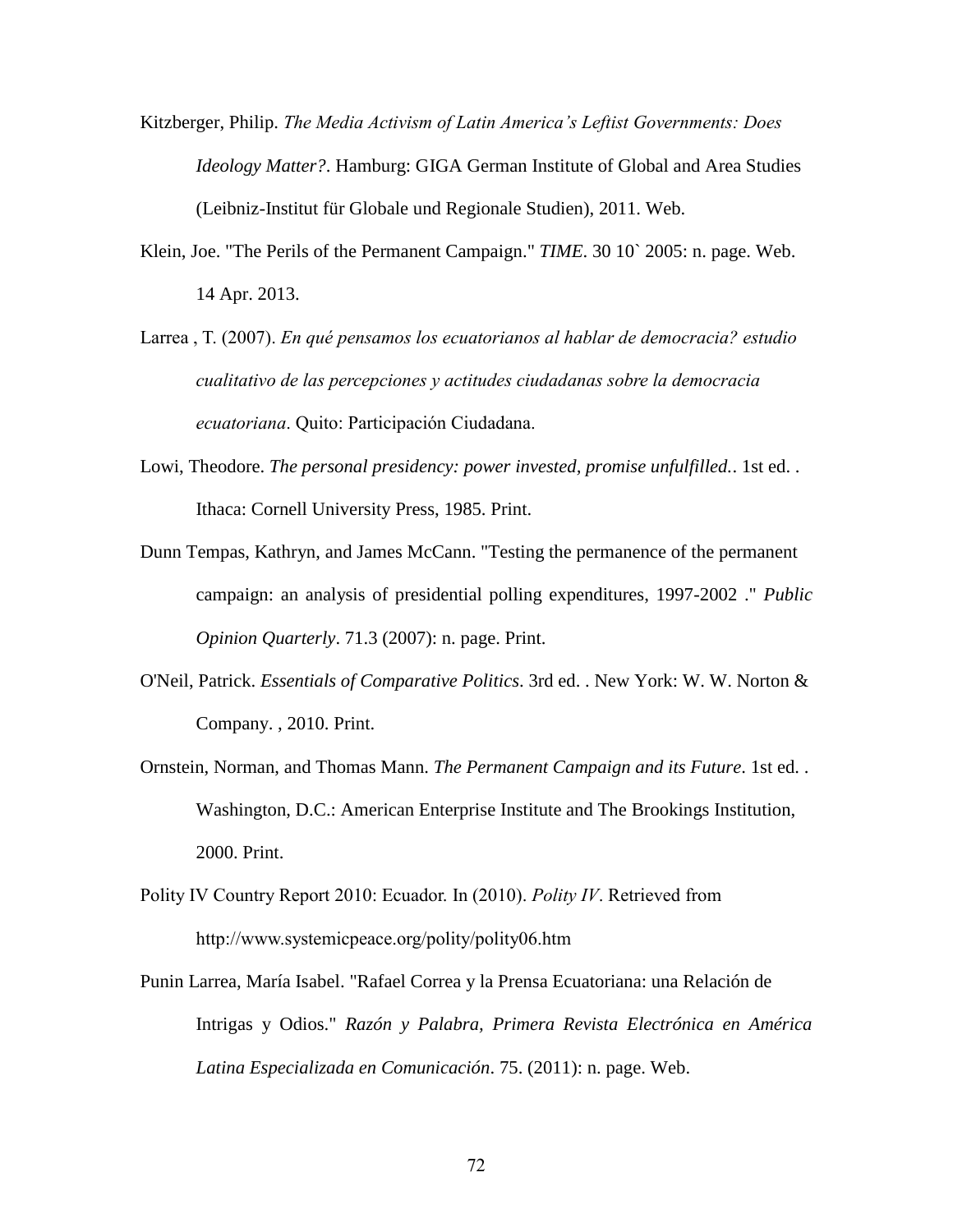- Recalde, Paulina. "Elecciones presidenciales 2006: una aproximación a los actores del proceso." *Íconos, Revista de Ciencias Sociales*. 27 (2007): 15-25. Web.
- República Argentina. Autoridad Federal de Servicios de Comunicación Audiovisual. *Law 26.522, Article 75*. Buenos Aires: , 2009. Web.
- Rettberg, Angelika, and Oman Rincón. *Medios, democracia y poder: una mirada comparada desde Colombia, Ecuador, Venezuela y Argentina* . 1st ed. Bogotá: Universidad de los Andes, Facultad de Ciencias Sociales-CESO: Facultad de Artes y Humanidades-CEPER, 2012. Print.
- Santander, Pedro. "Latin America: political communication and media discourse in contexts of social and revolutionary transformations." *Journal of Multicultural Discourses*. 5.3 (2010): 227-237. Web.
- Sparrow, Nick, and John Turner. "The permanent campaign the integration of market research techniques in developing strategies in a more uncertain political climate ." *European Journal of Marketing*. 35.9/10 (2001): 984-1002. Web.
- Trajer, Robert, Joseph Russomanno, and Susan Dente Ross. *The Law of Journalism and Mass Communication*. 2nd ed. Washington, D.C.: CQ Press, SAGE, 2010. Print.
- UNESCO. *Assessment of Media Development in Ecuador — 2011*. Quito: United Nations Educational, Scientific and Cultural Organization / International Programme for the Development of Communications, 2011. Web.
- "Uso y abuso de la cadena nacional en América Latina." *Cronista* 31 07 2012, n. pag. Web. 15 Apr. 2013.
- Valenzuela, Arturo. "Latin American Presidencies Interrupted." *Journal of Democracy*. 15.4 (2004): n. page. Web.